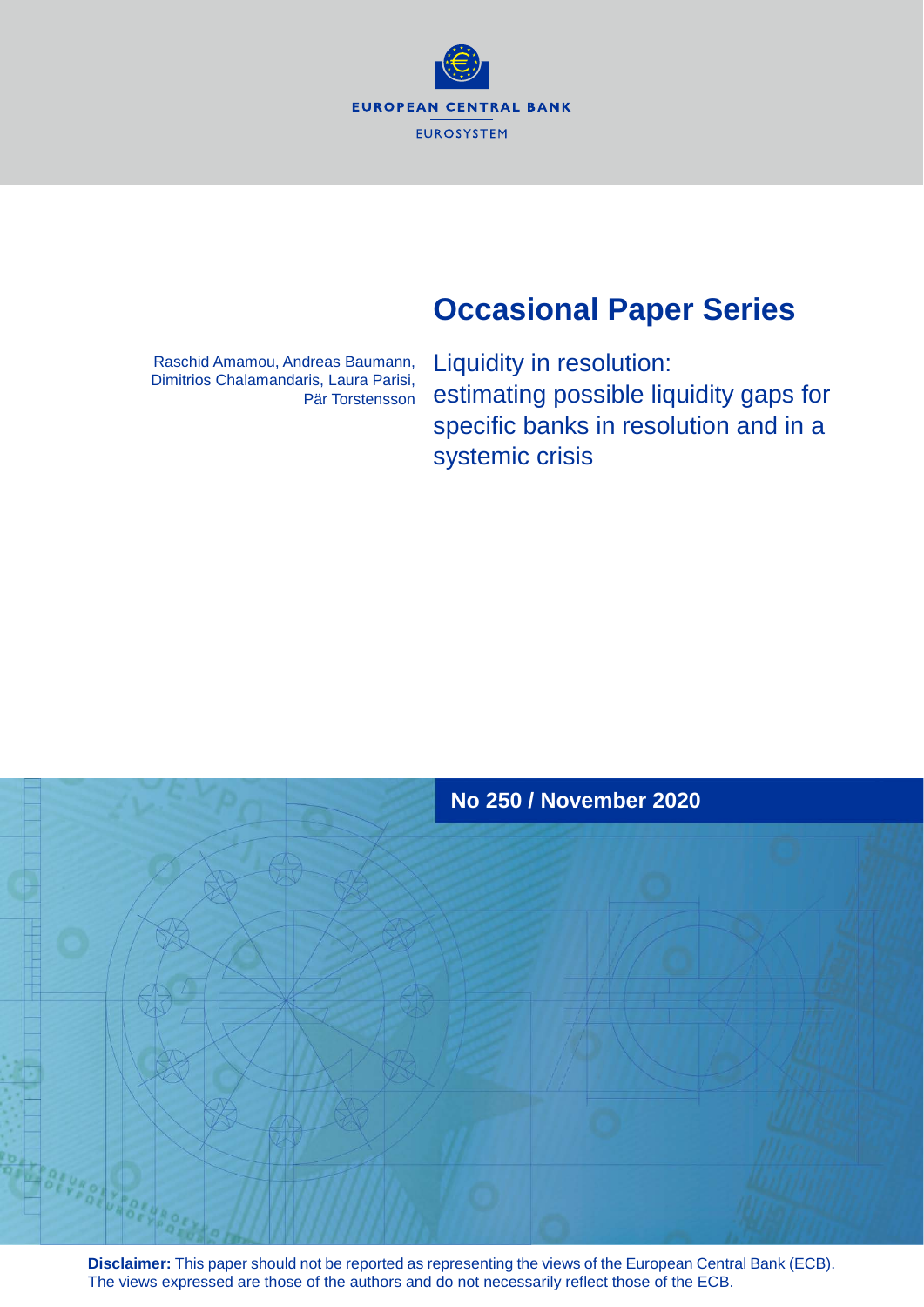# **Contents**

| <b>Abstract</b> |                                                  |                                                                                            | 3              |  |  |  |  |  |  |
|-----------------|--------------------------------------------------|--------------------------------------------------------------------------------------------|----------------|--|--|--|--|--|--|
|                 | <b>Non-technical summary</b>                     |                                                                                            |                |  |  |  |  |  |  |
| 1               | <b>Observations and lessons from past crises</b> |                                                                                            |                |  |  |  |  |  |  |
|                 | 1.1                                              | Liquidity aid in the financial crisis and selected past cases                              | $\overline{7}$ |  |  |  |  |  |  |
|                 | 1.2                                              | Deposit outflows in past cases                                                             | 9              |  |  |  |  |  |  |
|                 | 1.3                                              | Key takeaways from past cases                                                              | 12             |  |  |  |  |  |  |
| 2               |                                                  | <b>Methodology and data</b>                                                                | 13             |  |  |  |  |  |  |
|                 | 2.1                                              | Description of the model                                                                   | 14             |  |  |  |  |  |  |
|                 |                                                  | <b>Box 1</b> Methodology used for approximating post-FOLTF LCR values                      | 17             |  |  |  |  |  |  |
|                 | 2.2                                              | Scenario design                                                                            | 19             |  |  |  |  |  |  |
|                 |                                                  | Box 2 Comparison of pre-FOLTF run-off rates with run-off rates used in<br><b>LiST 2019</b> | 23             |  |  |  |  |  |  |
|                 | 2.3                                              | Systemic crisis model                                                                      | 24             |  |  |  |  |  |  |
|                 | 2.4                                              | Main methodological features and their impact on the results                               | 26             |  |  |  |  |  |  |
|                 | 2.5                                              | Data and sample of banks                                                                   | 28             |  |  |  |  |  |  |
| 3               |                                                  | Possible liquidity gaps in resolution of individual banks                                  | 30             |  |  |  |  |  |  |
|                 | 3.1                                              | <b>Estimated liquidity gaps</b>                                                            | 30             |  |  |  |  |  |  |
| 4               |                                                  | Possible liquidity gaps in a systemic crisis                                               | 35             |  |  |  |  |  |  |
|                 | 4.1                                              | Magnitude of the simulated crisis                                                          | 35             |  |  |  |  |  |  |
|                 | 4.2                                              | Liquidity gaps in a systemic crisis                                                        | 37             |  |  |  |  |  |  |
|                 | 4.3                                              | Estimated liquidity gaps when two G-SIBs are resolved                                      | 38             |  |  |  |  |  |  |
| 5               |                                                  | <b>Conclusion</b>                                                                          | 40             |  |  |  |  |  |  |
| <b>Annex</b>    |                                                  |                                                                                            | 42             |  |  |  |  |  |  |
| A.1             |                                                  | Detailed results in idiosyncratic resolution                                               | 42             |  |  |  |  |  |  |
| A.2             |                                                  | Detailed results in the systemic crisis                                                    | 44             |  |  |  |  |  |  |
| A.3             | Robustness checks - random sampling<br>50        |                                                                                            |                |  |  |  |  |  |  |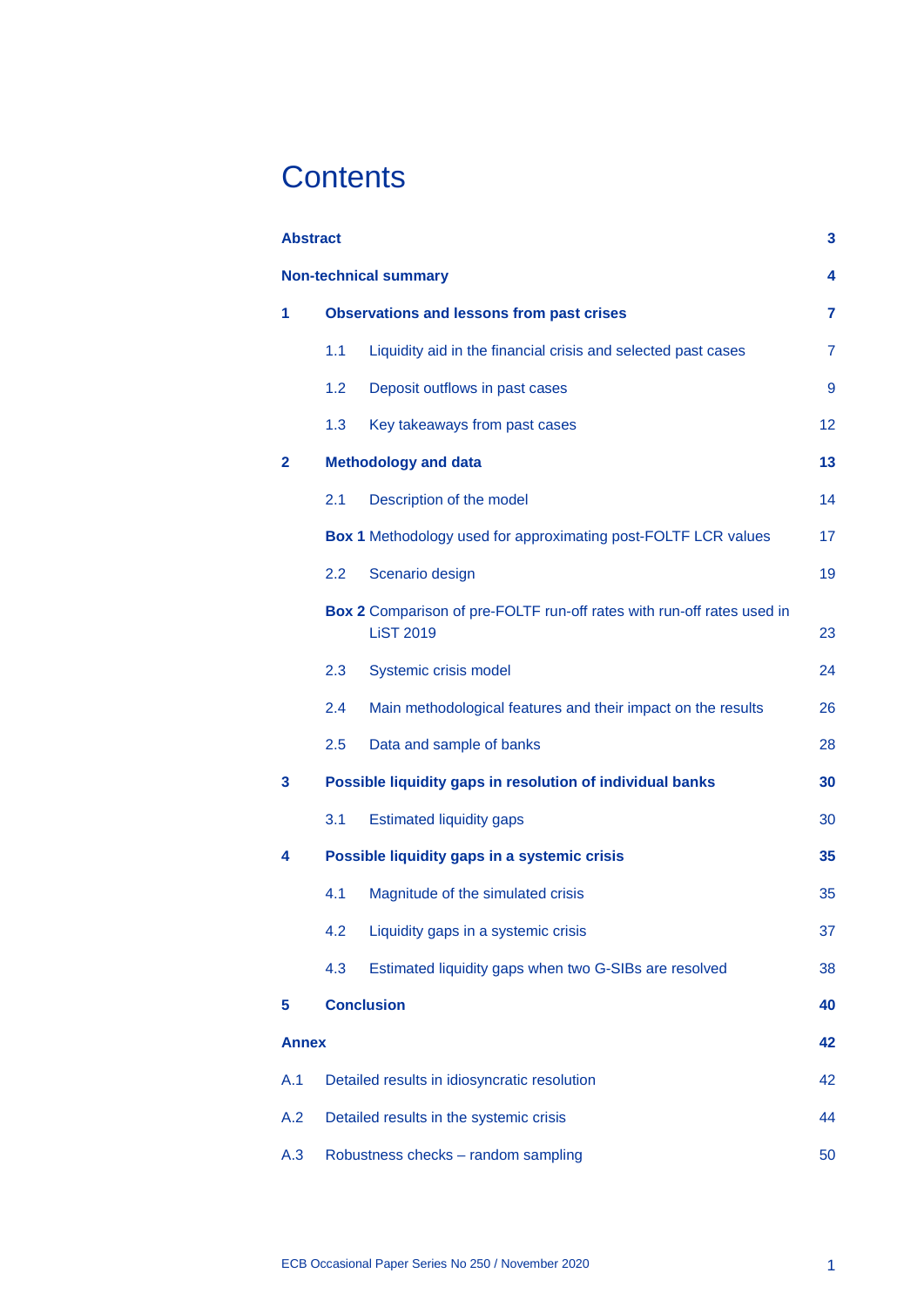| <b>References</b> |                                           | 58 |
|-------------------|-------------------------------------------|----|
|                   | A.5 Summary of past bank failures studied | 54 |
|                   | A.4 Sensitivity analysis                  | 51 |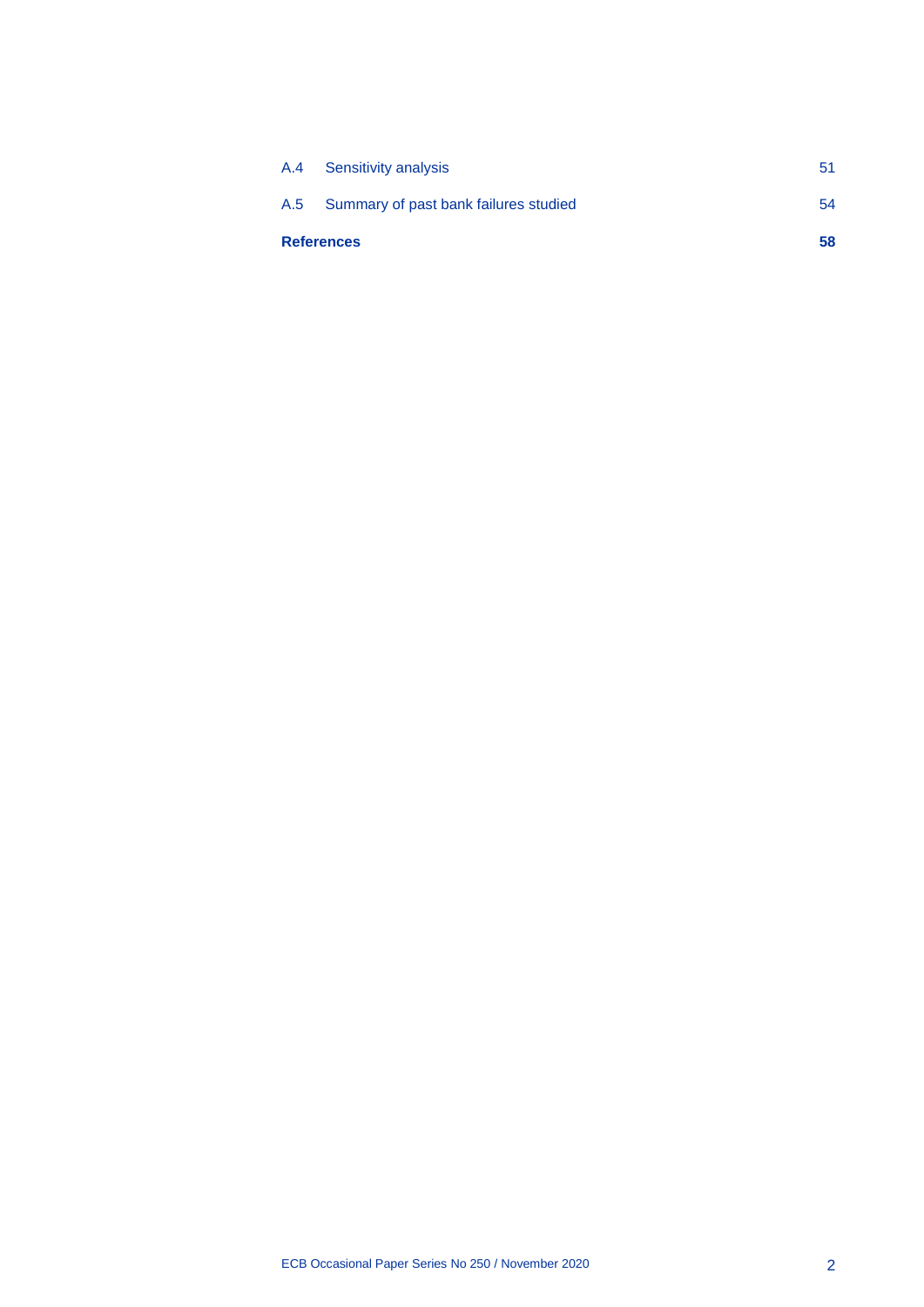# <span id="page-3-0"></span>Abstract

This paper contributes to the debate on liquidity in resolution by providing a quantitative assessment of liquidity gaps of banks in resolution in the euro area. It estimates possible ranges of liquidity gaps for significant banks under different assumptions and scenarios. The findings suggest that, while the average liquidity gaps in resolution are limited, the averages hide significant outliers. The paper thus shows that, under adverse circumstances, the instruments currently available to provide liquidity support to financial institutions in the euro area would be insufficient.

**Keywords:** Liquidity, resolution, bank runs, systemic crisis, contagion, Monte Carlo simulations

**JEL codes:** G01; G21; G28, G33, C63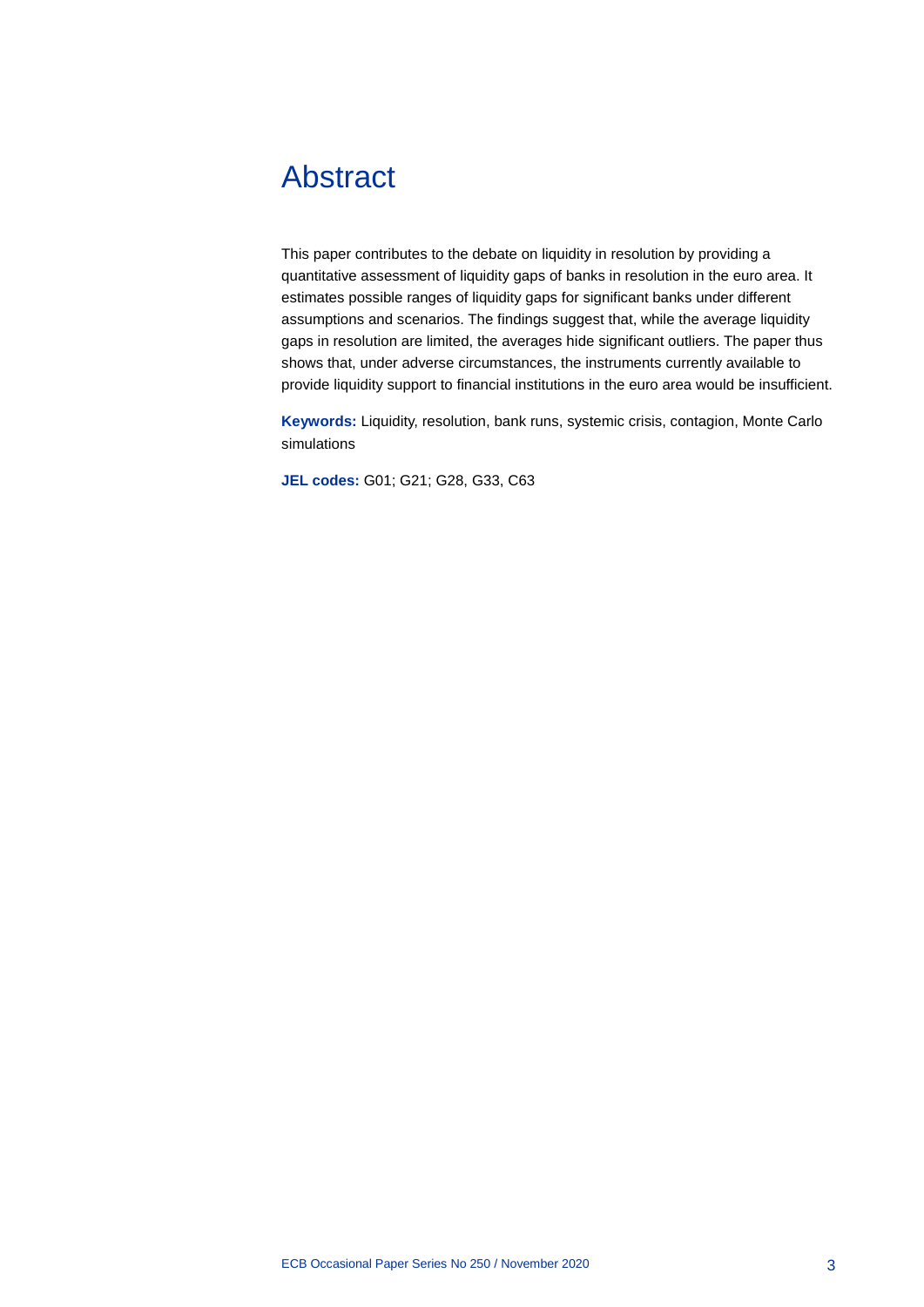## <span id="page-4-0"></span>Non-technical summary

**Liquidity in resolution was identified by the Financial Stability Board (FSB) at the end of 2014 as an outstanding issue that needed to be addressed to complete the reform agenda.**[1](#page-4-1) This was confirmed by the results of the first resolvability assessment process (RAP) for global systemically important banks (G-SIBs), which concluded that there "*was need for more analysis and understanding of funding, liquidity needs and availability of unencumbered collateral in resolution*" [2](#page-4-2) *.*  In particular, it was noted that "*Insufficient liquidity to maintain critical operations and meet increased margin requirements, the risk of termination or inability to roll over short-term borrowing or the loss of access to alternative sources of credit all have the potential to hinder the execution of the preferred resolution strategy*" [3](#page-4-3) . To address these impediments to resolution, the FSB published guiding principles on the temporary funding needed to support the orderly resolution of a G-SIB<sup>[4](#page-4-4)</sup> and funding strategy elements of an implementable resolution plan<sup>[5](#page-4-5)</sup>.

**In recent years, some jurisdictions, such as the United States**[6](#page-4-6) **and the United Kingdom**[7](#page-4-7) **, have addressed the need to ensure liquidity in resolution by setting up frameworks for this purpose.** In the EU, the issue has been discussed in the context of completing the banking union, but the discussions are still ongoing.

**This paper aims to contribute to the debate by providing analysis of liquidity gaps of banks in resolution in the euro area.** A liquidity gap in resolution implies that the bank, although recapitalised by the application of resolution measures, still faces a shortage of liquidity owing to a combination of two factors. First, there are net liquidity outflows (e.g. from deposit outflows and/or when creditors are not willing to roll over maturing debt) and the bank has insufficient liquidity buffers after resolution to meet regulatory requirements. Second, the bank cannot currently obtain sufficient funding in the market or in regular monetary policy operations to meet its liquidity needs (e.g. because it lacks unencumbered assets and eligible collateral). In order for resolution to be successful, such liquidity gaps need to be addressed.

**The paper estimates possible ranges of liquidity gaps for significant banks in resolution, including in a systemic crisis, assuming different scenarios and severity levels.** As such, it contributes to the debate in two ways. First, it is – to the best of our knowledge – the first publication of a methodology developed to measure and estimate possible liquidity gaps in resolution. Second, by providing approximate estimates of the possible liquidity gaps, it can facilitate ongoing discussions in the EU on the design and calibration of policy choices to address liquidity gaps in resolution.

- <span id="page-4-2"></span><sup>2</sup> See Financial Stability Board (2015).
- <span id="page-4-3"></span> $3$  Ibid.

- See Financial Stability Board (2016).
- <span id="page-4-5"></span><span id="page-4-4"></span><sup>5</sup> See Financial Stability Board (2018).
- <span id="page-4-7"></span><span id="page-4-6"></span>See Deslandes and Magnus (2019).
- See Bank of England (2017).

<span id="page-4-1"></span>See Financial Stability Board (2014).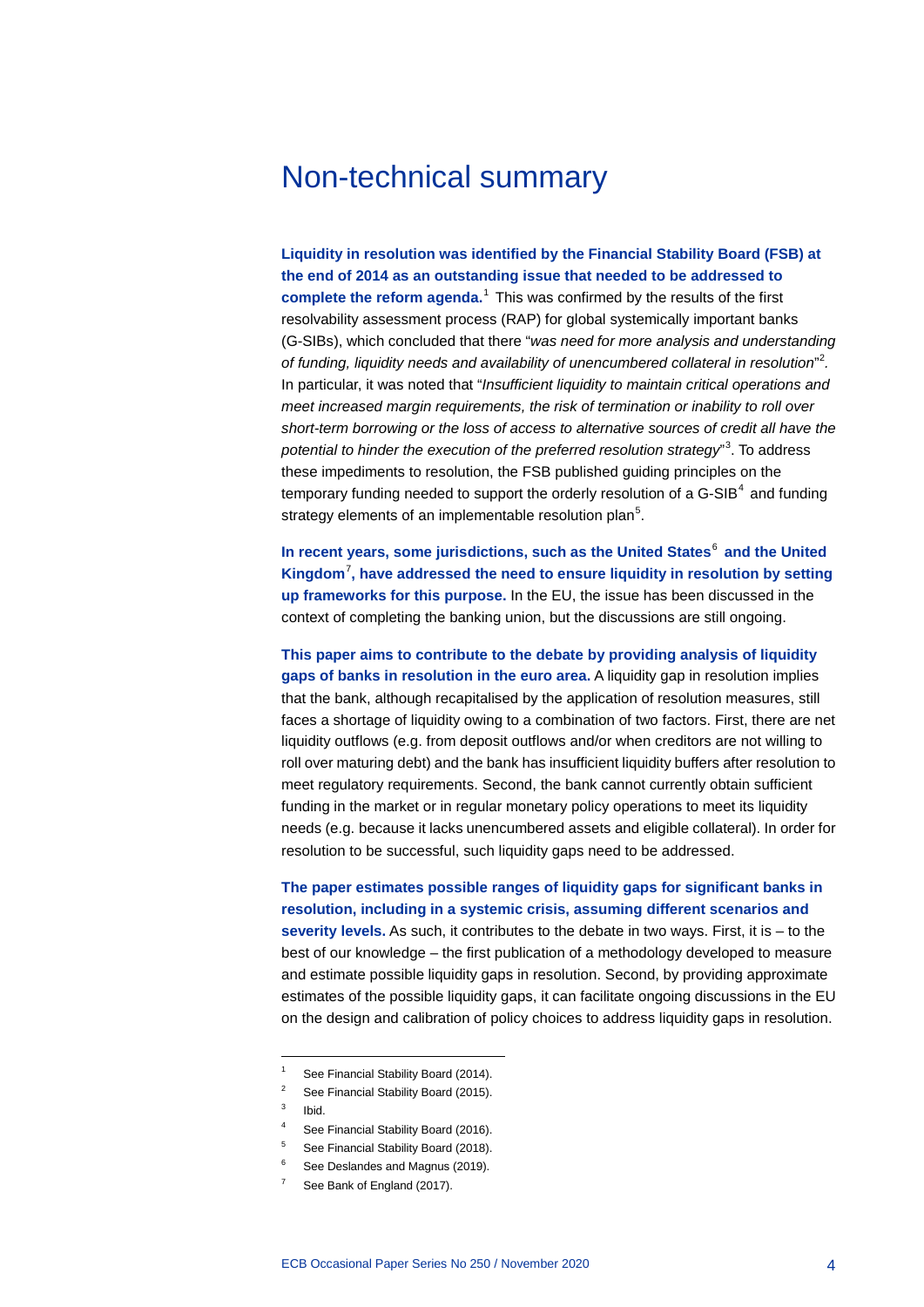## **The methodology developed in the paper takes inspiration from financial sector stress tests, which have proved to be an important tool for assessing the robustness of the financial system and evaluating system-wide risks.**[8](#page-5-0) However, this paper has a different objective than ordinary stress tests, and therefore

takes a different approach. In particular, the aim of the paper is not to determine whether or not a specific bank can withstand stressed conditions, as the presumption is that the bank has failed and has entered into resolution, although the underlying reason for the failure is not modelled. In addition to using recent stress tests as a reference point, the paper also studies a number of real past cases – bank runs or banks that required public intervention $9 9 -$  in order to calibrate different scenarios and stress levels. The liquidity needs observed in some of these cases also serve as yardsticks to compare the estimated ranges of results against. However, determining the underlying causes and the likelihood of the different scenarios is outside the scope of this paper.

## **By subjecting banks to stress that is similar to stress tests, the analysis shares some of the limitations of regular stress testing.** One of those is the static balance sheet approach, which does not take into account the fact that banks can react to adverse conditions, e.g. by generating additional collateral or engaging in securitisations. There are in fact several factors in the methodology, and in the assumptions made, that may affect the estimated liquidity gaps, either positively or negatively. Therefore the main methodological features and their possible impact on the results are discussed in the paper.

## **The findings suggest that, while the average liquidity gaps in resolution are limited, the averages hide significant outlier banks and scenarios.** For the banks which, after simulating an idiosyncratic crisis scenario, have liquidity gaps in resolution, the average need can reach €19.4 billion under the most adverse scenario if liquidity buffers are applied.<sup>[10](#page-5-2)</sup> However, there are outlier banks with a maximum liquidity gap of €184 billion, or a maximum relative liquidity gap corresponding to 26% of the bank's total assets.<sup>[11](#page-5-3)</sup> In the case of a systemic crisis with multiple failing banks and contagion, the average liquidity gaps span from €0.10 billion to €93.07 billion, or from 0.01% to 4.4% of the total assets of the failing bank in each simulation run. However, the tails of the distributions reveal extremely high liquidity gaps, especially in the case of a "slow burn" scenario where the 95th percentile of the distribution can exceed €313 billion. The results also show that the inclusion of contagion mechanisms has a limited effect on average liquidity needs, but a more severe effect on tail events, thus increasing liquidity gaps by up to 12%. For a systemic crisis involving the simultaneous resolution of two G-SIBs, liquidity gaps in resolution are in line with the results obtained in the case of a systemic crisis involving the resolution of multiple banks. The average outcomes range from €2.7 billion to almost €150 billion (from 0.1% to approximately 5.5% of the failing G-SIB's total assets). In the most adverse

<span id="page-5-0"></span><sup>&</sup>lt;sup>8</sup> See, for example, Halaj and Laliotis (2017) and Basel Committee on Banking Supervision (2013b).

<span id="page-5-1"></span><sup>&</sup>lt;sup>9</sup> This means that the banks were either bailed out or subject to some kind of resolution action.

<span id="page-5-2"></span> $10$  This average only takes in account banks that present liquidity needs above zero and excludes all banks with no liquidity needs in resolution.

<span id="page-5-3"></span> $11$  The banks with the highest needs in absolute and relative terms are not necessarily the same bank.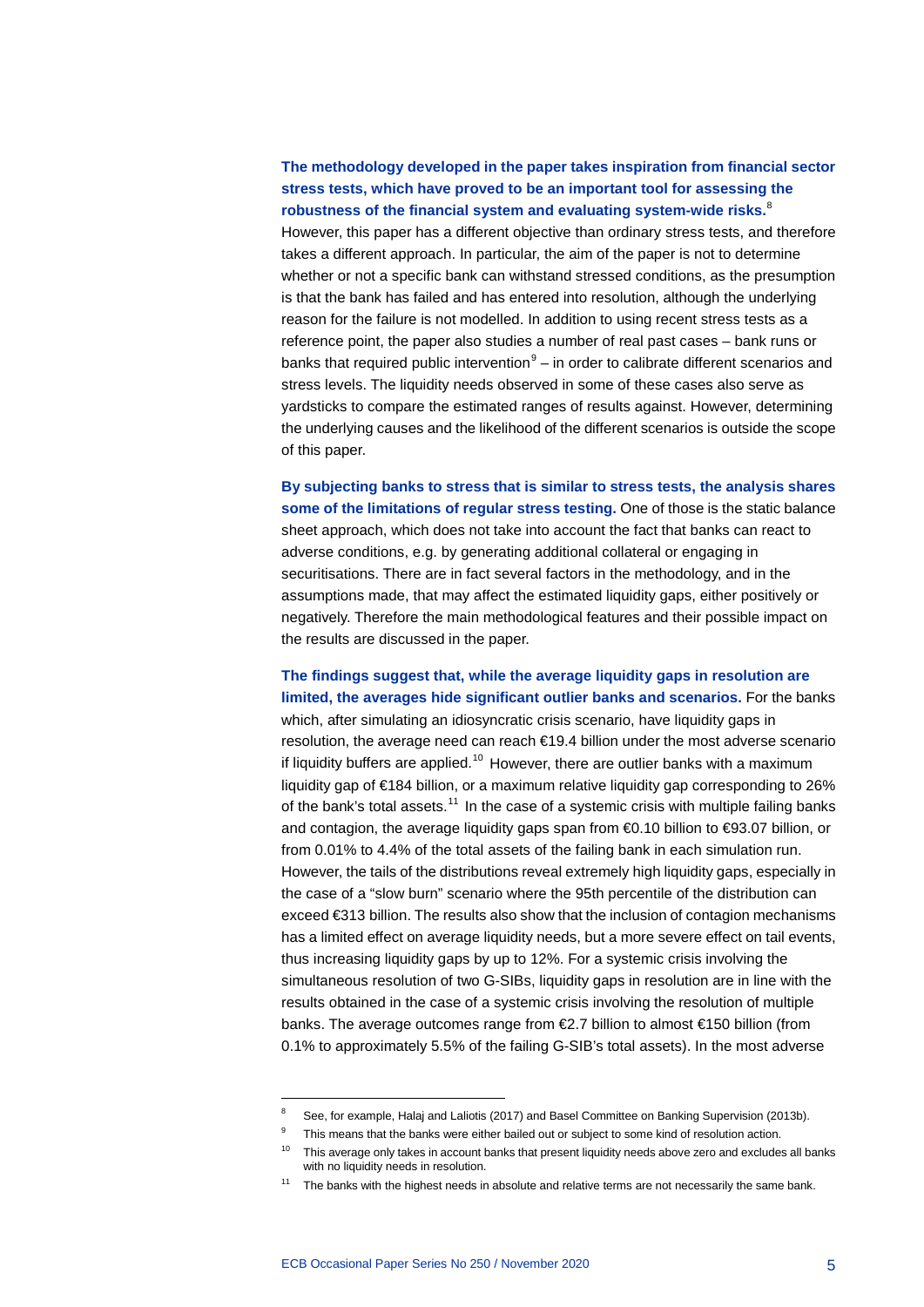simulated crisis, the liquidity gaps in the case of the resolution of two G-SIBs can reach extremely high values in excess of €330 billion.

**The remainder of this paper is organised as follows.** Section 1 makes observations on the financial crisis and selected past bank failures. The methodology, assumptions and calibration are outlined in Section 2, which also discusses the caveats and limitations of the approach used. Section 3 presents the main findings on liquidity gaps in the case of single bank failures. The possible ranges of liquidity gaps in a systemic crisis are described and discussed in Section 4. Section 5 concludes. Detailed results, robustness checks and summaries of the real bank failures studied are provided in the Annex.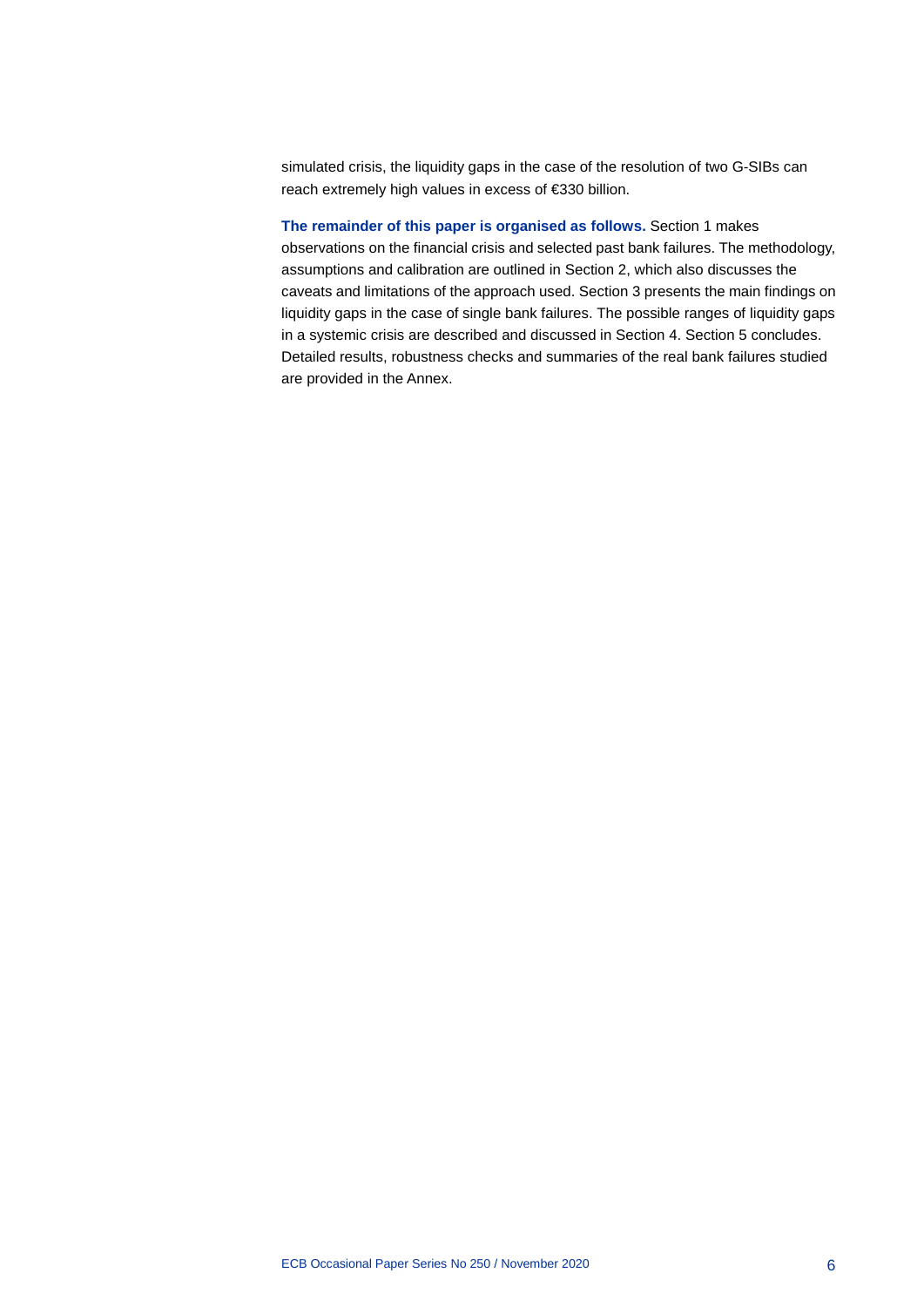# <span id="page-7-0"></span>1 Observations and lessons from past crises

**Observations and lessons learnt from the financial crisis and specific bank resolution cases may provide useful insights for analysing possible liquidity gaps in resolution.** In this section we observe the liquidity needs in the recent crisis and in some specific bank failures, as well as the duration and magnitude of different bank runs. These observations may contribute to the design and calibration of the scenarios upon which the simulation of a future bank resolution will be based. The section also provides points of reference for the results generated.

**It should be highlighted, however, that for several reasons it is extremely challenging to come up with a set of concrete conclusions from past cases.** For instance, some of the cases of failing banks date back to well before the Bank Recovery and Resolution Directive  $(BRRD)^{12}$  $(BRRD)^{12}$  $(BRRD)^{12}$ , rendering it difficult to capture the impact of the new resolution tools in the EU. Similarly, there are several cases where different strategies to deal with bank failures – including bailouts – were implemented. Thus many of the past cases are unique, both in terms of the underlying risks and in terms of the urgency of resolution or public intervention.

## 1.1 Liquidity aid in the financial crisis and selected past cases

<span id="page-7-1"></span>**During the period between 2008 and 2017, the main part of the State aid measures – both approved and used – were in the form of liquidity aid instruments, mainly in the form of guarantees.** As the financial crisis was unfolding in Europe, EU Member States played a crucial role by providing State aid to ensure financial stability.<sup>[13](#page-7-3)</sup> The State aid was in the form of capital aid (i.e. recapitalisations and impaired asset measures) and liquidity aid (i.e. guarantees and other liquidity measures). Although approved, not all measures were used in the end, making the used amounts of State aid more relevant for this study.

**Based on European Commission data on State aid to banks over the period 2008-2017 (see Table 1), the amount of liquidity measures used peaked at €906 billion in the EU (€714 billion in euro area).**[14](#page-7-4) For the first five years (2008-2012), the average amount of liquidity measures used was €675 billion. The cumulative maximum amount of liquidity measures approved reached more than €3,600 billion, while the maximum amount used reached almost €1,300 billion.

<span id="page-7-2"></span><sup>12</sup> [Directive 2014/59/EU of the European Parliament and of the Council of 15](http://data.europa.eu/eli/dir/2014/59/oj) May 2014 establishing a [framework for the recovery and resolution of credit institutions and investment firms and amending](http://data.europa.eu/eli/dir/2014/59/oj)  [Council Directive 82/891/EEC, and Directives 2001/24/EC, 2002/47/EC, 2004/25/EC, 2005/56/EC,](http://data.europa.eu/eli/dir/2014/59/oj)  [2007/36/EC, 2011/35/EU, 2012/30/EU and 2013/36/EU, and Regulations \(EU\) No](http://data.europa.eu/eli/dir/2014/59/oj) 1093/2010 and (EU) No [648/2012, of the European Parliament and of the Council](http://data.europa.eu/eli/dir/2014/59/oj) (OJ L 173, 12.6.2014, p. 190).

<span id="page-7-3"></span><sup>&</sup>lt;sup>13</sup> State aid could be granted to ailing banks in accordance with the State aid framework and within the scope of Article 107(1) of the Treaty on the Functioning of the EU, either as a precautionary buffer in going concern cases, or as actual aid in cases of resolution and liquidation.

<span id="page-7-4"></span><sup>&</sup>lt;sup>14</sup> See European Commission (2019).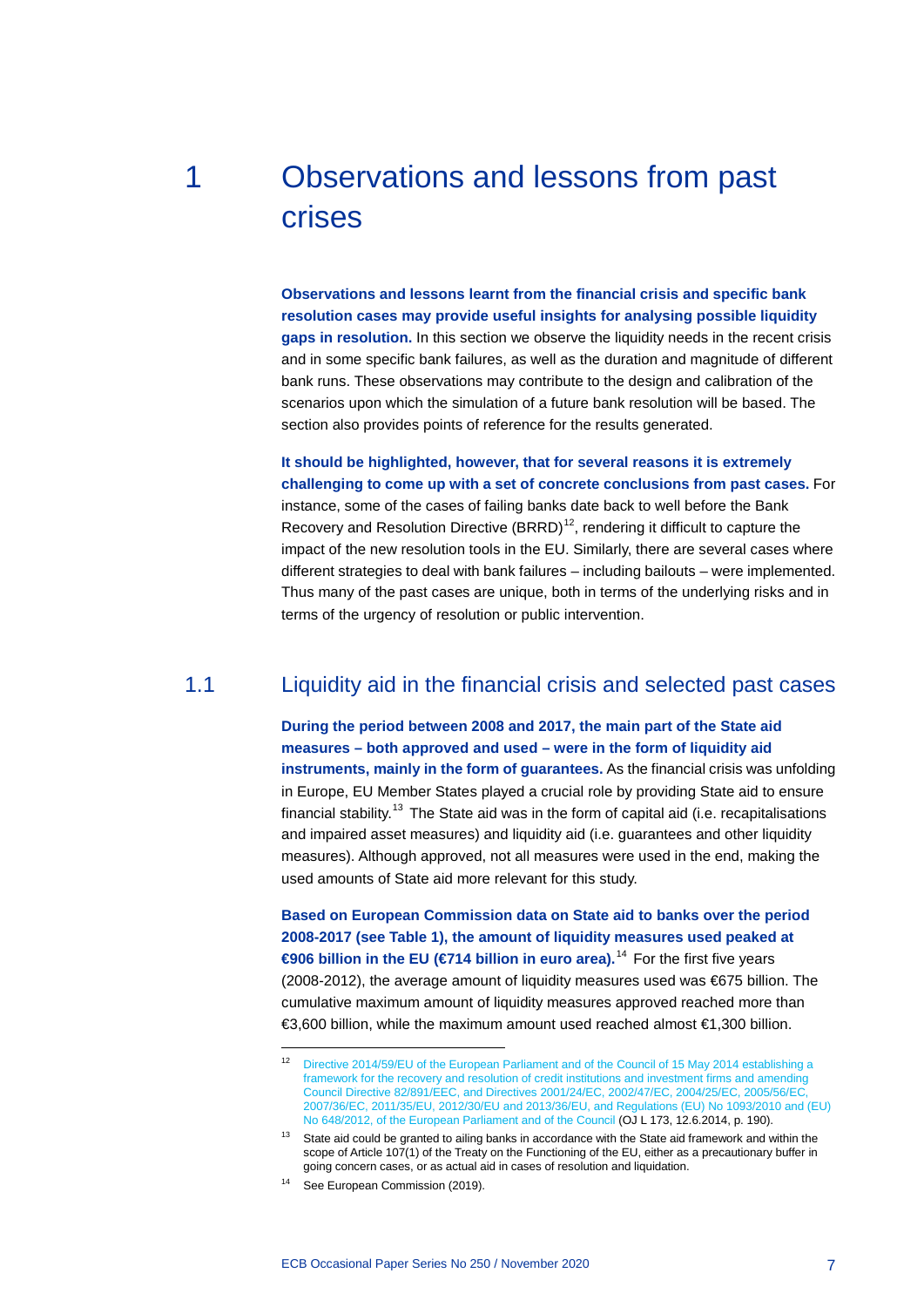Despite the discrepancies observed in the annual data between the approved and used amounts, mainly owing to the use of measures that had been approved in previous years, the picture of the liquidity measures is of particular interest (see Chart 1).

#### **Table 1**

#### State aid to banks over the period 2008-2017

**Aid approved** (EUR billions)

| וטווווט גוטשן                      |         |       |       |       |       |      |      |              |             |             |              |
|------------------------------------|---------|-------|-------|-------|-------|------|------|--------------|-------------|-------------|--------------|
| <b>Aid instrument</b>              | 2008    | 2009  | 2010  | 2011  | 2012  | 2013 | 2014 | 2015         | 2016        | 2017        | Total / Max. |
| <b>Recapitalisations</b>           | 269.9   | 110   | 184   | 37.5  | 150.8 | 29.6 | 20.3 | 18.8         | 8.5         | 25.7        | 855.1        |
| <b>Impaired assets</b><br>measures | 4.8     | 338.5 | 78    | 6.3   | 157.5 | 14.7 | 3.5  | 1            | $\mathbf 0$ | $\mathbf 0$ | 604.3        |
| <b>Total capital aid</b>           | 274.7   | 448.5 | 262   | 43.8  | 308.3 | 44.3 | 23.9 | 19.8         | 8.5         | 25.7        | 1,459.4      |
| <b>Guarantees</b>                  | 3.097.3 | 87.6  | 54.8  | 179.7 | 275.8 | 76   | 38.7 | 165.4        | 310.7       | 328.5       | 3,415.7      |
| <b>Other liquidity</b><br>measures | 85.5    | 5.5   | 66.8  | 50.2  | 37.5  | 9.7  | 1.7  | $\mathbf{0}$ | $\mathbf 0$ | 14.2        | 243          |
| <b>Total liquidity aid</b>         | 3,182.8 | 93.1  | 121.6 | 229.9 | 313.2 | 85.7 | 40.4 | 165.4        | 310.7       | 342.7       | 3,658.6      |

**Aid used**

-

| (EUR billions)                     |       |      |      |    |      |                                                |     |      |     |      |                     |
|------------------------------------|-------|------|------|----|------|------------------------------------------------|-----|------|-----|------|---------------------|
| <b>Aid instrument</b>              | 2008  | 2009 |      |    |      | 2010   2011   2012   2013   2014   2015   2016 |     |      |     | 2017 | <b>Total / Max.</b> |
| <b>Recapitalisations</b>           | 115.2 | 90.7 | 93.5 | 35 | 90.8 | 20.5                                           | 7.6 | 11.3 | 0   | 11.3 | 475.9               |
| <b>Impaired assets</b><br>measures | 9.8   | 79.5 | 54   | 0  | 35.4 | 9.5                                            | 0.3 | 0.3  | 0.5 | 0    | 189.2               |

| <br>measures                       | 9.8   | 79.5  | 54    | 0     | 35.4  | 9.5   | 0.3   | 0.3   | 0.5   | $\Omega$ | 189.2   |
|------------------------------------|-------|-------|-------|-------|-------|-------|-------|-------|-------|----------|---------|
| <b>Total capital aid</b>           | 125   | 170.2 | 147.4 | 35    | 126.3 | 30    | 7.9   | 11.6  | 0.5   | 11.3     | 665.1   |
| <b>Guarantees</b>                  | 400.4 | 835.8 | 799.8 | 589   | 492.1 | 352.3 | 204.5 | 170.6 | 126.1 | 110.8    | 1.188.1 |
| <b>Other liquidity</b><br>measures | 22.2  | 70.1  | 62.6  | 60.6  | 44.3  | 34.6  | 31.6  | 21.8  | 12.4  | 10.9     | 108.4   |
| <b>Total liquidity aid</b>         | 422.6 | 906   | 862.5 | 649.5 | 536.4 | 386.9 | 236.2 | 192.4 | 138.5 | 121.7    | 1.296.5 |

Source: European Commission (2019).

Note: The last column shows the total capital aid for the period 2008-2017 or the maximum outstanding amount of liquidity aid during the period, since liquidity aid is not cumulative.

**In terms of GDP and total assets, the liquidity measures used in the euro area peaked in 2009 at 7.6% of GDP and 2.4% of total assets.** At euro area country level, the peak of the guarantee type of liquidity measures was in Ireland in 2009 (at €284.3 billion, i.e. 21.5% of total assets and 173% of GDP), while the peak of other liquidity measures was in the Netherlands in 2009 (at €30.4 billion, i.e. 1.4% of total assets and 4.9% of GDP).<sup>[15](#page-8-0)</sup>

**In view of the scope and aim of the paper, the above figures should be treated with caution for two main reasons.** First, not all State aid measures were provided to banks in resolution. In fact, most of the State aid support was provided to banks in distress to ensure the stability of the financial system, addressing both capital and liquidity shortfalls. Second, bailouts were in common use before the BRRD was implemented.

<span id="page-8-0"></span><sup>15</sup> Based on European Commission data and ECB calculations.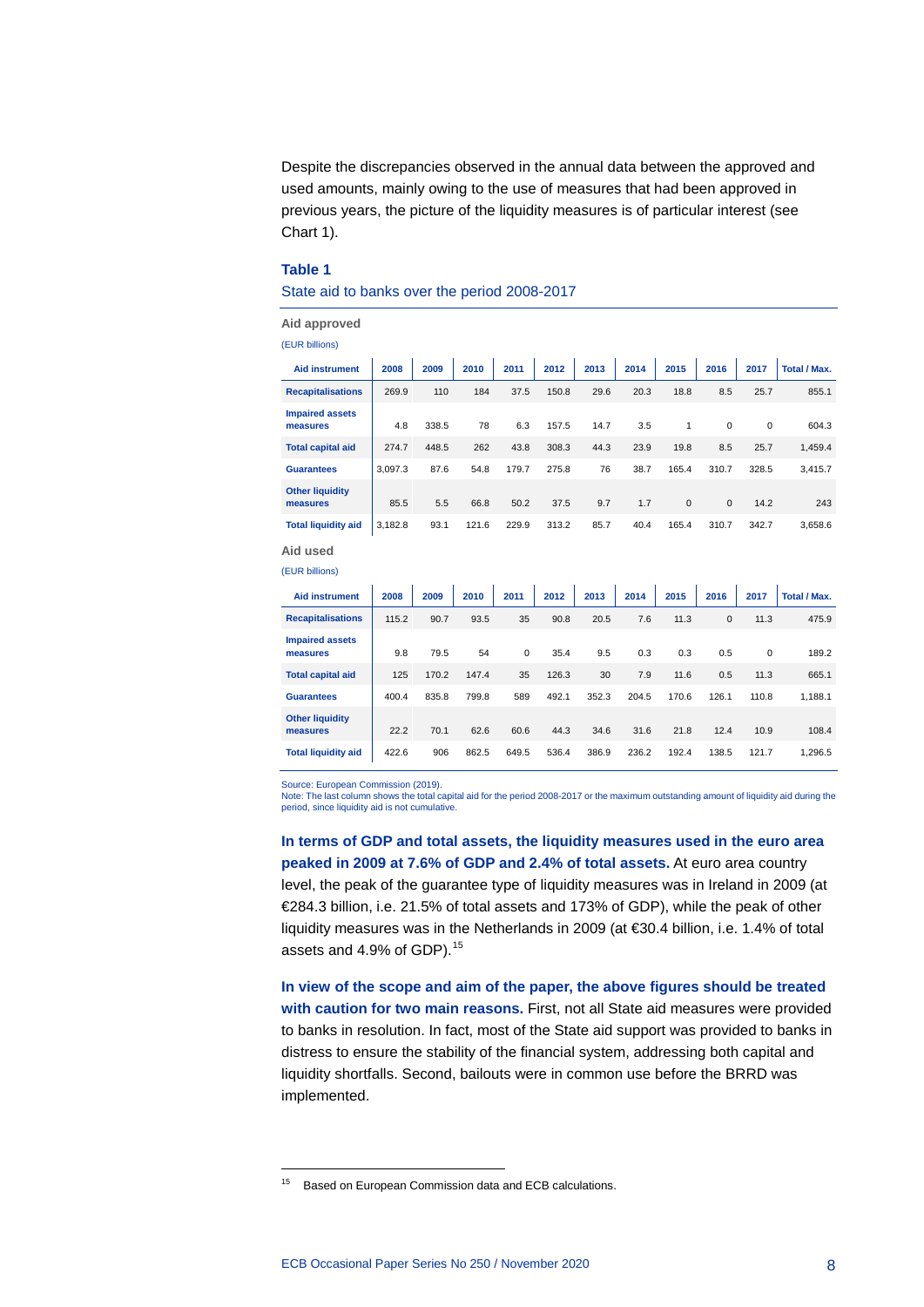#### **Chart 1**



Composition of used State aid measure, 2008-2017

Sources: European Commission and ECB estimations.

**In addition to EU State aid data, we also draw on literature on specific cases of past bank resolutions.**[16](#page-9-1) In this paper, we have focused on certain selected cases for which liquidity needs are reported. Summaries of these cases can be found in Section A.5 of the Annex, while Table 2 provides an overview of the observed liquidity provided in these cases. The liquidity provided to banks ranges from €9 billion to €105 billion, and from 8.8% to 24.8% of total assets.

#### **Table 2**

-

#### Summary of liquidity provisioning in selected past cases

(EUR billions and percentages of total assets)

| <b>Bank</b>                | <b>Liquidity need (EUR billions)</b> | Liquidity need (% of TA) |
|----------------------------|--------------------------------------|--------------------------|
| <b>Dexia 2008</b>          | 95.8                                 | 14.7%                    |
| <b>Dexia 2013</b>          | 85                                   | 23.8%                    |
| <b>Hypo Real Estate</b>    | 105                                  | 24.8%                    |
| <b>Banco Popular</b>       | 13                                   | 8.8%                     |
| <b>Cyprus Popular Bank</b> | 9                                    | 27%                      |

Sources: Individual cases and ECB estimations.

<span id="page-9-0"></span>Note: For Dexia 2013 the figures refer to the cap on the liquidity aid granted, not the actual use.

## <span id="page-9-1"></span>1.2 Deposit outflows in past cases

**Run-off rates in historic cases of deposit outflows vary both in magnitude and duration.** Table 3 shows the deposit run-off rates experienced by nine European and US banks since 2007, which range from 1.6% to 56%.

<sup>&</sup>lt;sup>16</sup> See, for example, BCBS (2013b) and World Bank Group (2016).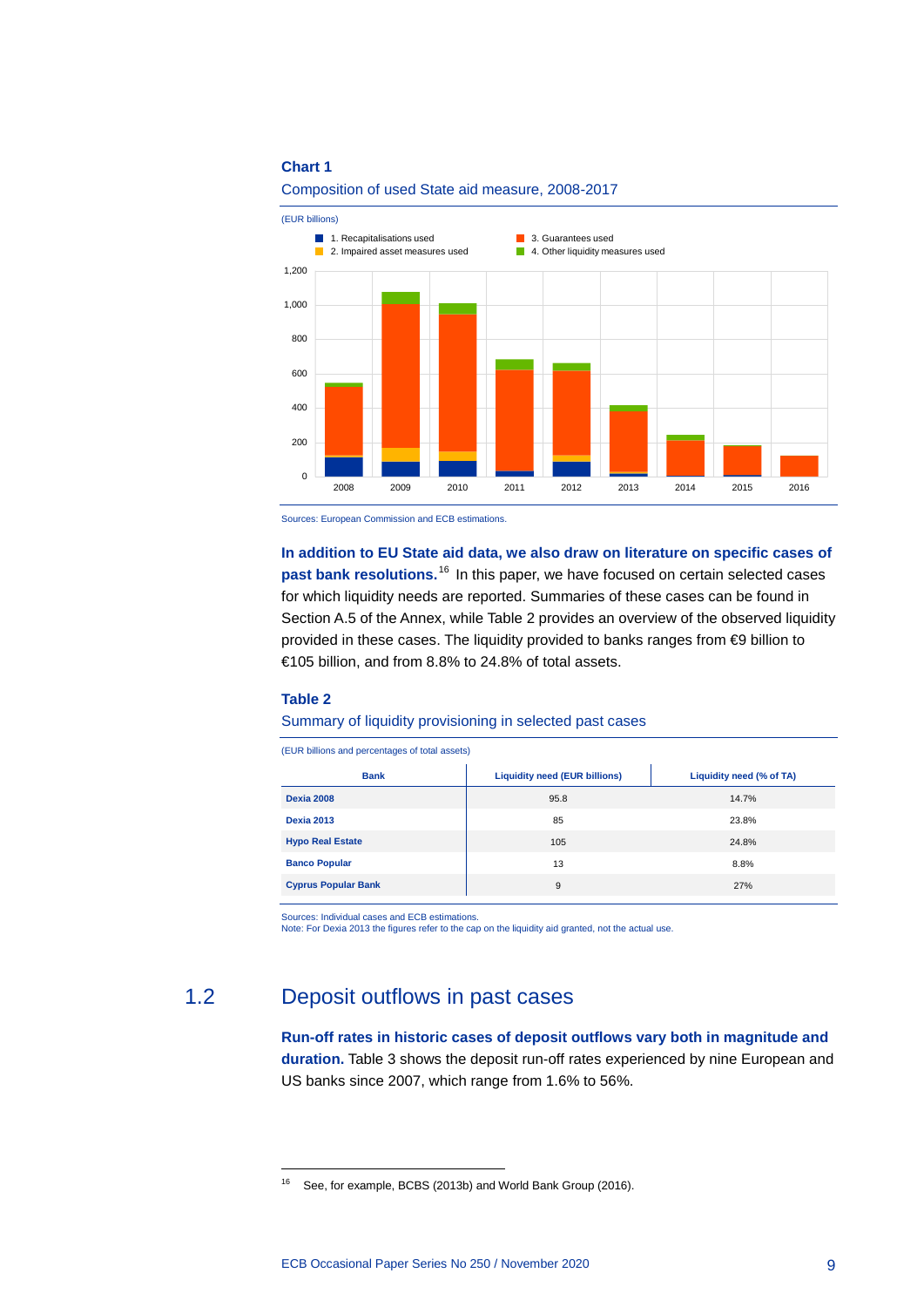#### **Table 3**

#### Deposit outflows in past cases in Europe and the United States, 2007-2016

| <b>Bank</b>                          | <b>Start of outflow</b>                   | <b>Duration</b>             | <b>Size in billions</b><br>(currency) | <b>Run-off rate</b>  | <b>Monthly run-off</b><br>rate   |
|--------------------------------------|-------------------------------------------|-----------------------------|---------------------------------------|----------------------|----------------------------------|
| <b>Northern Rock</b>                 | 14 Sep 2007                               | few weeks<br>first 4 days*  | 13 (GBP)<br>4.6 (GBP)*                | 56%<br>20%*          | 56%<br>100%*                     |
| <b>IndyMac</b>                       | 27 Jun 2008                               | 2 weeks                     | 1.55 (USD)                            | 8.4%                 | 17.6%                            |
| <b>Dexia</b>                         | end-Sep 2011                              | 1 month                     | 7 (EUR)                               | 8.75%                | 8.75%                            |
| <b>Sovereign</b>                     | 11 Jul 2008<br>1 Sep 2008                 | ÷<br>1 month                | 0.7 (USD)<br>2.9 (USD)                | 1.6%<br>6.2%         | $\overline{\phantom{a}}$<br>6.2% |
| <b>Washington Mutual</b>             | 11 Nov 2008<br>8 Sep 2008                 | 23 days<br>16 days          | 9.1 (USD)<br>18.7 (USD)               | 4.9%<br>10.1%        | 6.5%<br>18.6%                    |
| <b>Wachovia</b>                      | 15 Apr 2008<br>15 Sep 2008<br>26 Sep 2008 | 2 weeks<br>5 days<br>8 days | 15 (USD)<br>8.3 (USD)<br>10 (USD)     | 3.6%<br>2.0%<br>2.4% | 7.8%<br>11.8%<br>9.0%            |
| <b>National City</b>                 | 15 Mar 2008<br>11 Jul 2008<br>15 Sep 2008 | 2 days<br>5 days<br>25 days | 5 (USD)<br>4.5 (USD)<br>4.5 (USD)     | 5.1%<br>4.6%<br>4.6% | 55.6%<br>25.3%<br>5.7%           |
| <b>Banco Popular</b>                 | 1 April 2017                              | 2 months<br>3 days*         | 18 (EUR)<br>$6$ (EUR) <sup>*</sup>    | 24%<br>$8\%$ *       | 12%<br>80%*                      |
| <b>Cyprus Popular</b><br><b>Bank</b> | June 2012                                 | 9 months                    | 10 (EUR)**                            | 40%                  | 4.4%                             |
| <b>ING direct</b>                    | Sep 2008                                  | 3 months                    | 4.9 (EUR)                             | $3.1%***$            | $1\%***$                         |
| Landsbanki<br>(Icesave in UK)        | April 2008                                | 3-4 days                    | $0.2$ (GBP)                           | $4.3%***$            | 32.1% - 42.8%***                 |
| Average                              |                                           |                             |                                       | 12.2%                | 17.5%                            |
| <b>Median</b>                        |                                           |                             |                                       | 5.1%                 | 10.4%                            |

(billions in local currency and percentages of total deposits)

Sources: Rose (2015) for the US banks; National Audit Office (2009); Special Investigation Commission (2010); ING (2009); and the cases described in Section A.5 of the Annex.

Notes: The monthly run-off rate is the monthly average for the runs lasting one month or above, while for runs lasting less than a month the theoretical monthly run-off rate is approximated (assuming the same pace would continue for 30 days). "Deposits" includes deposits from various different counterparties (e.g. households, non-financial corporations, other financial customers, credit institutions). \* For Northern Rock and Cyprus Popular Bank, the more intense beginning or end-phase of the run, respectively, are only reported in the<br>table for information and are not included in the calculation of the averages and medi

\*\* Only the lower estimate of the deposit outflows in Cyprus Popular Bank is used in the table.<br>\*\*\* Both ING Direct and Landsbanki 's Icesave accounts were internet banks. Owing to their exceptionality, the run-off rates f two banks are not included when calculating the average and median rates in the table

**It should be noted that each case has specific features and took place in jurisdictions with very different crisis management frameworks at the time.** In particular, while many deposits in US banks were covered by the Federal Deposit Insurance Corporation or had preferential treatment in the creditor hierarchy, the original EU Deposit Guarantee Schemes (DGS) Directive of 1994<sup>[17](#page-10-0)</sup> only required a minimum level of harmonisation between domestic deposit guarantee schemes in the EU. For example, the deposit run in Northern Rock started when the existing deposit guarantee scheme protected only the first GBP 2,000 of savings in full and 90% of the

<span id="page-10-0"></span><sup>&</sup>lt;sup>17</sup> Directive 94/19/EC of the European Parliament and of the Council of 30 May 1994 on deposit-guarantee schemes.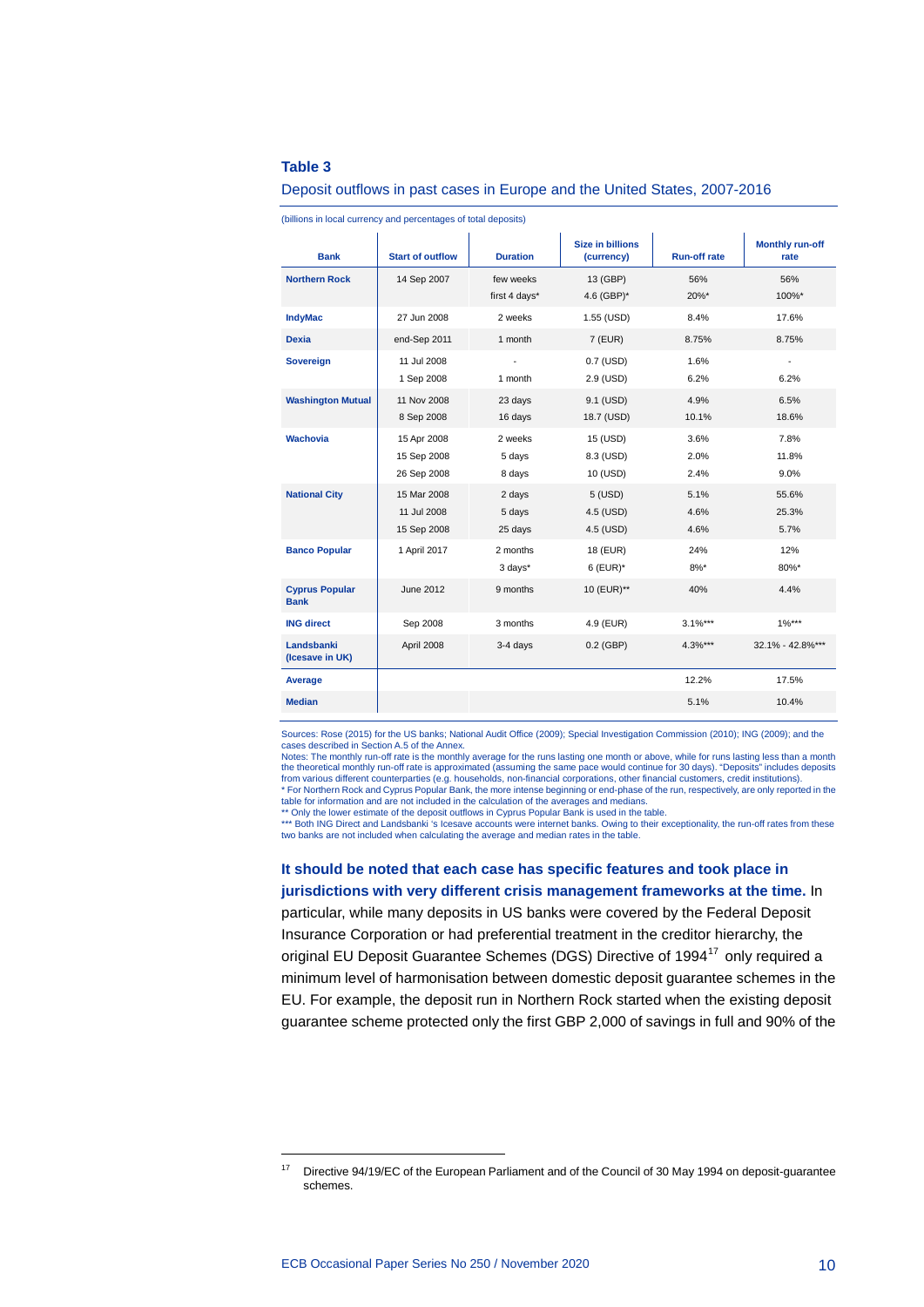next GBP 33,000.<sup>[18](#page-11-0)</sup> This proved disruptive for financial stability and the EU internal market, especially during the financial crisis of 2007-2009.<sup>[19](#page-11-1)</sup>

**With these caveats in mind, the average run-off rate among the cases is 12.2%, with a median run-off rate of 5.1%.** The average or theoretical monthly run-off rates span from 4.4% to 56%, with an average of 17.5% and a median of 10.4%. The average and median run-off rates, however, mix slow burn cases (with low average monthly run-off rates over a long period) and fast burn cases (with high average run-off rates over a short period). Therefore it makes sense to differentiate between the cases, e.g. between cases lasting one month or less and cases lasting several months.<sup>[20](#page-11-2)</sup>

**The actual average and median run-off rates are higher in the slow burn cases than in the fast burn cases.** In the sample, two banks, Cyprus Popular Bank and Banco Popular, suffered protracted runs of over one month, for which the total run-off rates were 40% and 24%, respectively. Some banks faced several fast burn runs spread out over a longer period, in particular Wachovia with three runs over five months and National City with three runs over six months. The latter two cases could also be regarded as protracted runs with different phases, and therefore both classifications will be considered. Classifying Wachovia and National City as slow burn cases, alongside Cyprus Popular Bank and Banco Popular, would lead to an average run-off rate of 21.6% and a median of 19.2% among the four cases. This is displayed in Table 4.

#### **Table 4**

-

Actual and monthly average/median rates for slow burn and fast burn cases

| (percentages)      |                                |                                 |  |  |  |  |  |  |  |  |  |
|--------------------|--------------------------------|---------------------------------|--|--|--|--|--|--|--|--|--|
| <b>Crisis type</b> | <b>Actual average (median)</b> | <b>Monthly average (median)</b> |  |  |  |  |  |  |  |  |  |
| <b>Slow burn</b>   | 21.6% (19.2%)                  | $5.1\%$ (3.4%)                  |  |  |  |  |  |  |  |  |  |
| <b>Fast burn</b>   | 13.7% (8.4%)                   | 18.9% (13.2%)                   |  |  |  |  |  |  |  |  |  |

Sources: Table 3 and ECB calculations.

Notes: Slow burn cases are: Cyprus Popular Bank, Banco Popular, Wachovia and National City. Fast burn cases are Northern Rock, IndyMac, Dexia, Sovereign and Washington Mutual. The monthly averages are calculated as in Table 3. For Northern Rock and Cyprus Popular Bank, the more intense beginning or end phases of the run, respectively, are only reported in Table 3 for information and are not included in the calculation of the averages and median in this table (or in Table 3).

**As Table 4 shows, the slow burn average monthly run-off rates are naturally much lower than the average theoretical monthly run-off rates for the fast burn cases.** The slow burn average monthly run-off rate is 5.1%, compared to a theoretical monthly run-off rate of 18.9% for the fast burn cases. $^{21}$  $^{21}$  $^{21}$  In the former, the deposit outflow is of low intensity but long lasting, while, in the latter, the deposit outflow is short-lived but of high intensity.

<span id="page-11-1"></span><span id="page-11-0"></span><sup>&</sup>lt;sup>18</sup> See Financial Services Compensation Scheme (2017).

<sup>&</sup>lt;sup>19</sup> An amending directive in 2009 required EU countries to increase their protection of deposits, first to a minimum of €50,000, and then to a uniform level of €100,000 by the end of 2010. In 2014 the EU adopted a new DGS Directive – [Directive 2014/49/EU of the European Parliament and of the Council of 16](http://data.europa.eu/eli/dir/2014/49/oj) April [2014 on deposit guarantee schemes](http://data.europa.eu/eli/dir/2014/49/oj) (OJ L 173, 12.6.2014, p. 149).

<span id="page-11-2"></span> $20$  There are no clear definitions of what "fast burn" and "slow burn" cases are. Hence the one month threshold is chosen arbitrarily.

<span id="page-11-3"></span> $21$  Wachovia and National City are classified as slow burn cases.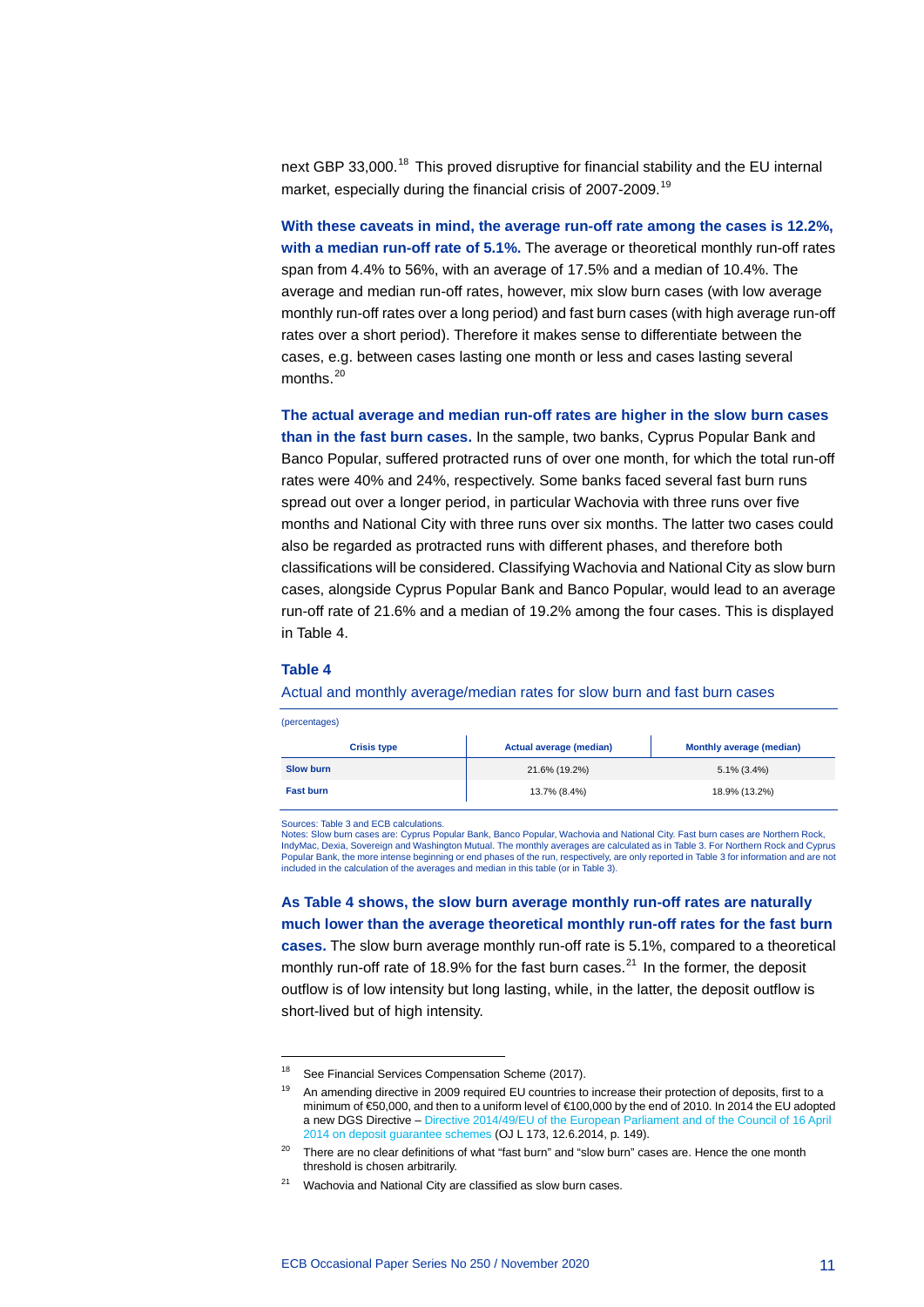**The average theoretical monthly run-off rate for the fast burn cases is slightly lower than the average actual run-off rate in the slow burn cases.** For the fast burn cases, the average actual run-off rate is 13.7%, and the average theoretical monthly run-off rate is 18.9%.<sup>[22](#page-12-1)</sup> This can be compared to an average actual run-off rate of 21.6% for the slow burn cases (including Wachovia and National City). If the runs in Wachovia and National City are included as separate fast burn cases, the average actual monthly run-off rate would decrease to 9.1%, but the average theoretical monthly run-off rate would increase to 19.1%. $^{23}$  $^{23}$  $^{23}$ 

## 1.3 Key takeaways from past cases

<span id="page-12-0"></span>**From the observations above, one inference is that it is important to test different crisis scenarios in the analyses by applying a broad range of possible cases both prior to and after the "failing or likely to fail" (FOLTF) assessment.** It is hard to draw very firm conclusions from the specific cases above, particularly as the regulatory environment was different or has changed since many of them took place. Nonetheless, the observations provide a picture of the overall scenarios and possible outcomes that can occur in the case of a resolved bank (or set of banks). In particular, there are some important issues to take note of:

- **Liquidity needs can be substantial in a crisis and significantly outweigh other forms of support, such as recapitalisation.** In 2008-2017, the largest part of the State aid measures used was in the form of liquidity aid.
- **Liquidity needs are likely to arise after resolution actions.** The analysis of past cases shows that liquidity needs can be substantial even after public intervention (e.g. resolution or public recapitalisation).
- **Liquidity needs are case-specific and may vary significantly depending on many factors.** The past cases analysed in this section show provisioning of liquidity to banks ranging from 8.8% to 27% of the bank's total assets. However, the numbers should be treated with caution, as each case is very different. In particular, it is not conclusive that these would have been the liquidity gaps if the banks had undergone resolution as assumed in this paper. Hence, the numbers mainly serve as indicators against which to compare the estimated results in this paper.

 $22$  The median values are 8.4% (actual) and 13.2% (theoretical), respectively.

<span id="page-12-2"></span><span id="page-12-1"></span> $23$  The median rates would also decrease to 4.9% (actual) and 10.4% (theoretical).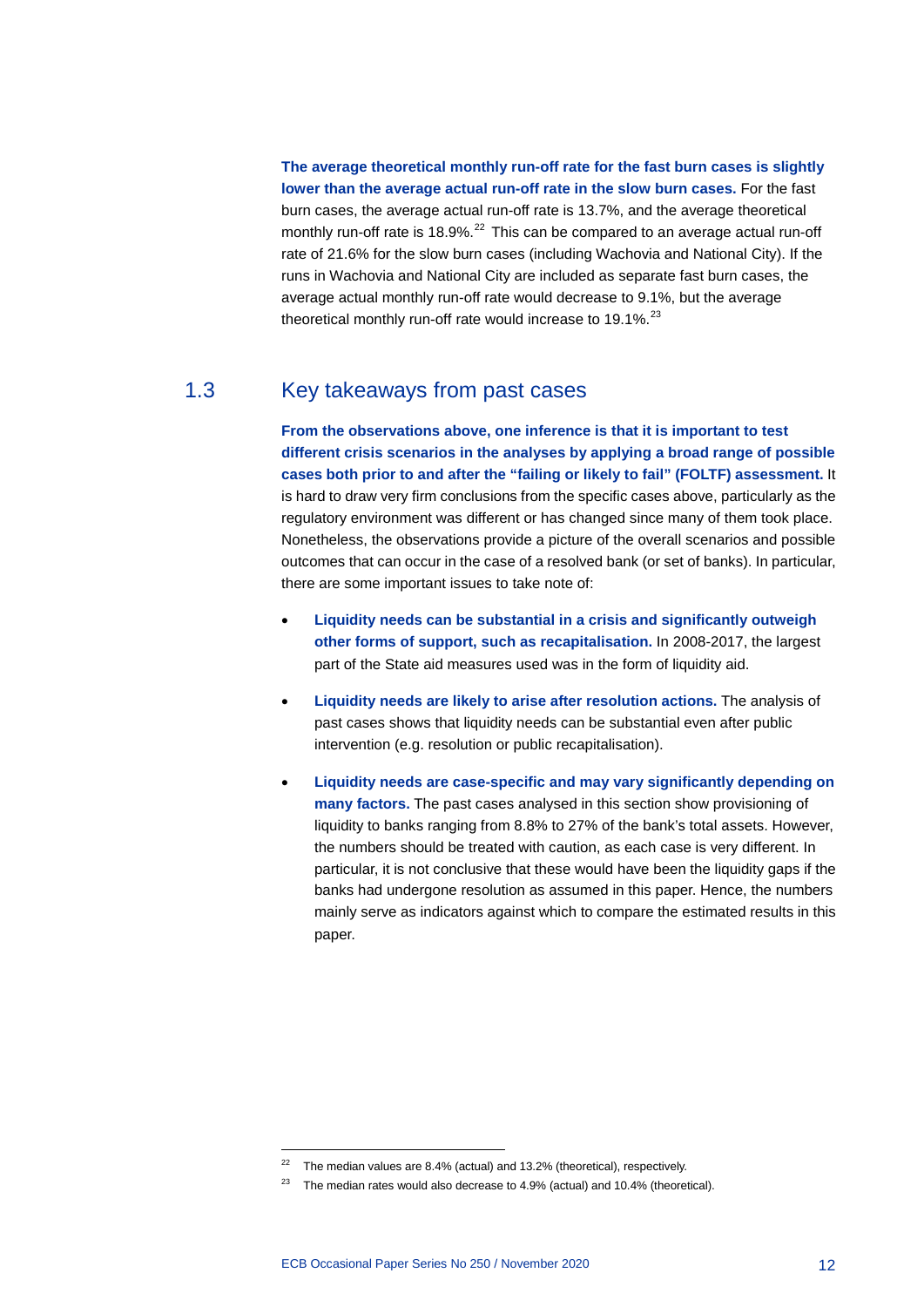# 2 Methodology and data

<span id="page-13-0"></span>**The model used in this paper differs from standard liquidity stress tests, in particular the assumption that the assessed banks enter into resolution and are successfully resolved.** Thus, although the model shares some similarities with many liquidity stress tests, there are some key differences. First, the emphasis is placed on liquidity gaps after the bank has failed and entered into resolution, rather than on whether the bank will fail under the applied stress. Second, as the failure is taken as given, the underlying cause of it (liquidity problems, solvency problems, or a combination of both) is not directly modelled. $^{24}$  $^{24}$  $^{24}$  The model is abstracting from the exact path and processes that triggered the resolution. Third, stress is applied both before and after the predetermined point when the bank is assumed to be FOLTF. In the former case, to derive the state of the bank upon entry into resolution, and in the latter case, to derive the liquidity gaps in resolution.

**A liquidity gap in resolution implies that the bank, although recapitalised by the application of resolution measures, still faces a shortage of liquidity.** This liquidity shortage may occur because: (i) there are net liquidity outflows (e.g. from deposit outflows and/or when creditors are not willing to roll over maturing debt) after the bank is placed in resolution; (ii) the bank has no or insufficient liquidity buffers after resolution to meet regulatory requirements; and (iii) the bank cannot currently obtain sufficient funding in the market or in regular monetary policy operations to meet its liquidity needs (e.g. because it lacks access or lacks unencumbered assets and eligible collateral). In order for resolution to be successful, such liquidity gaps need to be addressed to avoid the bank being assessed as FOLTF again.

**The starting point for the analysis of liquidity gaps in resolution is the contractual inflows and outflows, counterbalancing capacity and contingencies reported by banks for different maturity buckets.**[25](#page-13-2) Behavioural inflows and outflows and haircuts are then applied on the basis of an assumed crisis scenario. In order to test a range of conditions of a bank entering into resolution, different pre-FOLTF scenarios are applied.

## **The analysis is performed on a static balance sheet and maturity ladder, in which only some items are changed on the basis of exogenous assumptions.**

Thus, any dynamic flows and adjustments of the bank in the crisis period (pre- and post-FOLTF) are not taken into account. Furthermore, for the sake of simplicity, the maturity buckets in the pre-FOLTF period are aggregated into one time bucket. While this simplification will ignore the exact path of the liquidity position into resolution, it has the benefit of circumventing the need to make various assumptions on the exact distribution of the elevated net outflows in each maturity bucket, as well as the need to make assumptions regarding the timing and magnitude of possible (failed) recovery actions prior to the FOLTF assessment. More importantly, it delivers a state of the

<span id="page-13-1"></span><sup>&</sup>lt;sup>24</sup> However, the model will move forward the point of FOLTF for banks that cannot meet the liquidity stress with their CBC.

<span id="page-13-2"></span> $25$  Taken from the COREP data reported in template C66.00 ["Maturity ladder"](https://www.google.de/url?sa=t&rct=j&q=&esrc=s&source=web&cd=&cad=rja&uact=8&ved=2ahUKEwijg-6aq6LsAhXRzKQKHaxYDUcQFjADegQICBAC&url=https%3A%2F%2Fwww.eba.europa.eu%2Fdocuments%2F10180%2F1661766%2FAnnex%2BXXIV%2B-%2Bmaturity%2Bladder.xls&usg=AOvVaw0x5alW23J_07cIwqhg34y3).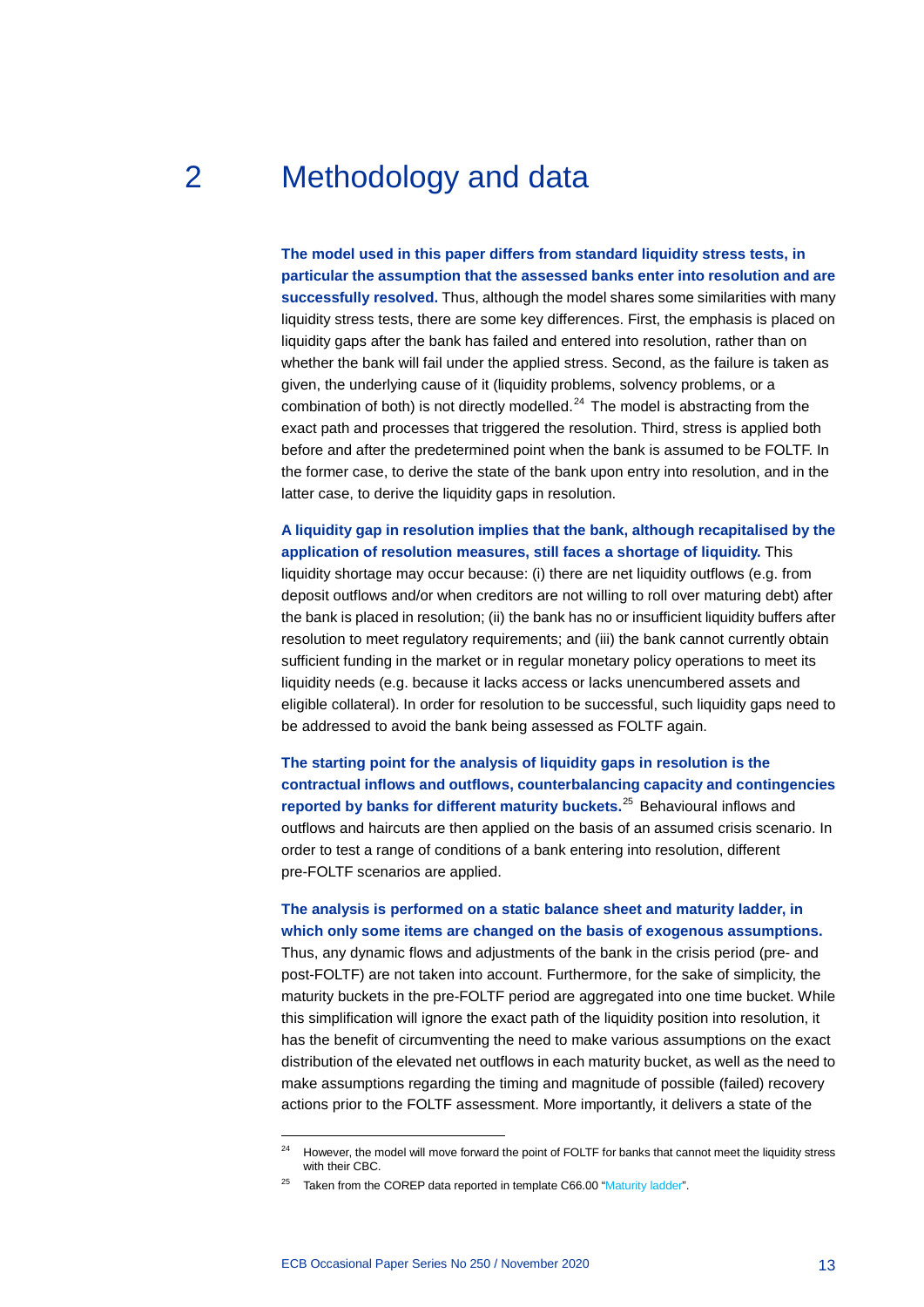bank at the point of FOLTF, which is needed for the subsequent assessment of the liquidity gaps in resolution.

**The state of the bank is given by its counterbalancing capacity (CBC).** The CBC represents the stock of unencumbered assets or other funding sources which are legally and practically available to the institution at the reporting date to cover potential liquidity gaps. For the purposes of this paper, the state of the bank may range from a bank entering into resolution with a significant part of its CBC still present to a bank with most of this capacity consumed in the period before being assessed as FOLTF.

**Once placed in resolution, existing creditors/clients may still withdraw their money and market participants may stand back from immediately providing liquidity.** It is assumed that confidence in the resolved bank is not restored immediately after the resolution decision is taken. $^{26}$  $^{26}$  $^{26}$  The net outflows post-FOLTF are also case-dependent, based on, for example, idiosyncratic characteristics of the bank, the events that took place prior to resolution, the implemented resolution strategy and tools, and prevailing market conditions. All these factors can vary and are hard to predict and model. To capture part of this uncertainty, different scenarios are also applied in the post-FOLTF period. $^{27}$  $^{27}$  $^{27}$  However, where applicable, the maturity buckets in this predefined period will not be aggregated.

**Given the above, the result of the analysis will not produce exact figures of the liquidity gaps in resolution, but rather plausible broad ranges for various crisis scenarios.**[28](#page-14-3) Furthermore, the methodology is applied to a set of banks in order to mimic two possible crises. First, it is applied to each bank in the sample to determine how big the liquidity gaps of banks in the euro area would be, both on average and in extreme cases, if one bank is resolved (see Section 3). Second, the methodology is applied to different sets of banks that are assumed to fail simultaneously in order to quantify the funding gaps in the context of a simulated systemic crisis (see Section 4). This scenario is further developed to account for two different types of systemic event: a crisis due to several banks in the system being resolved at the same time, in which contagion effects are also considered (see subsection 4.2), and a crisis involving two G-SIBs failing simultaneously (see subsection 4.3). It is outside the scope of this paper to attempt to model and determine the likelihood of the different scenarios tested.

## <span id="page-14-2"></span><span id="page-14-1"></span>2.1 Description of the model

-

<span id="page-14-0"></span>**The analysis estimates the liquidity that a bank would need from an external source after entering into resolution, given its state at FOLTF and when facing a period of continued stressed conditions.** The starting point is the maturity ladder

The success of resolution is not questioned in the study. It is assumed that outflows will continue for a while after the application of resolution tools until there is confidence in the resolution measures, access to market funding is restored, and liquidity buffers reach a new stable level (in terms of counterbalancing capacity).

 $27$  The analysis is limited by the decision not to model different causes of failure in different states of the world followed by different applications of resolution measures and tools.

<span id="page-14-3"></span><sup>&</sup>lt;sup>28</sup> To complement these ranges, descriptions of the main model caveats, which can either increase or decrease the estimated liquidity gaps in resolution, are explained in subsection 2.4.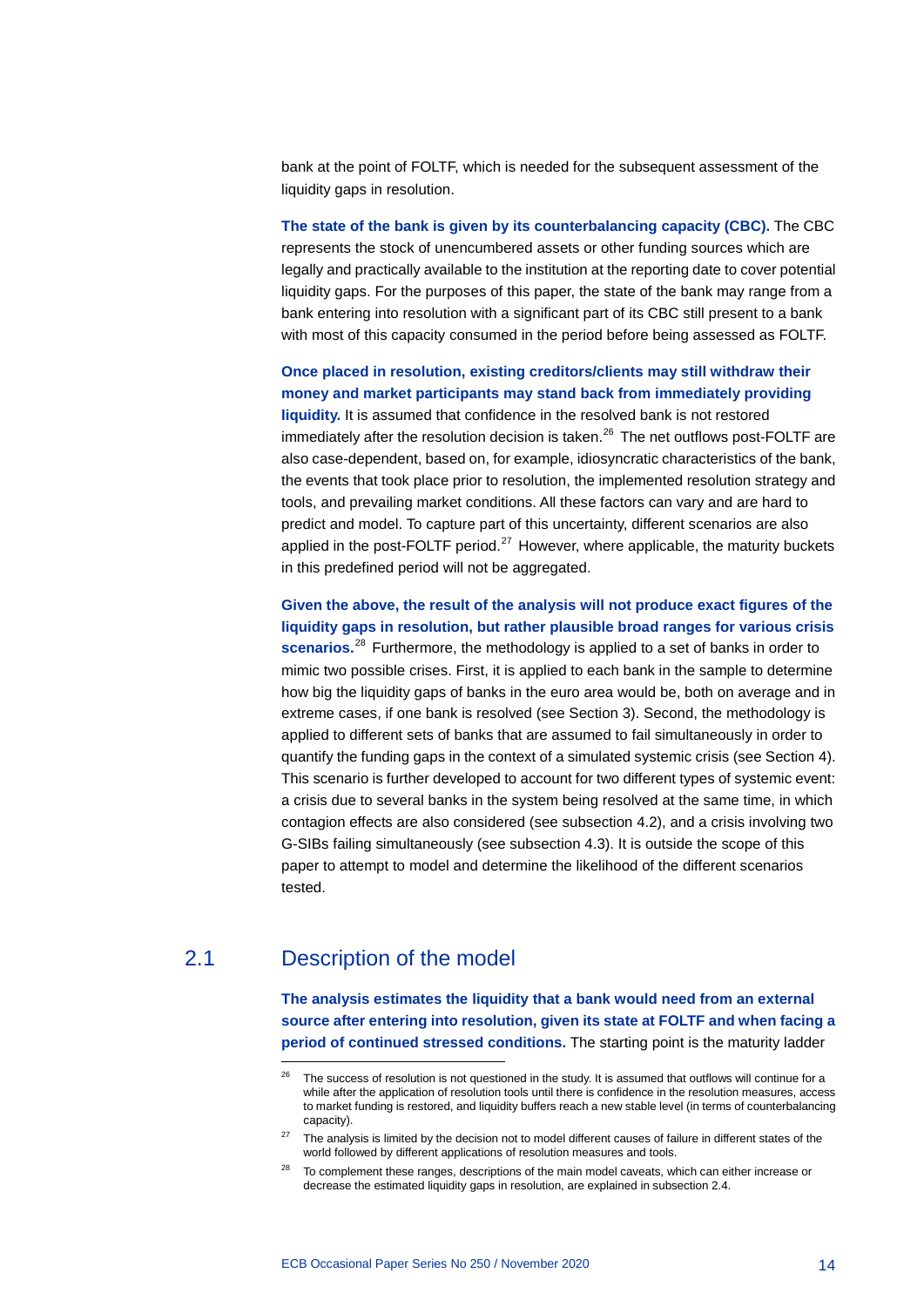(and balance sheet) of a going concern bank in business-as-usual mode. A crisis scenario is then applied to its maturity ladder for a certain period of time, mainly by assuming increased deposit outflows and decreased inflows. For this purpose, two periods are used throughout the analysis, divided as follows:

**Pre-FOLTF period:** Stressed inflows and outflows are applied to the steady-state maturity ladder for a predetermined period of time, after which it is assumed that the bank is declared as FOLTF. At the end of this period, it is assumed that an FOLTF assessment is performed and resolution actions are implemented (i.e. bail-in, see subsection 2.4). The effect of the net liquidity outflows on the bank's cumulative CBC at the point of FOLTF will be derived.<sup>[29](#page-15-0)</sup>

**Post-FOLTF period:** The starting point is the status of the bank at FOLTF, broadly given by its remaining deposit stock and its current CBC level. Then elevated net outflows are again applied for a given period of time. In addition, a haircut is applied on the bank's remaining CBC.<sup>[30](#page-15-1)</sup> During this period it is assumed that confidence will eventually return and inflows will begin to surpass outflows (see Figure 1 below). The minimum cumulative CBC level is the point from which the liquidity funding need is measured.

**Two pre-FOLTF periods are considered: a fast burn scenario lasting four weeks, and a slow burn scenario lasting six months.** These periods seem reasonable for several reasons. First, there is a clear distinction in duration between the two crises. Second, some of the bank cases in subsection 1.2 showed prolonged runs of around half a year, while other bank cases displayed runs shorter than a month. Third, the slow burn pre-FOLTF period would be aligned with the stressed period assumed in the ECB Sensitivity Analysis of Liquidity Risk – Stress Test 2019 (LiST 2019)<sup>31</sup>. The fast burn crisis would be much shorter than this, and also shorter than the three months of stress used in the top-down liquidity stress test in Stress-Test Analytics for Macroprudential Purposes in the euro area (STAMP $\infty$ )<sup>32</sup>. Two post-FOLTF periods are also applied. It is assumed that the post-FOLTF period in the fast burn crisis is eight weeks, while in the slow burn crisis it is set to three months. The difference is due to the structure of the maturity ladder (see footnote 24), which does not have a more granular maturity bucket after six months. The peak funding gap is assumed to take place within these respective periods.

**Figure 1 illustrates the model and which liquidity gaps are measured.** It shows the liquidity position of the bank getting worse, depicted by its decreasing CBC level. The CBC deteriorates both before FOLTF (between  $T_1$  and  $T_2$ ) and after FOLTF (between  $T_2$  and  $T_3$ ), when liquidity outflows are much higher than inflows. To meet the net outflows, the bank uses its CBC, which, as a consequence, decreases. As illustrated in Figure 1, net outflows are assumed to continue post-FOLTF and, if these are substantial, the cumulative CBC could theoretically break below zero at some

<span id="page-15-0"></span><sup>&</sup>lt;sup>29</sup> If the cumulative CBC becomes negative before the assumed FOLTF point in a scenario, the FOLTF will be anticipated and be assumed to come at the latest point in time at which the cumulative CBC would still be positive (see subsection 2.2.3).

<span id="page-15-2"></span><span id="page-15-1"></span> $30$  The calibration of the scenarios is detailed in subsection 2.2.

<span id="page-15-3"></span><sup>31</sup> See ECB (2019a; 2019b).

<sup>&</sup>lt;sup>32</sup> See Halaj and Laliotis (2017).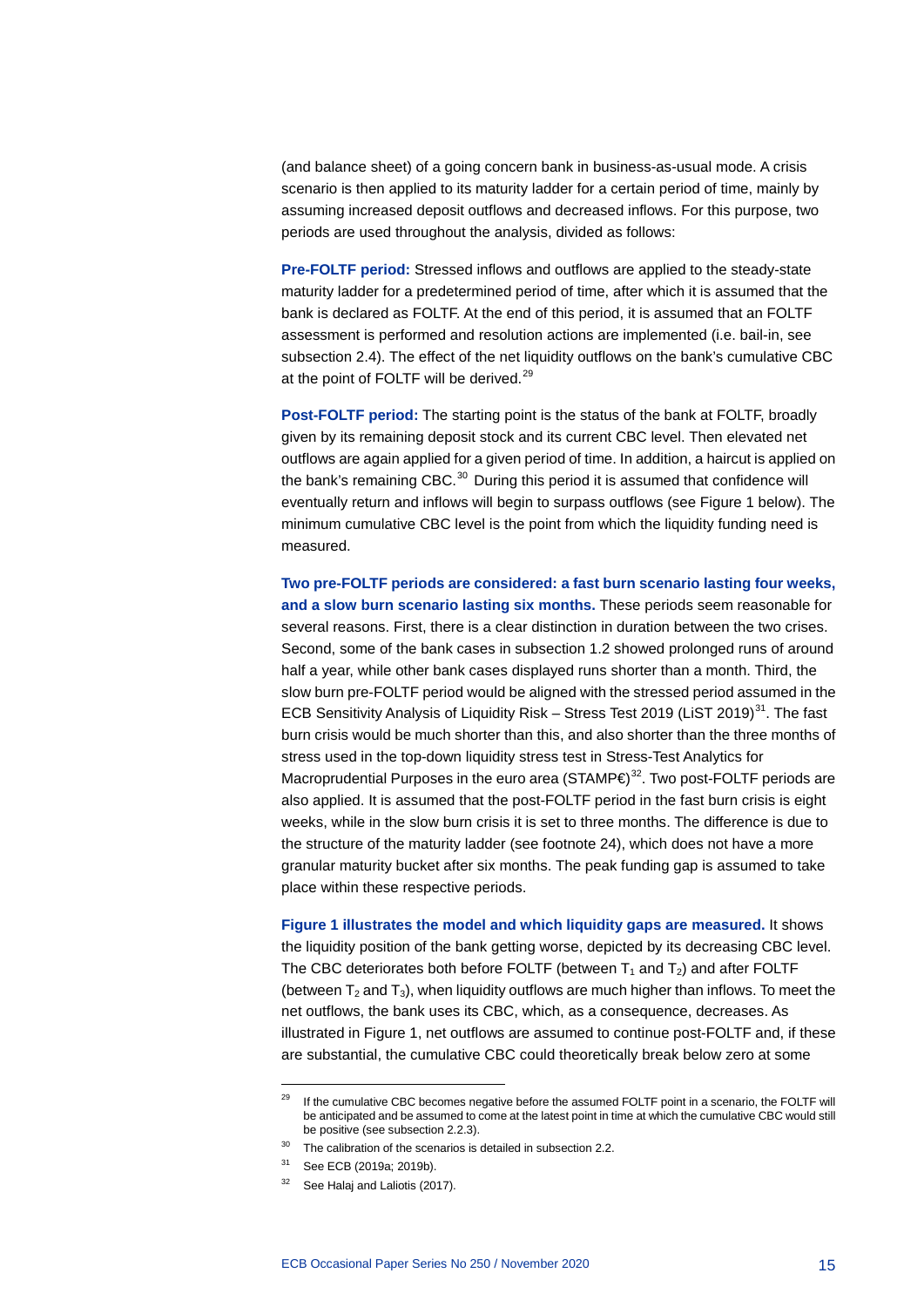point.<sup>[33](#page-16-0)</sup> For the analysis, the level of the theoretical cumulative CBC for the bank at two points in time are of interest, namely at FOLTF  $(T_2$  in Figure 1) and at the peak funding need  $(T_3$  in Figure 1). The exact paths towards these points are not modelled. Hence the smoothness of the CBC curve in Figure 1 is only illustrative, since only the start and end points are calculated in the model.

#### **Figure 1**

Illustration of the model: the evolution of the CBC and the liquidity gaps measured



**At some point after the resolution intervention, the situation is assumed to stabilise and the cumulative CBC starts to improve.** This breaking point would determine the peak funding need in resolution<sup>[34](#page-16-1)</sup>, as shown in Figure 1. It is from this minimum theoretical cumulative CBC level (at  $T_3$  in Figure 1) that the liquidity gap in resolution will be measured. More formally, the cumulative counterbalancing capacity (CCBC) at time t is defined as:

$$
\text{CCBC}_{t} = \text{CBC}_{0} + \sum_{n=1}^{t} \Delta \text{CBC}_{n} + \sum_{n=1}^{t} \text{Inflows}_{n} - \sum_{n=1}^{t} \text{Outflows}_{n}
$$

Where  $CBC_0$  is the stock level of CBC at steady state and  $\triangle CBC$  is the contractual changes in the CBC for the maturity buckets up to time *t* which existed at the steady-state reporting date. The sums of inflows and outflows are generated by the assumed stressed conditions, both pre- and post-FOLTF.

<span id="page-16-0"></span><sup>&</sup>lt;sup>33</sup> In reality, liquidity would be provided to the bank in order not to become illiquid. The only thing in Figure 1 which indirectly captures such liquidity provisioning is the fact that, eventually, market confidence builds up as the successful resolution becomes clearer. However, in theory, the CBC could break zero if the liquidity provided to the bank is not considered, as in Figure 1.

<span id="page-16-1"></span><sup>&</sup>lt;sup>34</sup> From this point onwards, the bank is expected to be able to start repaying the liquidity provisioning and eventually move to a new steady-state CBC level.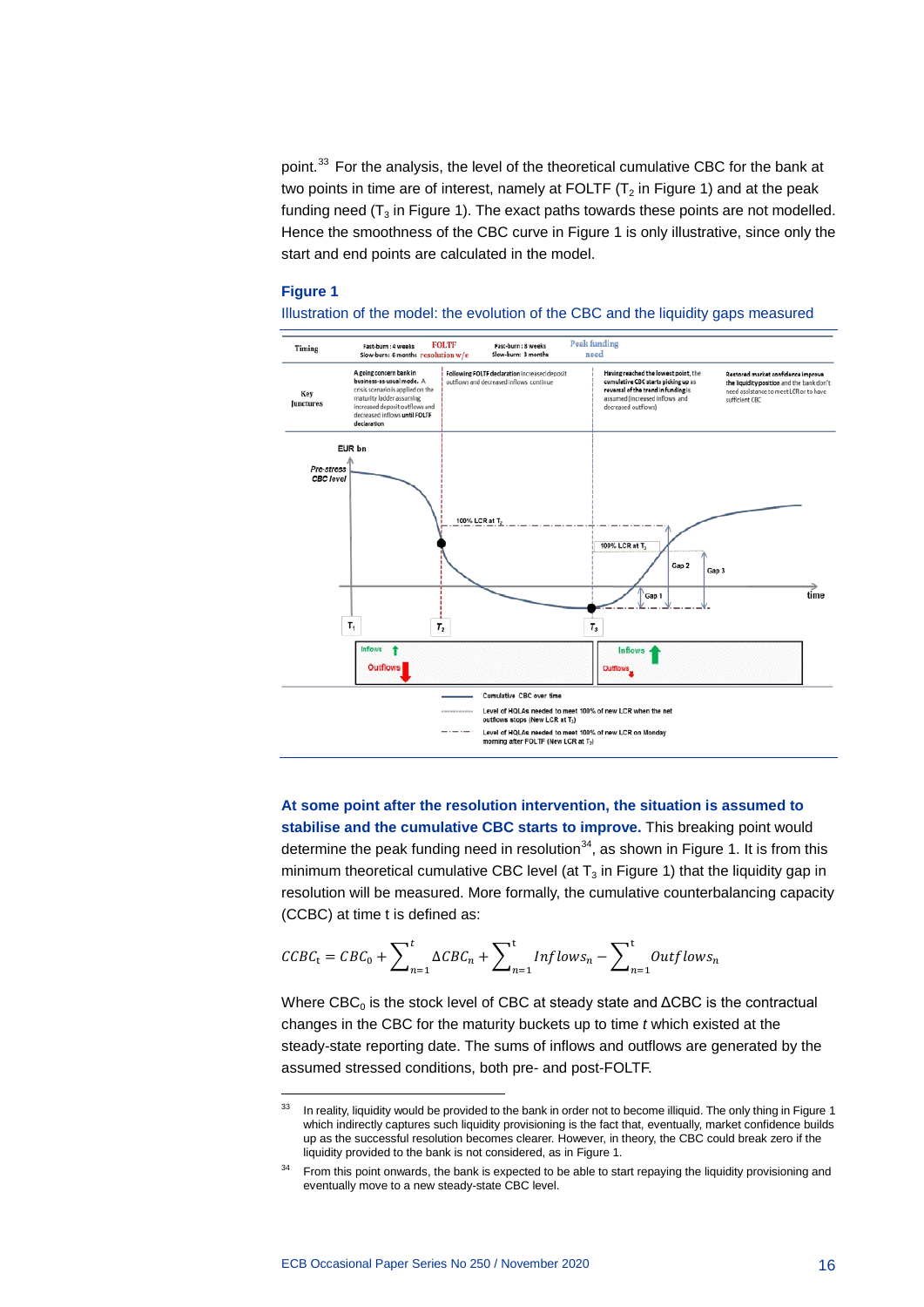**What to measure towards (the target level) is more of an open question, and the choice of target will generate different liquidity gaps.** Three different target levels are used in the paper, as shown in Figure 1, resulting in the measuring of three liquidity gaps, namely:

• **Gap 1, which is the liquidity potentially needed to keep the bank's CBC level above zero.** Banks for which the CBC level is sufficient to cover the liquidity stress (both before and after FOLTF) would not have any liquidity gap under this measure. Gap 1 is defined as: $35$ 

 $Gap 1 = Max(0,0 - Min[CCBC<sub>t</sub>])$ 

• **Gap 2, which is the liquidity potentially needed to maintain the level of liquid assets required to meet the new liquidity coverage ratio (LCR) on the Monday morning after FOLTF throughout the process.** In other words, it uses 100% fulfilment of the new LCR on the Monday morning (at time  $T_2$ ) as the target level for measuring the liquidity gap (at time  $T_3$ ). Gap 2 is defined as:

 $Gap 2 = Max(0, liquid assets to meet LCR_{T2} - Min[CCBC<sub>t</sub>])$ 

• **Gap 3, which is the liquidity potentially needed to meet the new LCR at the turning point (at time T3).** In other words, it uses 100% fulfilment of the new LCR at time  $T_3$  as the target level for measuring the liquidity gap. Gap 3 is defined as:

 $Gap 3 = Max(0, liquid assets to meet LCR_{T3} - Min[CCBC<sub>t</sub>])$ 

**While Gap 1 does not allow CBC to become negative, it can still be fully depleted, which would not be very confidence building in resolution.** To instil confidence, one may want to provide the bank with a liquidity buffer. Gaps 2 and 3 introduce such buffers by using new LCR levels as liquidity targets.<sup>[36](#page-17-2)</sup> The LCR which the bank would face at  $T_2$  and  $T_3$ , respectively, would require lower amounts of liquid assets than before, given the realised stressed net outflows. The LCR at  $T_2$  only takes into account the stressed inflows/outflows until FOLTF, while the LCR at  $T_3$  takes into account all stressed inflows/outflows for this deduction and would be lower. Consequently, Gap 2 is more conservative than Gap 3, as it implies that the bank would have an additional confidence building buffer on top of 100% LCR at T $_3$ . $^{37}$  $^{37}$  $^{37}$ 

## <span id="page-17-0"></span>**Box 1** Methodology used for approximating post-FOLTF LCR values

-

<span id="page-17-3"></span><span id="page-17-2"></span><span id="page-17-1"></span>The liquidity coverage ratio (LCR) has been introduced as a supervisory standard with the aim of promoting the short-term resilience of the liquidity risk profile of banks. In particular, the LCR ensures

<sup>&</sup>lt;sup>35</sup> The minimum CCBC could theoretically occur in any of the maturity buckets between periods T<sub>2</sub> and T<sub>3</sub>, hence Min[*CCBC*t] refers to the time bucket generating the minimum CBC level.

<sup>&</sup>lt;sup>36</sup> In addition, it may also be appropriate that the resolved bank is able to fulfil a (new) LCR throughout the stressed post-FOLTF phase.

<sup>&</sup>lt;sup>37</sup> Thus Gap 2 does not measure the liquidity gap on the Monday morning, but rather the gap to reach a higher target level than Gap 3. The liquidity gap on the Monday morning, which would be the gap between the cumulative CBC level at  $T_2$  and the new LCR at  $T_2$  in Figure 1, is not measured.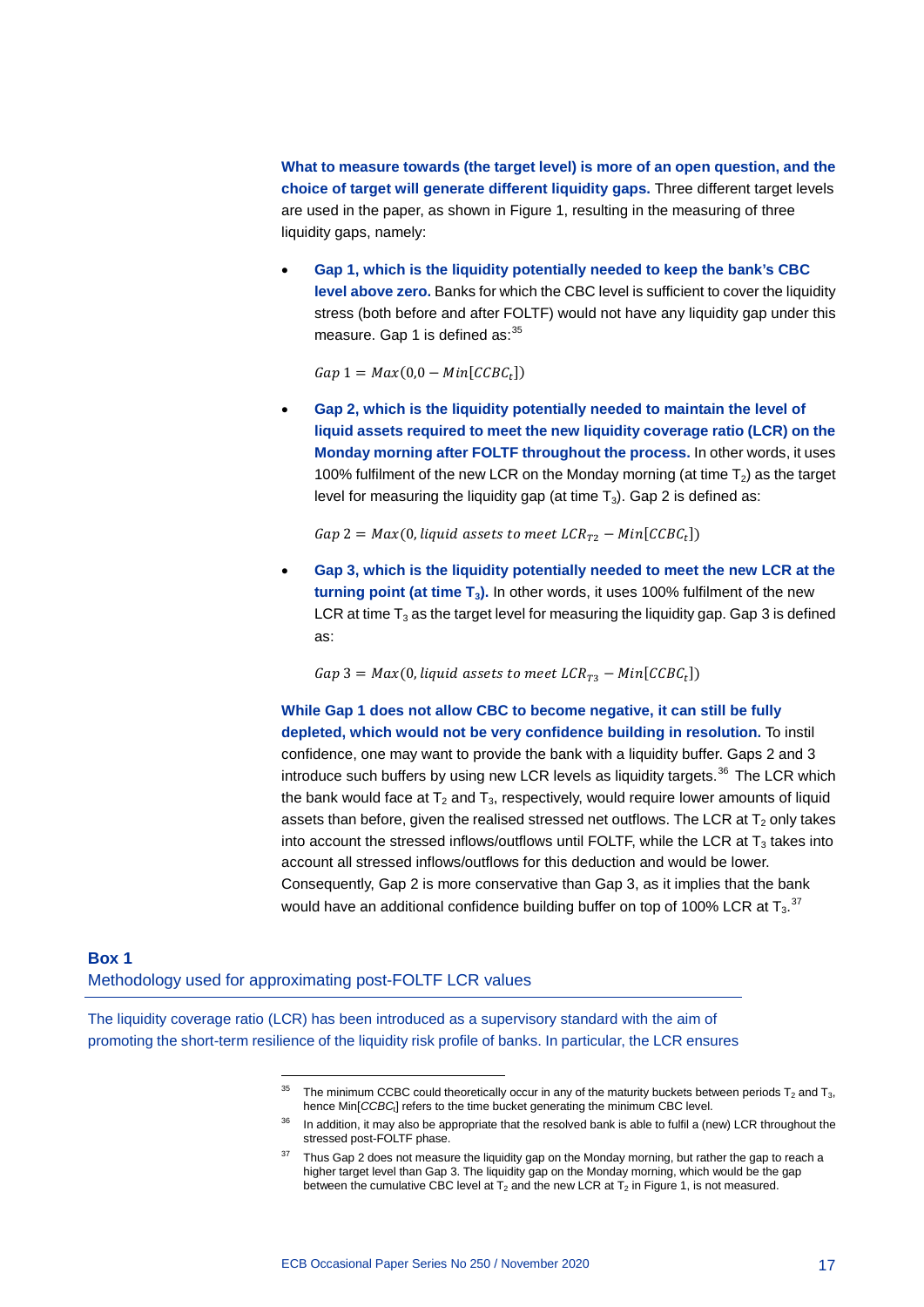that banks have an adequate stock of unencumbered high-quality liquid assets that can be converted easily and immediately into cash in order to meet liquidity needs in a 30-calendar-day liquidity stress scenario.<sup>[38](#page-18-0)</sup> The formula for calculating the LCR is:

$$
LCR = \frac{HQLA}{Total net cash outflows}
$$

These three items are available in COREP data<sup>[39](#page-18-1)</sup> for the banks in the sample, where HQLA is the high-quality liquid assets the bank holds to meet at least 100% LCR.<sup>[40](#page-18-2)</sup>

"Total net cash outflows" (the denominator of the LCR formula) at steady state is retrieved for all banks in the sample. It is defined as the total expected cash outflows minus total expected cash inflows in the specified stress scenario for the subsequent 30 calendar days. Total expected cash outflows are calculated by multiplying the outstanding balances of various types of liabilities and off-balance-sheet commitments by the rates at which they are expected to run off or be drawn down.<sup>[41](#page-18-3)</sup> For each scenario applied to a bank in the sample, we have specific outflows and inflows derived by stressing the items on the maturity ladder. Since these outflows and inflows have already happened when a new LCR is calculated, they are no longer on the bank's balance sheet to feed into the calculation of a new LCR denominator at FOLTF (or at the time of the peak funding need). For example, assume that €50 million of stable deposits ran off before a bank was declared FOLTF. Stable deposits usually attract a run-off factor of 5% when calculating the total net cash outflows in the LCR,<sup>[42](#page-18-4)</sup> so the new LCR denominator after FOLTF must be 5% of €50 million (i.e. €2.5 million) smaller than the steady-state LCR denominator, all other things being equal.

What should be deducted from the steady-state LCR denominator to approximate the new LCR denominator at FOLTF are all (weighted) stressed outflow and inflow items, which is:

Net Outflows<sub>T2</sub> = 
$$
\sum_{r=1}^{8} \sum_{\substack{t=1 \ 6 \text{ FOLTF} \ 6 \text{ FOLTF}}} 0 \text{utflows}_{r,t} * \text{Stress}^{out}_{r} * \text{Weight}^{out}_{r}
$$

$$
- \sum_{r=1}^{6} \sum_{t=1}^{FOLTF} Inflows_{r,t} * \text{Stress}^{in}_{r} * Weight^{in}_{r}
$$

<span id="page-18-2"></span><span id="page-18-1"></span><span id="page-18-0"></span>"Stress" indicates the stress levels applied to the different inflow and outflow items, while "weight" indicates the weights of the corresponding items in the LCR calculation (see Table A below). Following the methodology proposed by the Basel Committee on Banking Supervision (BCBS), the inflows are aggregated up to a cap of 75% of total expected outflows.<sup>[43](#page-18-5)</sup> These weighted stressed net outflows are deducted from the old steady-state LCR denominator, as reported in the COREP template, to proxy the new LCR denominator at FOLTF. The same method is used to derive the LCR

<span id="page-18-5"></span><span id="page-18-4"></span><sup>42</sup> Ibid.

-

 $43$  Ibid.

<sup>&</sup>lt;sup>38</sup> Please note that the short-term liquidity objectives promoted by the LCR are complemented by the net stable funding ratio (NSFR), which has a time horizon of one year and thus creates additional incentives for banks to fund their activities with more stable sources of funding on an ongoing basis.

<sup>&</sup>lt;sup>39</sup> Common reporting (COREP) is the standardised reporting framework issued by the European Banking Authority (EBA) for the reporting under the Capital Requirements Directive (CRD IV). The liquidity reporting can be found in the liquidity coverage templates (C72.00 – C76.00).

<sup>&</sup>lt;sup>40</sup> In the EU, the LCR has been applicable since 1 October 2015, but it was implemented gradually. Full implementation at a minimum of 100% was reached in January 2018.

<span id="page-18-3"></span><sup>41</sup> See BCBS (2013a).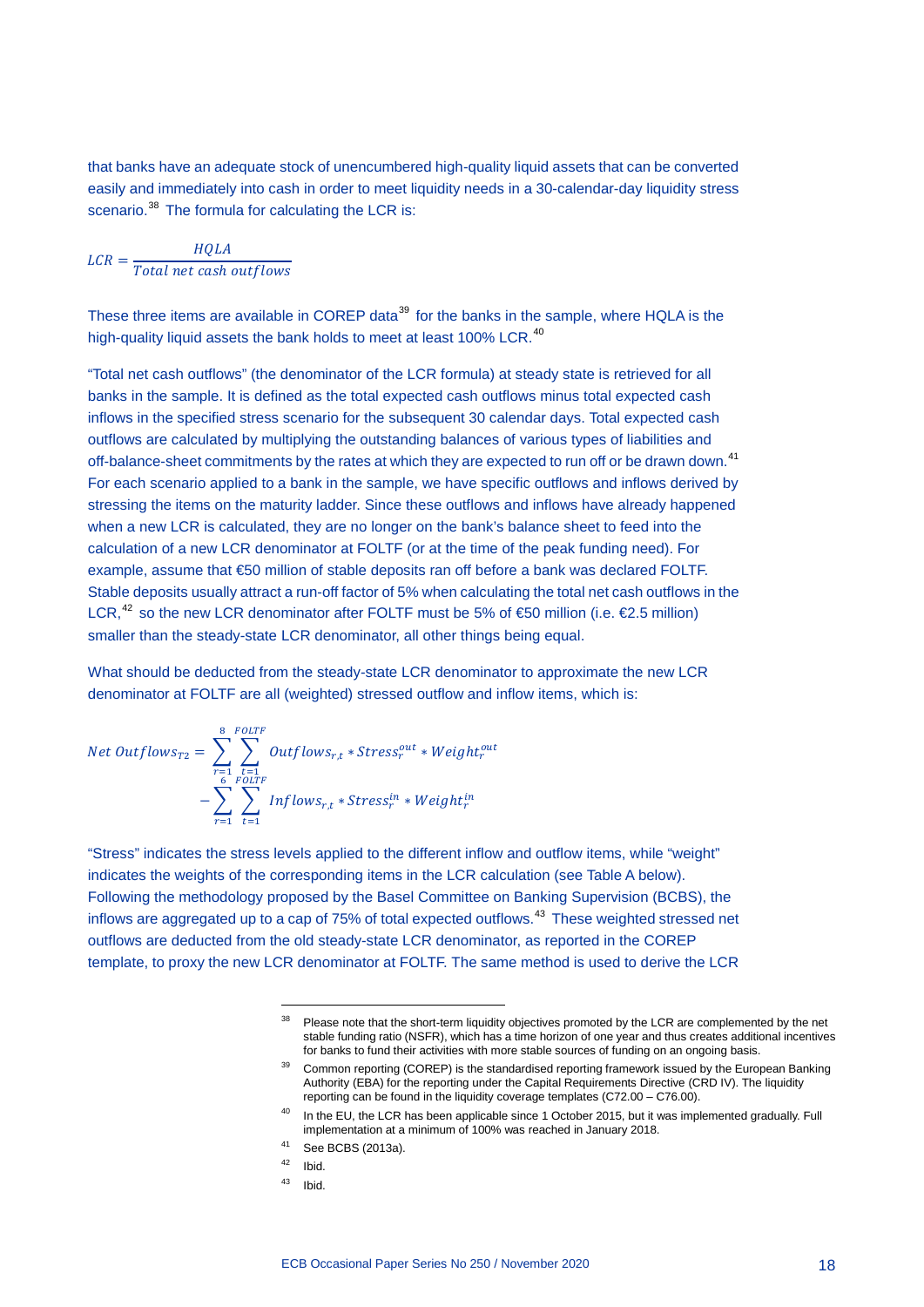at peak funding need (at time T3 in Figure 1), by also considering the outflows and inflows post-FOLTF.

Table A shows the LCR rates used in the approximation, which are based on the rates reported in the BCBS standards for liquidity monitoring.

#### **Table A**

Run-off rates, drawdown rates and similar factors used to derive total net cash outflows in the LCR

| (percentages)                                           |               |
|---------------------------------------------------------|---------------|
| <b>Outflow item</b>                                     | <b>Factor</b> |
| <b>Stable retail deposits</b>                           | 5%            |
| <b>Other retail deposits</b>                            | 10%           |
| <b>Operational deposits</b>                             | 25%           |
| Non-operational deposits from credit institutions       | 100%          |
| Non-operational deposits from other financial customers | 100%          |
| Non-operational deposits from central banks             | 100%          |
| Non-operational deposits from non-financial corporates  | 40%           |
| Non-operational deposits from others                    | 20%           |
| <b>Inflow item</b>                                      | <b>Factor</b> |
| <b>Retail customers</b>                                 | 50%           |
| <b>Non-financial corporates</b>                         | 50%           |
| <b>Credit institutions</b>                              | 100%          |
| <b>Other financial customers</b>                        | 100%          |
| <b>Central banks</b>                                    | 100%          |
| <b>Other counterparties</b>                             | 50%           |
|                                                         |               |

Sources: BCBS (2019).

While most rates are harmonised across jurisdictions, as outlined in the Basel standard, a few parameters are to be determined by supervisory authorities. For such cases, plausible rates have been picked for the purpose of the approximation and are as indicated in Table A above.

> **The new LCRs at these two points are approximated on the basis of the old LCR adjusted for net outflow levels.** An exact calculation of the LCR requires specific weights to be applied to specific items in the formula (see BCBS, 2013a). Unfortunately, not all of items on the maturity ladder match the items in the LCR formula. Therefore, an exact calculation of the new LCR based on all its sub-components is not possible. However, the values can be approximated by deducting the weighted stressed outflow and inflow items from the steady-state LCR denominator (see Box 1 for the methodology).

## 2.2 Scenario design

<span id="page-19-0"></span>**When designing the scenarios, the assumptions have been exogenously determined and not modelled or calibrated according to specific bank or balance sheet information.** The levels are based on internal assumptions, while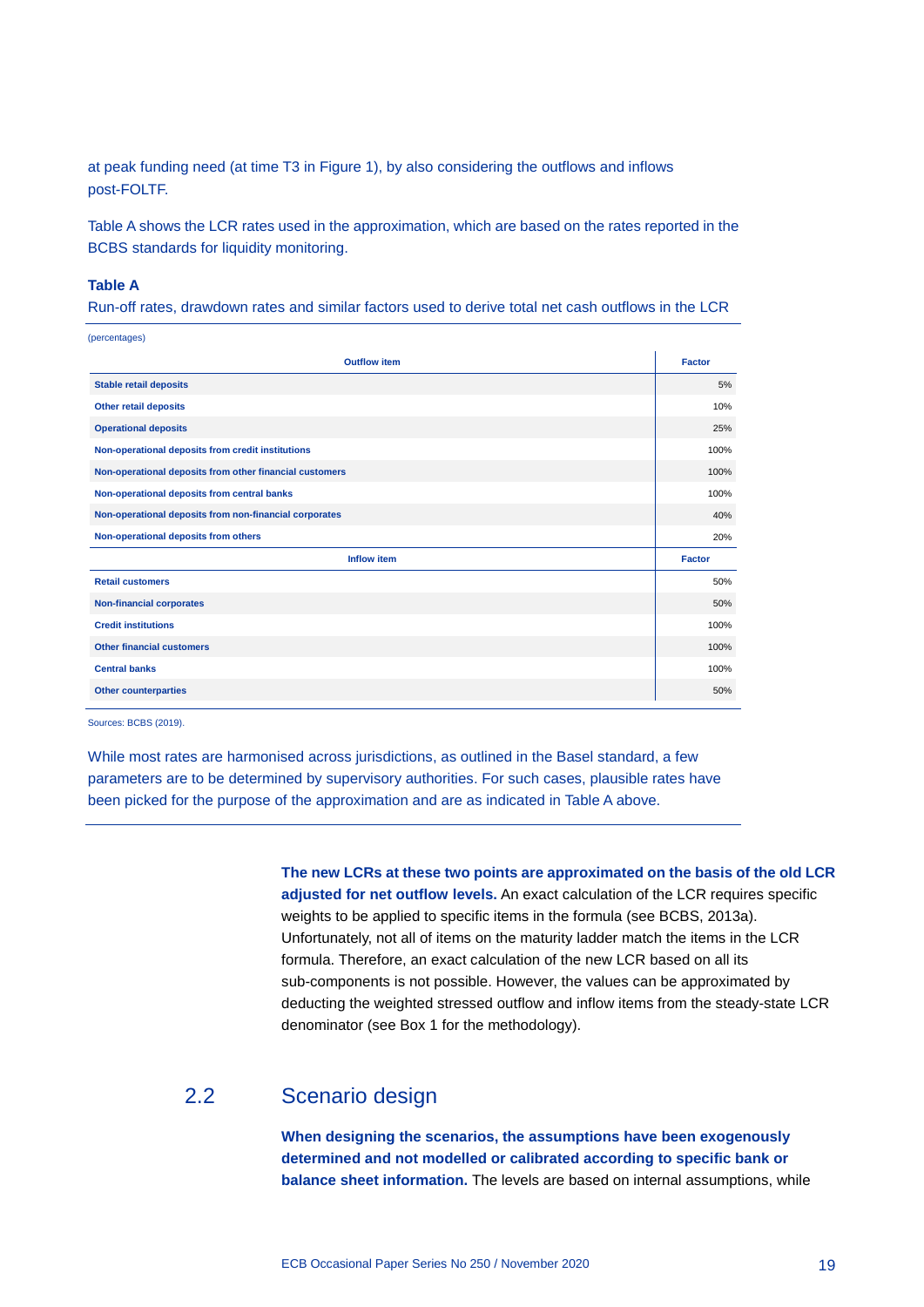taking into account what is used in stress test scenarios (see Box 2) and what can be observed in past crisis cases (see subsection 1.2 above).

**The scenarios studied include a slow burn and a fast burn crisis case, which differ both in duration and in the rates applied.** Two crisis levels (severe and very severe) are also tested for both the pre- and post-FOLTF periods, which will make it possible to combine them in order to obtain a range of results. This is done for both a fast burn and a slow burn crisis case, generating eight different crisis scenarios in total.

The run-off rates are always the total rates of outflows over the defined period. For example, a run-off rate of 50% on operational deposits in the pre-FOLTF period means that half of all the operational deposits that matured in this period were not rolled over.

## 2.2.1 Run-off rates

-

Three general assumptions are made regarding the relationship between the scenarios and the run-off rates applied.

#### **Assumption 1: Post-FOLTF run-off rates are lower than the run-off rates**

**pre-FOLTF.** The assumption that total run-off rates after FOLTF are lower than before FOLTF is based on what has been observed in a number of real cases.<sup>[44](#page-20-0)</sup> Post-FOLTF run-off rates are assumed to be as follows:

- in the severe post-FOLTF scenario, the outflows are 50% of the corresponding pre-FOLTF rates;
- in the very severe post-FOLTF scenario, the outflows are 75% of the corresponding pre-FOLTF rates.

It should be noted that the scaling (50% and 75%) is not based on estimations, but rather used in this paper as plausible rates which achieve two rule-based levels of severity in the resolution phase.

**Assumption 2: The run-off rates in the fast burn scenario are 10% lower than in the slow burn scenario.** This assumption is supported by the observation of real bank runs, where the average total run-off rate in the fast burn cases (13.7%) is lower than the average total run-off rate in the slow burn cases (21.6%) (see Table 4 above). Taking into account that, on average, these fast burn cases lasted approximately three weeks, rather than the four-week pre-FOLTF period applied in this paper for the fast burn scenario, a somewhat smaller difference can be applied.<sup>[45](#page-20-1)</sup>

<span id="page-20-0"></span>This also follows from the assumption that the resolution tool will be effective and increase confidence. It should be noted that this relationship concerns the total outflows prior to and after FOLTF, respectively, and not the day-by-day outflows. Therefore, even with this assumption, it may be possible that most outflows after FOLTF happen during the first few days after the resolution measures were taken, and thus be high on a day-by-day basis (even higher than just before FOLTF).

<span id="page-20-1"></span><sup>&</sup>lt;sup>45</sup> The average theoretical monthly run-off rate of the fast burn cases is 18.9% (see Table 4). This can be viewed as the average run-off rate if scaled up for a period of one month, which is still slightly lower than the average total run-off rate in slow burn cases (21.6%).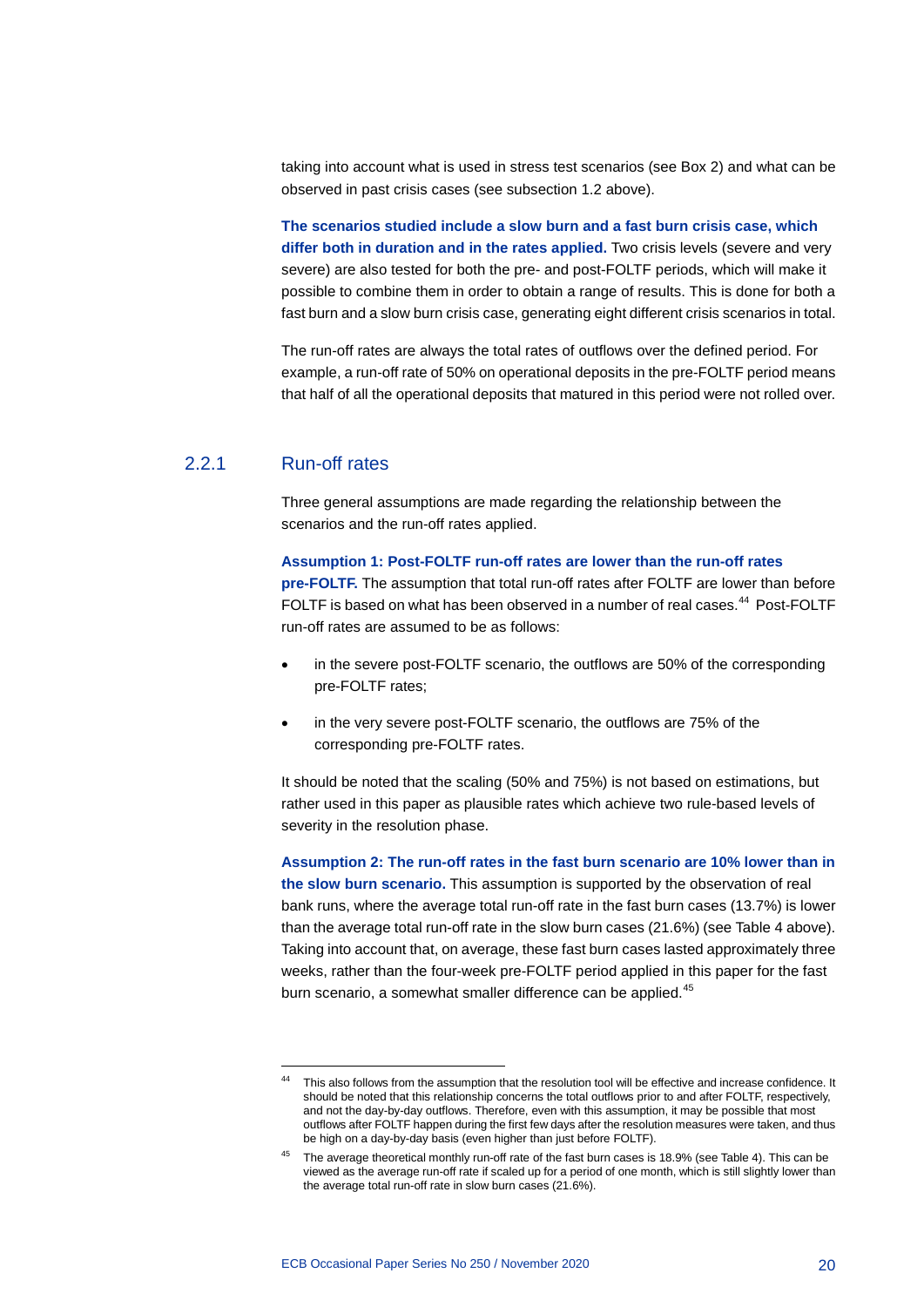**Assumption 3: The run-off rates in the very severe scenario are 40% higher than in the severe scenario.** This assumption is made in order to have a basic rule determining the difference in severity between the severe and very severe scenarios. The choice of 40% is in line with the approximate difference between rates for the scenarios used in ECB for liquidity risk stress testing (2019a).

**When adhering to these three general assumptions, it is possible to derive all the run-off rates by assuming the pre-FOLTF very severe run-off rates in the slow burn scenario.** The run-off rates for the very severe slow burn scenario have been chosen on the basis of what is used in liquidity stress tests (see Box 2) and on what can be observed is some real cases (see Section 1.2). The resulting numbers are reported in Table 5 (slow burn) and Table 6 (fast burn).

**In addition to the run-off rates of deposits, a decrease of inflows from loans and advances is also assumed in the analysis.**[46](#page-21-0) The stress levels applied are the same in the fast burn and slow burn scenarios, and the rates are assumed to remain the same both before and after FOLTF. However, two decreased levels are used according to crises of different severity: -10% in the severe scenario, and -20% in the very severe scenario.

#### **Table 5**

Slow burn crisis stress levels, aggregated run-off rates of deposits pre- and post-FOLTF

|                                                            | <b>Pre-FOLTF rates</b> |                    | <b>Post-FOLTF rates (with</b><br>severe pre-FOLTF rates) |                    | Post-FOLTF rates (with very<br>severe pre-FOLTF rates) |                    |  |
|------------------------------------------------------------|------------------------|--------------------|----------------------------------------------------------|--------------------|--------------------------------------------------------|--------------------|--|
| <b>Item</b>                                                | <b>Severe</b>          | <b>Very severe</b> | <b>Severe</b>                                            | <b>Very severe</b> | <b>Severe</b>                                          | <b>Very severe</b> |  |
| <b>Stable retail deposits</b>                              | 12.9%                  | 18.0%              | 6.4%                                                     | 9.6%               | 9.0%                                                   | 13.5%              |  |
| <b>Other retail deposits</b>                               | 21.4%                  | 30.0%              | 10.7%                                                    | 16.1%              | 15.0%                                                  | 22.5%              |  |
| <b>Operational deposits</b>                                | 35.7%                  | 50.0%              | 17.9%                                                    | 26.8%              | 25.0%                                                  | 37.5%              |  |
| Non-operational deposits from<br>credit institutions       | 70.0%                  | 100.0%             | 35.0%                                                    | 52.5%              | 50.0%                                                  | 75.0%              |  |
| Non-operational deposits from<br>other financial customers | 70.0%                  | 100.0%             | 35.0%                                                    | 52.5%              | 50.0%                                                  | 75.0%              |  |
| Non-operational deposits from<br>central banks             | 28.6%                  | 40.0%              | 14.3%                                                    | 21.4%              | 20.0%                                                  | 30.0%              |  |
| Non-operational deposits from<br>non-financial corporates  | 28.6%                  | 40.0%              | 14.3%                                                    | 21.4%              | 20.0%                                                  | 30.0%              |  |
| Non-operational deposits from<br>others                    | 28.6%                  | 40.0%              | 14.3%                                                    | 21.4%              | 20.0%                                                  | 30.0%              |  |
| <b>Inflows</b>                                             | $-10.0%$               | $-20.0%$           | $-10.0%$                                                 | $-20.0%$           | $-10.0%$                                               | $-20.0%$           |  |
|                                                            |                        |                    |                                                          |                    |                                                        |                    |  |

(percentages)

<span id="page-21-0"></span><sup>&</sup>lt;sup>46</sup> Although applied uniformly, it should be noted that it has not been taken into account whether such a decrease is possible in all Member States.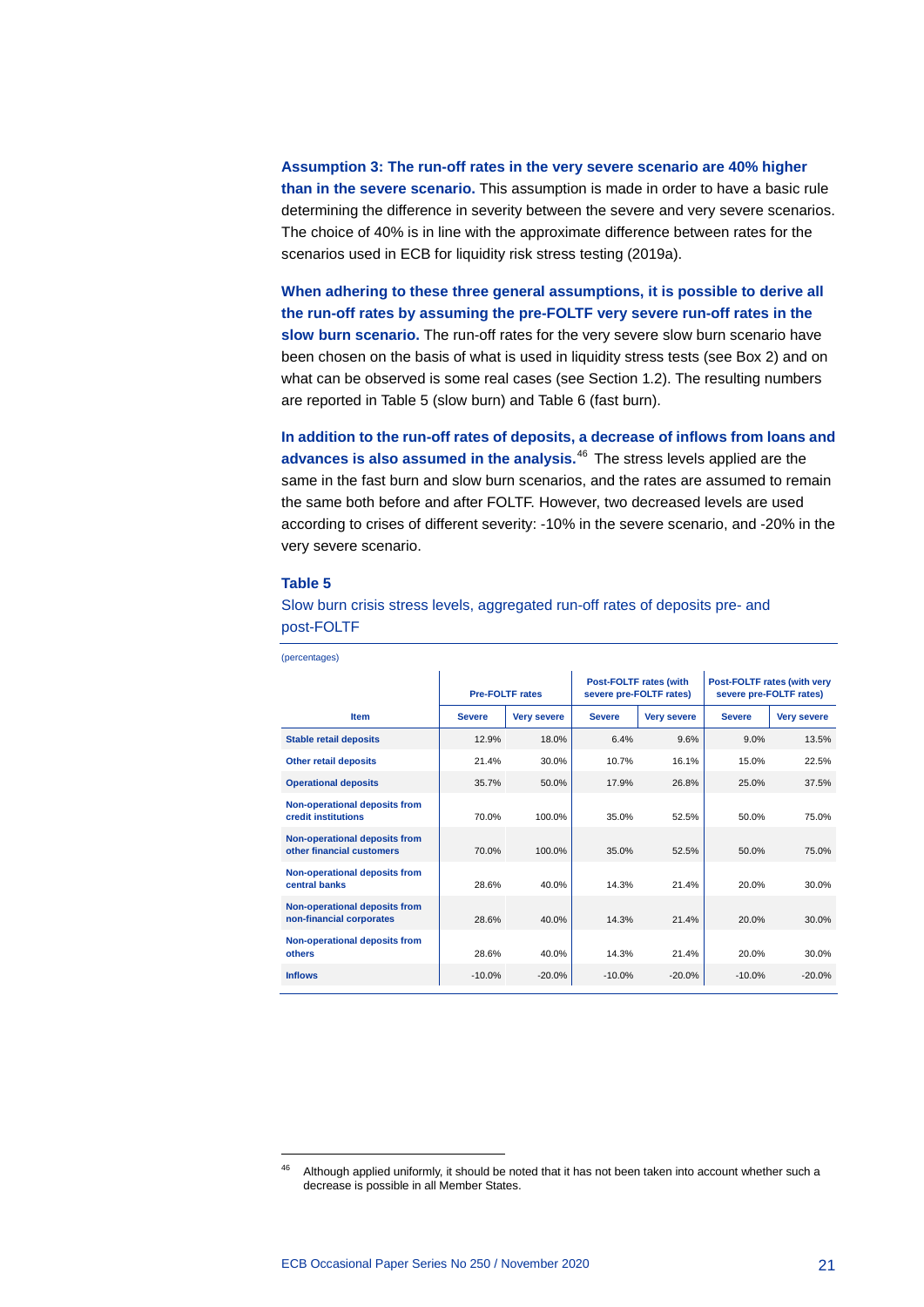#### **Table 6**

Fast burn crisis stress levels, aggregated run-off rates of deposits pre- and post-FOLTF

| (percentages) |  |
|---------------|--|

|                                                            | <b>Pre-FOLTF rates</b> |                    |               | <b>Post-FOLTF rates (with</b><br>severe pre-FOLTF rates) | Post-FOLTF rates (with very<br>severe pre-FOLTF rates) |                    |  |
|------------------------------------------------------------|------------------------|--------------------|---------------|----------------------------------------------------------|--------------------------------------------------------|--------------------|--|
| <b>Item</b>                                                | <b>Severe</b>          | <b>Very severe</b> | <b>Severe</b> | <b>Very severe</b>                                       | <b>Severe</b>                                          | <b>Very severe</b> |  |
| <b>Stable retail deposits</b>                              | 11.6%                  | 16.2%              | 5.8%          | 8.7%                                                     | 8.1%                                                   | 12.2%              |  |
| <b>Other retail deposits</b>                               | 19.3%                  | 27.0%              | 9.6%          | 14.5%                                                    | 13.5%                                                  | 20.3%              |  |
| <b>Operational deposits</b>                                | 32.1%                  | 45.0%              | 16.1%         | 24.1%                                                    | 22.5%                                                  | 33.8%              |  |
| Non-operational deposits from<br>credit institutions       | 70.0%                  | 100.0%             | 35.0%         | 52.5%                                                    | 50.0%                                                  | 75.0%              |  |
| Non-operational deposits from<br>other financial customers | 70.0%                  | 100.0%             | 35.0%         | 52.5%                                                    | 50.0%                                                  | 75.0%              |  |
| Non-operational deposits from<br>central banks             | 25.7%                  | 36.0%              | 12.9%         | 19.3%                                                    | 18.0%                                                  | 27.0%              |  |
| Non-operational deposits from<br>non-financial corporates  | 25.7%                  | 36.0%              | 12.9%         | 19.3%                                                    | 18.0%                                                  | 27.0%              |  |
| Non-operational deposits from<br>others                    | 25.7%                  | 36.0%              | 12.9%         | 19.3%                                                    | 18.0%                                                  | 27.0%              |  |
| <b>Inflows</b>                                             | $-10.0%$               | $-20.0%$           | $-10.0%$      | $-20.0%$                                                 | $-10.0%$                                               | $-20.0%$           |  |

## 2.2.2 Applying a CBC haircut

**For both the fast burn and slow burn crisis scenario, a haircut is applied to the CBC as a proxy for some events not modelled.** These events are, for example, asset price falls, higher derivative collateral posting requirements, some high-quality liquid assets being trapped/immobile in foreign subsidiaries, etc. This simplified approach is applied due to lack of decomposed stock data on CBC components, making it hard to apply a more granular approach.<sup>[47](#page-22-0)</sup>

**Different haircuts are used depending on the type of crisis (idiosyncratic or systemic), the size of the failing bank, and the severity of the scenario.** The CBC haircuts assumed in the idiosyncratic scenario are summarised in Table 7.

#### **Table 7**

Haircuts applied to the CBC

#### (percentages)

| <b>Severity level</b> | <b>Smallest banks</b> | <b>Average sized banks</b> | <b>G-SIBs</b> |
|-----------------------|-----------------------|----------------------------|---------------|
| <b>Severe</b>         | 1%                    | 1.5%                       | 3%            |
| <b>Very severe</b>    | 3%                    | 4.5%                       | 9%            |

<span id="page-22-0"></span><sup>&</sup>lt;sup>47</sup> The haircut is applied to the cumulative CBC at FOLTF, and only at this point. Thus, it contributes less than these percentages to the funding gaps considered in the next sections of the paper. In particular, for banks with very little CBC left at FOLTF, the application of the haircut will have a very small impact on the estimated funding gap.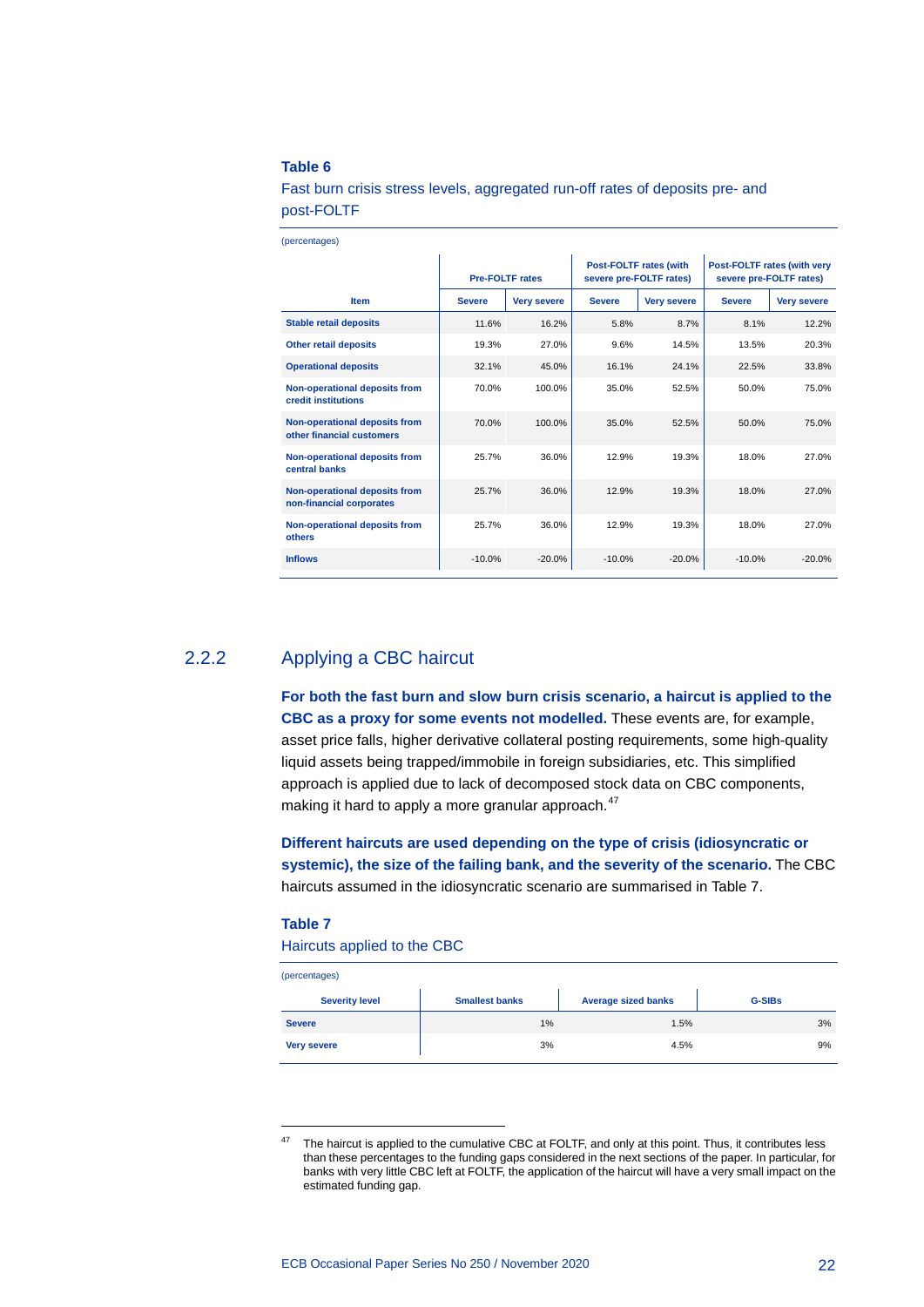**The larger haircut for large banks is motivated by the fact that their failure is likely to have a market impact (e.g. on asset prices) and the fact that they would be subject to higher derivative collateral posting requirements.** Idiosyncratic failures of small domestic banks would not have a major impact on markets, nor do they have large derivative portfolios. A small CBC haircut for small banks can also be motivated by the fact that they have a rather limited variation in CBC (e.g. due to a focus on local government bonds, or mortgage-backed securities). Average sized banks are assumed to face half the level of haircuts applied to G-SIBs.<sup>[48](#page-23-1)</sup> The distinction above applies to the idiosyncratic crisis scenario only, while for the systemic crisis scenario we apply the same two values for all banks: 3% and 9% for the severe and very severe scenarios, respectively.<sup>[49](#page-23-2)</sup>

## 2.2.3 Anticipation of the resolution decision

**It cannot be ruled out, in particular for the most severe scenarios, that some banks will not be able to meet the stressed net outflows before the predetermined FOLTF point without exhausting their CBC.** In other words, their theoretical cumulative CBC would become negative before they are assessed as FOLTF and placed in resolution. Since it is not reasonable to assume that the CBC of a bank entering resolution can be negative, the option of anticipating the resolution decision is used in such cases.

**If the cumulative CBC is negative for a bank at FOLTF, the resolution decision is assumed to take place earlier.** The FOLTF point is moved to take place in the maturity bucket prior to the one originally set as the last one before FOLTF. By doing this, fewer liabilities will reach maturity before FOLTF and therefore will not run off and draw on the CBC. This process is repeated (if needed) until a point is reached where the bank still has some CBC left, and FOLTF is assumed to take place at this point instead. The duration of the post-FOLTF period remains the same as before, but it is shifted to start after the new FOLTF point. This process is used throughout this paper for all cases and scenarios.

## <span id="page-23-0"></span>**Box 2** Comparison of pre-FOLTF run-off rates with run-off rates used in LiST 2019

-

Tables A and B compare the total pre-FOLTF run-off rates on deposits and the decrease in inflows from loans and advances used in this paper, for both slow burn and fast burn crises, with those used in LiST 2019.

<span id="page-23-2"></span><span id="page-23-1"></span>In general, looking at the pre-FOLTF period, the run-off rates applied in this report are lower than the rates applied in the LiST 2019 adverse scenario. However, this report also adds outflows after the FOLTF, which push the total outflows closer to the LiST levels.

As a threshold to separate the smallest banks from "average sized" banks, we use total assets of €200 billion.

A robustness analysis of the CBC haircuts was performed (see Section A.4 of the Annex) by applying the higher CBC haircuts to the smaller banks and smaller CBC haircuts to the larger banks. Extremely small changes in the results were obtained, which also shows that the level of CBC haircuts applied in this study does not seem to be one of the main drivers of liquidity gaps.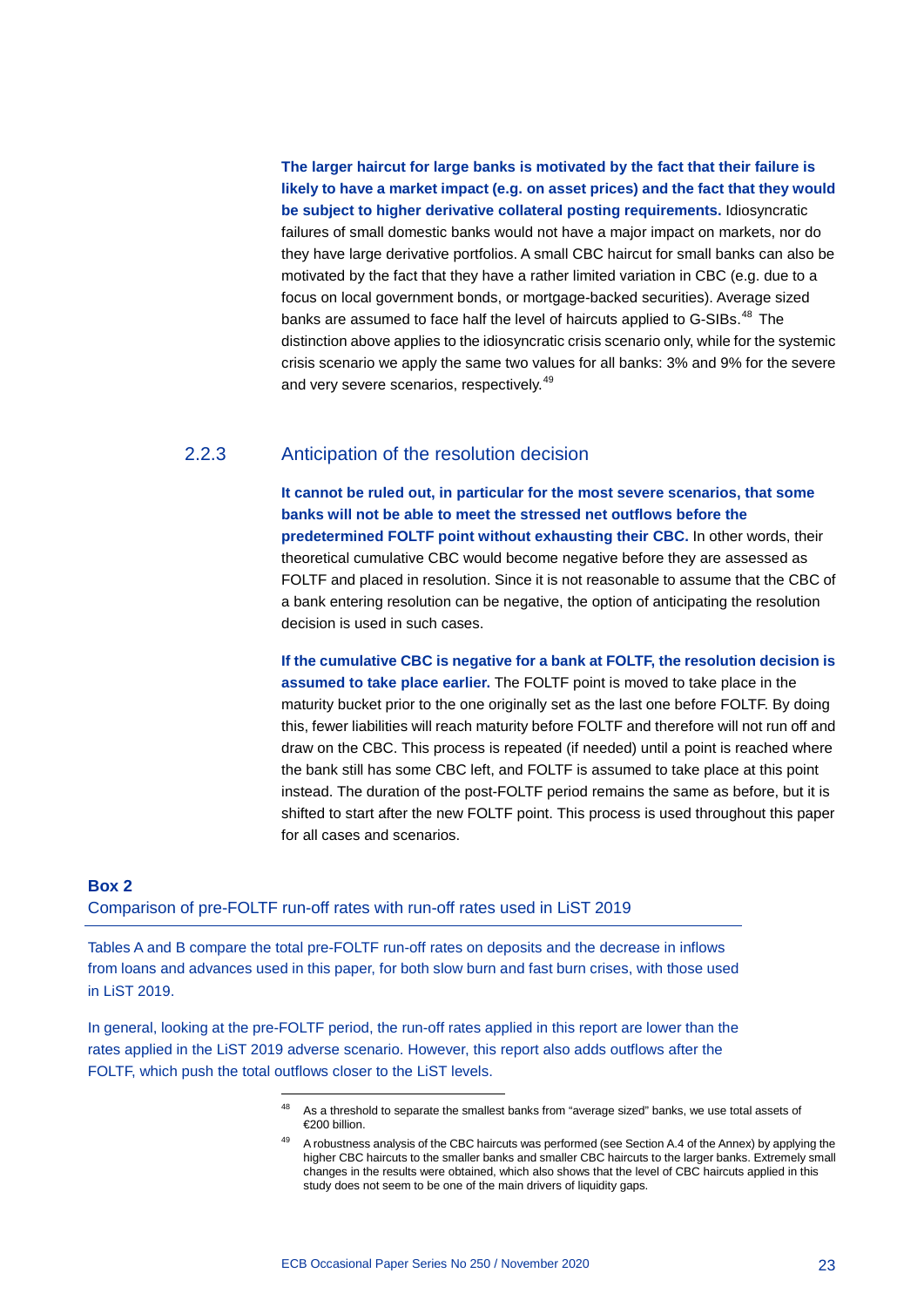#### **Table A**

#### Slow burn run-off rates and LiST 2019 rates (total)

(percentages and percentage points)

|                                                         | <b>List 2019</b> |                |               | <b>Slow burn rates</b> |               | <b>Difference from LIST 2019</b> |
|---------------------------------------------------------|------------------|----------------|---------------|------------------------|---------------|----------------------------------|
| <b>Item</b>                                             | <b>Adverse</b>   | <b>Extreme</b> | <b>Severe</b> | <b>Very severe</b>     | <b>Severe</b> | <b>Very severe</b>               |
| Stable retail deposits                                  | 18%              | 27%            | 13%           | 18%                    | $-5$ pp       | $-9$ pp                          |
| <b>Other retail deposits</b>                            | 39%              | 48%            | 21%           | 30%                    | $-18$ pp      | $-18$ pp                         |
| <b>Operational deposits</b>                             | 37%              | 50%            | 36%           | 50%                    | $-1$ pp       | 0 <sub>pp</sub>                  |
| Non-operational deposits from credit institutions       | 100%             | 100%           | 70%           | 100%                   | $-30$ pp      | 0 <sub>pp</sub>                  |
| Non-operational deposits from other financial customers | 100%             | 100%           | 70%           | 100%                   | $-30$ pp      | 0 <sub>pp</sub>                  |
| Non-operational deposits from non-financial corporates  | 52%              | 76%            | 29%           | 40%                    | $-23$ pp      | $-36$ pp                         |
| Non-operational deposits from others                    | 52%              | 76%            | 29%           | 40%                    | $-23$ pp      | $-36$ pp                         |
| Money due from loans and advances                       | $-9%$            | $-9%$          | $-10%$        | $-20%$                 | 1 pp          | $11$ pp                          |

Sources: ECB (2019a; 2019b).

#### **Table B**

#### Fast burn run-off rates and LiST 2019 rates (total)

(percentages and percentage points)

|                                                         | <b>List 2019</b> |                |               | <b>Slow burn rates</b> |               | <b>Difference from LiST 2019</b> |
|---------------------------------------------------------|------------------|----------------|---------------|------------------------|---------------|----------------------------------|
| <b>Item</b>                                             | <b>Adverse</b>   | <b>Extreme</b> | <b>Severe</b> | <b>Very severe</b>     | <b>Severe</b> | <b>Very severe</b>               |
| <b>Stable retail deposits</b>                           | 18%              | 27%            | 12%           | 16%                    | $-6$ pp       | $-11$ pp                         |
| <b>Other retail deposits</b>                            | 39%              | 48%            | 19%           | 27%                    | $-20$ pp      | $-21$ pp                         |
| <b>Operational deposits</b>                             | 37%              | 50%            | 32%           | 45%                    | $-5$ pp       | $-5$ pp                          |
| Non-operational deposits from credit institutions       | 100%             | 100%           | 70%           | 100%                   | $-30$ pp      | 0 <sub>pp</sub>                  |
| Non-operational deposits from other financial customers | 100%             | 100%           | 70%           | 100%                   | $-30$ pp      | 0 <sub>pp</sub>                  |
| Non-operational deposits from non-financial corporates  | 52%              | 76%            | 26%           | 36%                    | $-26$ pp      | $-40$ pp                         |
| Non-operational deposits from others                    | 52%              | 76%            | 26%           | 36%                    | $-26$ pp      | $-40$ pp                         |
| Money due from loans and advances                       | $-9%$            | $-9%$          | $-10%$        | $-20%$                 | 1 pp          | 11 pp                            |

Sources: ECB (2019a; 2019b).

## 2.3 Systemic crisis model

<span id="page-24-0"></span>**In the systemic crisis scenario, several banks are assumed to be resolved simultaneously and to have coinciding liquidity gaps in resolution.** The methodology applied to each single bank to derive its liquidity gaps is the same as described above. What differs here is the number of banks assumed to fail at the same point in time, and how such banks are selected through Monte Carlo simulations.

**In particular, three different ways have been designed to account for contagion effects across banks and countries.** First, banks are randomly resolved in each simulation run, meaning they are selected as banks in distress based on their probability of default (PD) only, and without considering cross-bank interlinkages (i.e. there is no contagion). Second, for comparison, the number and selection of banks considered as failing is based on their estimated PDs and on the correlation of each bank with the other institutions in the sample (i.e. contagion is considered).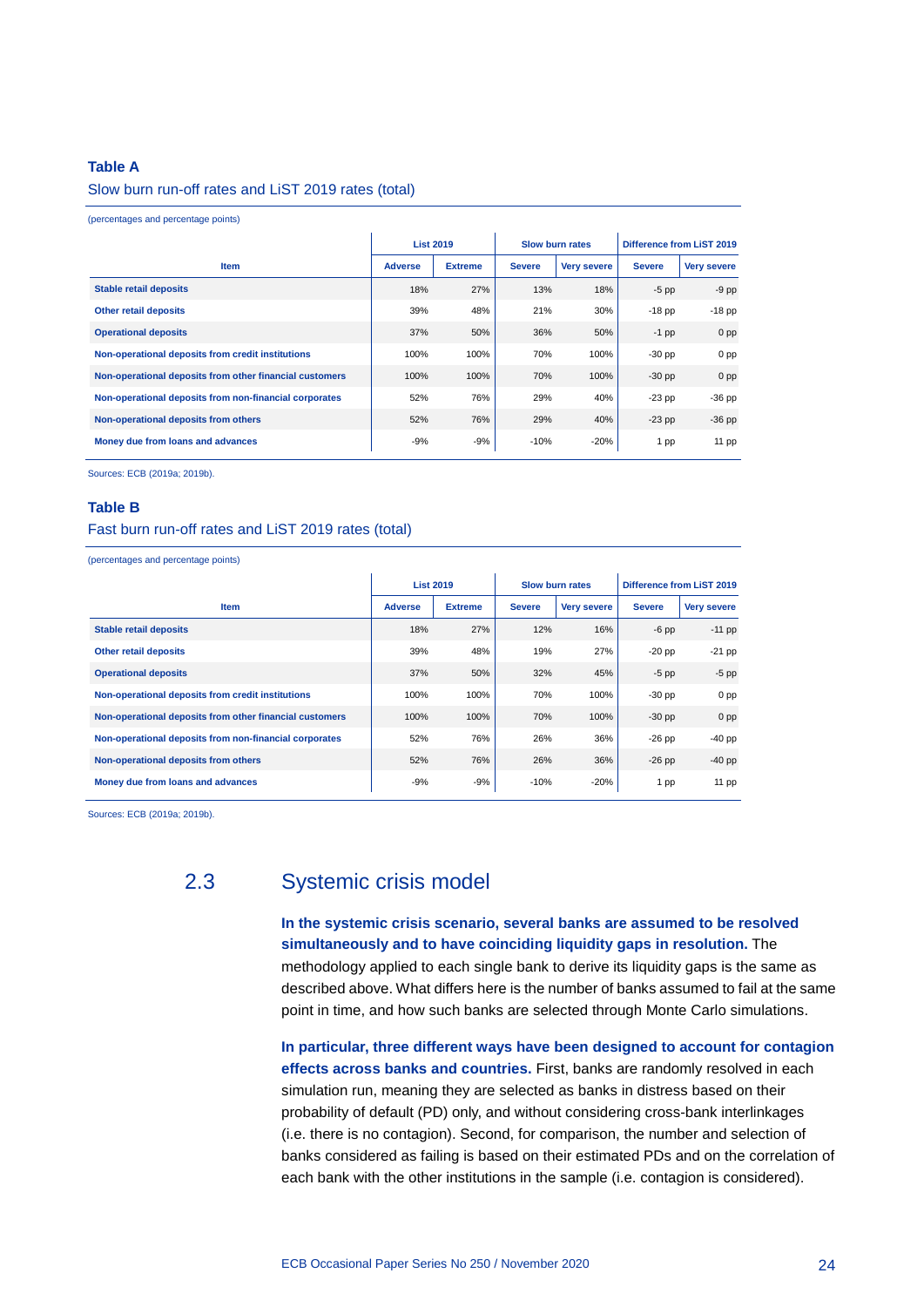Third, two G-SIBs are assumed to be resolved simultaneously to assess the consequences of a systemic crisis due to few but complex and systemic banks in distress. While the G-SIB-related crisis does not need to rely on simulations, since all the possible combinations of two crisis G-SIBs can be tested, the other two systemic crisis scenarios require Monte Carlo simulations.

### 2.3.1 Monte Carlo simulations with and without contagion

**The effect of contagion in a systemic crisis is captured through a change in banks' PDs due to their correlation with the other banks in distress.** PDs are first estimated for each bank using an early-warning model based on bank-specific, banking sector-specific and country-specific factors.<sup>[50](#page-25-0)</sup> In each simulation run, when contagion is not included, banks have a probability of being extracted and selected as failing on the basis of their high or low PD relative to other banks in the sample. When contagion is included, bank-specific PDs are increased or decreased on the basis of their positive or negative correlation with banks that have already been selected as being in distress.

**Contagion is proxied through correlations between banks' market returns on equity.** The adjustment of banks' PDs to account for interdependent distress events is described in equation (1), where  $j$  indicates the bank previously selected as failing,  $\rho_{i,j}$  is the correlation between all the other banks i in the sample and bank j, and c is a discretionary rescaling factor that has been set at 0.1. If all the banks with an "adjusted" PD higher than the 95th percentile of the "original" PD distribution have been selected as failing, the algorithm stops; if not, another bank is selected from the sample as failing on the basis of the "adjusted" PD distribution. As a consequence, in each simulation run the number of failing banks differs.

$$
adjusted \; PD_i = \min(1, Original \; PD_i * (1 + c * \rho_{i,j})) \tag{1}
$$

In the algorithm used to select failing banks, banks' PDs are adjusted according to their correlation with all the banks that have previously been selected as failing. This provides a proxy for direct and indirect contagion channels. The rescaling factor c in equation (1) to adjust banks' PDs has the purpose of limiting the impact of contagion on banks' PDs without affecting the relative riskiness of the banks. As  $\rho_{i,j} \in [-1,1]$ , c will limit the adjustment of banks' PDs due to the contagion channel to no more than ten percentage points. The purpose of *c* is thus only to limit the potential shift of banks' PDs in absolute terms, without changing the relative riskiness (ranking) of the banks in the sample.

<span id="page-25-0"></span><sup>&</sup>lt;sup>50</sup> Banks' PDs were estimated using the model described in Carmassi et al. (forthcoming).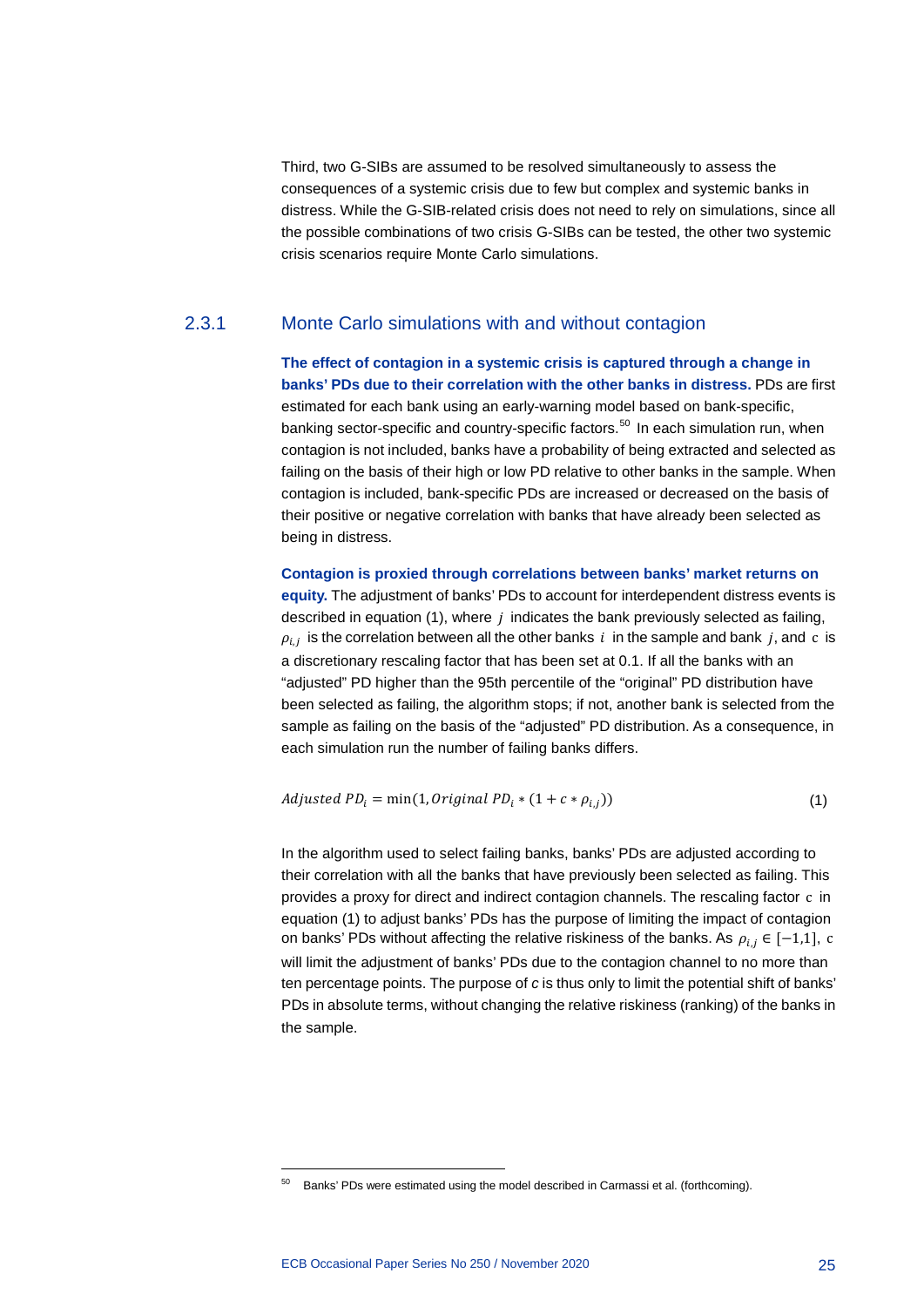## 2.4 Main methodological features and their impact on the results

<span id="page-26-0"></span>**Estimating the level of the liquidity gaps in resolution is, for several reasons, quite a challenge.** In particular, liquidity needs in resolution may vary significantly depending on: (i) the severity and type of the crisis (idiosyncratic or sectoral, national or global); (ii) the financial situation of the bank at the point of FOLTF declaration; (iii) the length of time until the resolved entity fully recovers and access to markets is restored; (iv) market response and market capacity; and (v) the tool and resolution strategy applied. These factors, either individually or in combination, are key to determining how the level of the liquidity gaps in resolution may increase or decrease.

**While the methodology in this paper has the benefit of being fairly simple and transparent, some key assumptions are made which may drive the results in different directions.** The following should be noted:

**Only an "open bank bail-in" is assumed to be applied to the banks in resolution.** Thus, other types of resolution, e.g. a multiple point of entry resolution strategy<sup>[51](#page-26-1)</sup> or a splitting of the bank into a good bank and a bad bank, have not been taken into account. The use of other resolution tools would have an impact on the liquidity gaps. For example, the "sale of business" tool could potentially lower or even remove the liquidity gaps if the acquirer is financially strong and instils confidence. The "asset separation" tool could separate troubled assets from the parts of the bank which provide critical functions, implying the provision of liquidity to a smaller part of the bank.<sup>[52](#page-26-2)</sup> The "bridge bank" tool, especially if only the parts which provide critical functions are transferred to the bridge bank, may reduce liquidity gaps compared to the whole bank being resolved. $53$  Finally, the power that resolution authorities have to impose a temporary moratorium (stay) on payment and delivery obligations for up to 48 hours could stop, or at least delay, outflows.<sup>[54](#page-26-4)</sup>

**For the sake of simplicity, and to keep the focus on liquidity rather than on solvency, it is assumed that only the minimum requirement for own funds and eligible liabilities (MREL) is being bailed in and that this is sufficient to restore capital levels.** Thus there is no injection of capital from any public source, including the Single Resolution Fund (SRF) and the deposit guarantee scheme (DGS).<sup>[55](#page-26-5)</sup>

<span id="page-26-1"></span><sup>&</sup>lt;sup>51</sup> For banks with a multiple resolution strategy, third-country subsidiaries would be resolved by the host authorities. Therefore, the banking group resolved would be smaller than the consolidated banking group, which could prospectively reduce the liquidity needs in resolution.

<span id="page-26-2"></span> $52$  It should be noted that maturity mismatches can still create further liquidity needs (even if authorities can change the maturity of liabilities).

<span id="page-26-3"></span><sup>&</sup>lt;sup>53</sup> It may take time for the new entity to get a rating and be recognised as a credible counterparty by investors and other institutions, which may in turn lead to further liquidity needs. Particularly in cases where the bridge bank tool is used primarily to buy time to find an acquiring bank, this may lead to increased liquidity needs.

<span id="page-26-4"></span><sup>54</sup> In some cases, a stay may trigger (further) panic and increase the likelihood of a broader "run" once it is lifted

<span id="page-26-5"></span><sup>&</sup>lt;sup>55</sup> The DGS to which the institution is affiliated can also contribute to the funding, as specified in Article 79 of the Single Resolution Mechanism (SRM) Regulation, provided that this action ensures that depositors continue to have access to their deposits. See Regulation (EU) No [806/2014 of the European Parliament](http://data.europa.eu/eli/reg/2014/806/oj)  and of the Council of 15 [July 2014 establishing uniform rules and a uniform procedure for the resolution](http://data.europa.eu/eli/reg/2014/806/oj)  [of credit institutions and certain investment firms in the framework of a Single Resolution Mechanism and](http://data.europa.eu/eli/reg/2014/806/oj)  [a Single Resolution Fund and amending Regulation \(EU\) No](http://data.europa.eu/eli/reg/2014/806/oj) 1093/2010 (OJ L 225, 30.7.2014, p. 1).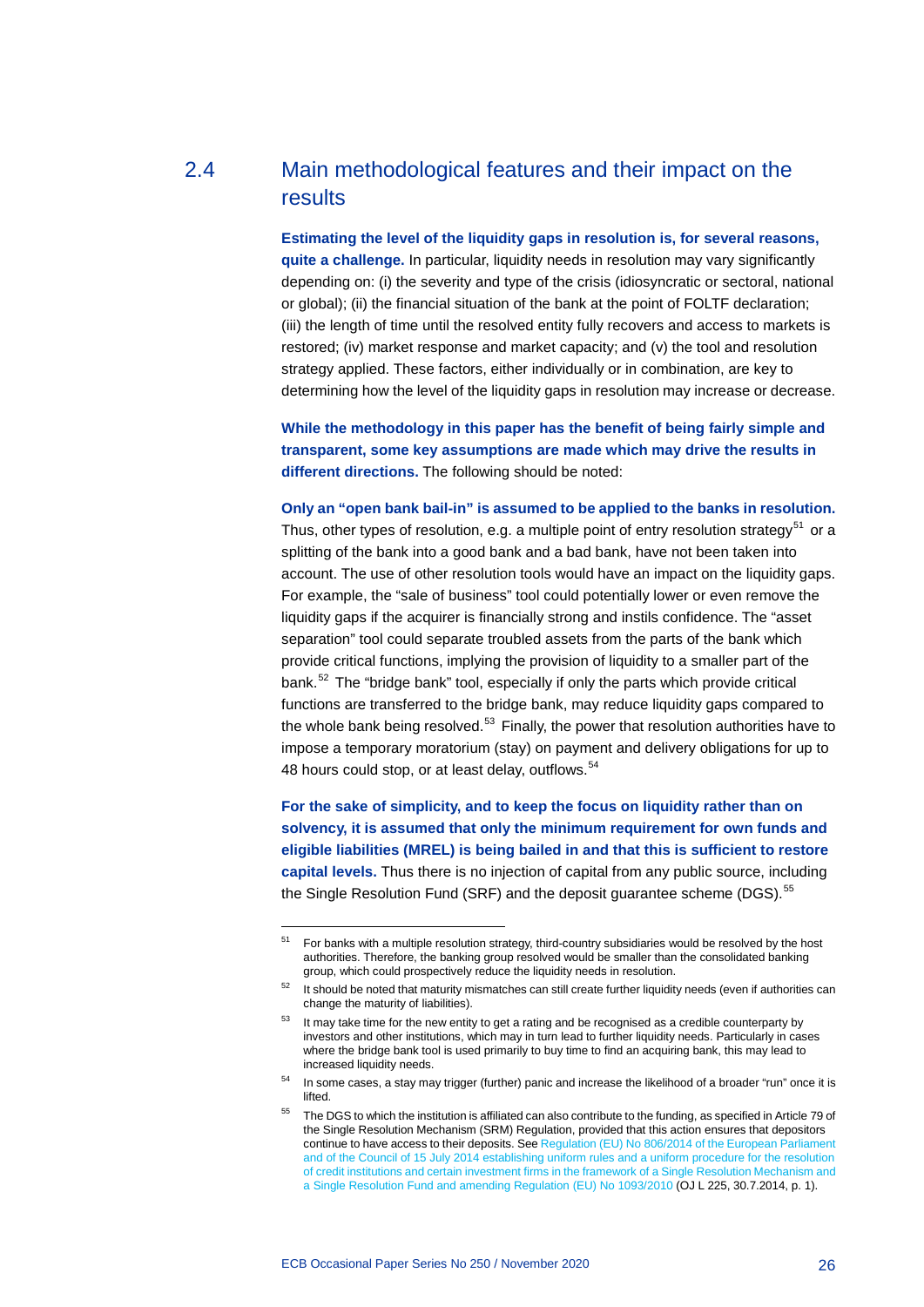Furthermore, this assumption also implies that no short-term liabilities, such as uncovered deposits, are assumed to be bailed in. Given this assumption, the bail-in will not affect the estimated liquidity gaps.<sup>[56](#page-27-0)</sup> If the loss levels and bail-in were allowed to exceed the MREL, this could have several potential implications. On one hand, the liabilities that were bailed in would not be able to run after resolution; on the other hand, applying haircuts to short-term liabilities (including deposits) could imply higher run-off rates post-FOLTF. Furthermore, after a bail-in corresponding to 8% of total liabilities and own funds, the SRF could potentially be used for solvency support (limited to 5%). This would inject capital into the bank and would indirectly improve its CBC. This may lower the need for liquidity, but a bail-in exceeding the MREL may in turn affect inflow and outflow behaviours ex post, possibly adding to the remaining liquidity gaps.

## **The analysis is performed on a static balance sheet and maturity ladder in which only some items are changed on the basis of exogenous assumptions.**

Thus, any dynamic flows and adjustments of the bank in the crisis period (pre- and post-FOLTF) are not taken into account. This has several implications. First, since only a limited number of items are stressed and a simple haircut is applied to the CBC, some precision of the final outcomes is lost. $57$  Second, credit claims which are currently not eligible as collateral in central banks are not taken into account as a possible source of liquidity. This is the case even if some of them – in a dynamic scenario – could receive approval for eligibility if they fulfil the relevant conditions and are submitted with correct documentation. Third, the CBC is assumed to be used without assuming any likely order in which various assets or items would be used. For banks with some CBC left when the resolution funding need is measured, it is not taken into account what this CBC consists of. It is assumed that the remaining CBC assets can be used to meet the new LCR, which may not be the case if, for example, they are less liquid assets of lower quality. Fourth, given the static approach, it is assumed that the bank will not be able to generate additional CBC at the point of liquidity stress, e.g. by securitisation. Finally, for the deposits which are stressed, it is assumed that the deposits which do not run off are to be rolled over, but in such a way that they are not sticky and can still run off after an FOLTF determination.<sup>[58](#page-27-2)</sup>

#### **The new LCR requirements after FOLTF are approximated and not calculated**

**exactly.** To derive the exact LCR one would need to have all the items in the LCR formula for each bank, derive how they were affected and perform a new calculation. In addition, for Gaps 2 and 3, it is assumed that post-resolution the bank and authorities aim for a 100% LCR target level for confidence building purposes, thereby limiting the risk of sequential crises, even though Bank for International Settlements (BIS) rules allow a breach during periods of stress.

<span id="page-27-0"></span><sup>&</sup>lt;sup>56</sup> Since only MREL instruments are being bailed in, no deposits or other short-term liabilities will be written down or converted into equity. Thus these can still run post-FOLTF and are also still there as items that are included in the LCR calculations after FOLTF.

<sup>&</sup>lt;sup>57</sup> With detailed CBC stock data, haircuts and collateral calls could be applied with more granularity, and possibly be linked to a down-grading of the bank's rating.

<span id="page-27-2"></span><span id="page-27-1"></span><sup>58</sup> We lack data on the original maturity of various deposits maturing in a time bucket of the maturity ladder, so we need to make an assumption. This simplifying assumption will somewhat overestimate the amount of runnable deposits after FOLTF, as some may have been rolled over into longer-term deposits.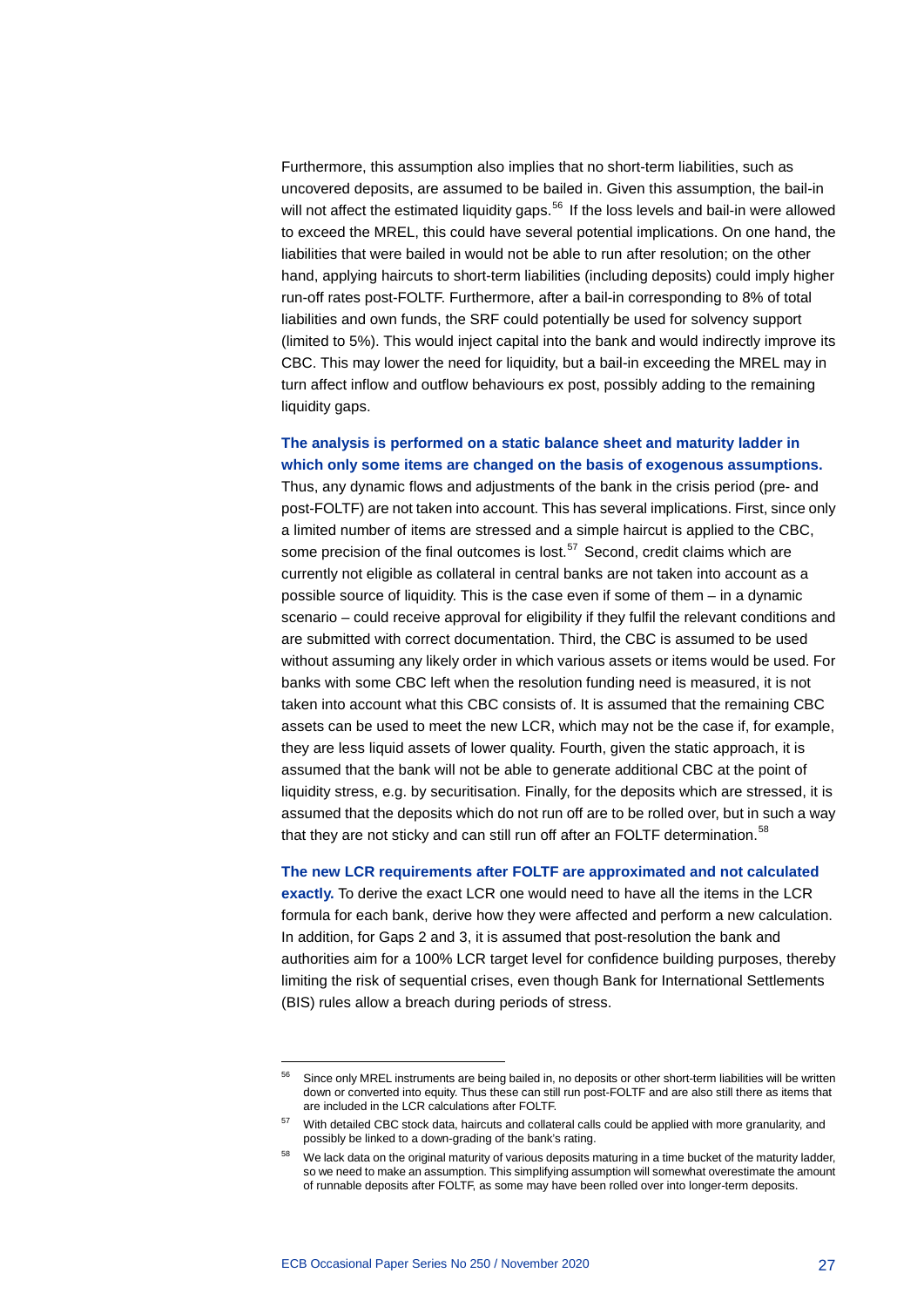**The systemic crisis analysis is based on Monte Carlo simulations underpinned by several assumptions, all of which influence the results.** In particular, the sequence for the banks entering into resolution is not modelled. Instead, it is assumed that they enter into resolution at the same time and that the maximum funding needs occur at the same time. This assumption is likely to overestimate the funding needs. In reality, banks may enter into resolution at different stages and/or their funding needs may occur at different times. In addition, for a specific scenario tested, all the banks faced the same stressed scenario. In other words, it is not assumed that the banks failed in various slow and fast burn scenarios of different severities. $59$  Owing to a lack of data regarding banks' exposures, the contagion effect has been approximated by estimating market-based correlations. If the efficient market hypothesis holds, all prices reflect available information and, therefore, market returns on equity should also accurately reflect shared sources of risk (e.g. two banks in the same country are affected by the same country-level sources of risk). Finally, the 95th percentile threshold to select failing banks is discretionary.

## 2.5 Data and sample of banks

<span id="page-28-0"></span>**The bank sample comprises 86 euro area financial institutions, representing approximately 76% of euro area banks' total assets.** For all banks, the maturity ladder and CBC have been extracted from COREP and refer to the first quarter of 2018. Balance sheet items, such as total assets, are taken from regulatory data reporting (FINREP).

**The business model does not seem to have a significant impact on the CBC level relative to the size of the bank.** Table 8 summarises banks' total assets and CBC by business model. On average, the ratio of CBC to total assets remains approximately 20% in almost all business models. The only exception is custodian and asset management companies, which on average report a CBC to total assets ratio almost three times higher. This comes from the business model of these institutions; custodian banks mainly focus on providing underwriting/custodian services to other financial services providers.

<span id="page-28-1"></span>This assumption makes it likely that the less severe systemic scenario underestimates the need in a systemic event (since a few banks may face more severe stress), while it is likely that the more severe systemic scenario overestimates the need (since a few banks may face less severe stress).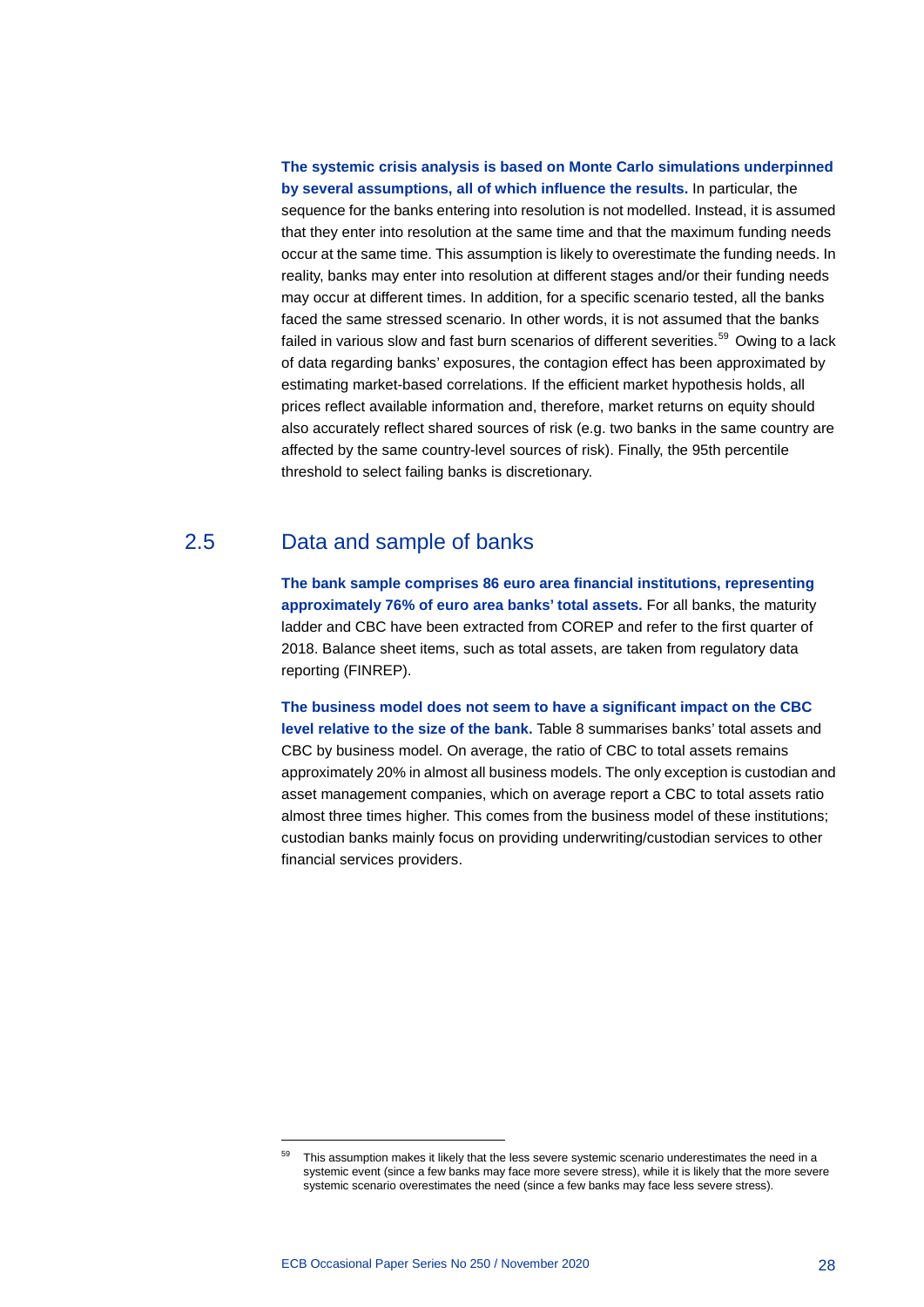#### **Table 8**

#### Total assets and CBC of banks in the sample by business model

(EUR billions and percentages of total assets)

| <b>Business model</b>                   | <b>Number of banks</b> | Sum of total assets<br>(EUR billions) | Average CBC/TA ratio (%) |
|-----------------------------------------|------------------------|---------------------------------------|--------------------------|
| <b>Corporate/wholesale lenders</b>      | 9                      | 1,433.8                               | 22.4%                    |
| <b>Custodians and asset</b><br>managers | 5                      | 203.5                                 | 53.3%                    |
| <b>Diversified lenders</b>              | 23                     | 2,044.8                               | 23.4%                    |
| <b>G-SIBs</b>                           | 7                      | 4,876.2                               | 20.5%                    |
| <b>Retail lenders</b>                   | 10                     | 4,554.3                               | 16.3%                    |
| <b>Sectoral lenders</b>                 | 11                     | 577.9                                 | 22.9%                    |
| <b>Small domestic lenders</b>           | $\overline{7}$         | 816.8                                 | 35.3%                    |
| <b>Universal banks</b>                  | 11                     | 40.4                                  | 20.2%                    |

Source: ECB calculations based on COREP data.

Note: Universal banks that are G-SIBs are included under "G-SIBs".

**The sample coverage is heterogeneous across countries, while variations in relative CBC remain limited.** Chart 2 shows the total assets of the banks in the sample by country, together with the average ratio of CBC to total assets of the banks in each country. Whereas France, Italy, Spain, and Cyprus are represented in the sample with more than 70% of all banks' total assets, the sample representativeness in Finland and Luxembourg is lower than 10%. The average CBC is between 20% and 30% in almost all countries: the lowest values are observed in Italy and Spain (17% of total assets), while the highest level is recorded in Slovenia (39% of total assets).

#### **Chart 2**

#### Ratio of CBC to total assets and sample coverage by country



Source: ECB calculations based on COREP and ECB Statistical Data Warehouse data. Note: The sample coverage is the ratio of the sum of banks' total assets in the sample to the sum of banks' total assets in the population.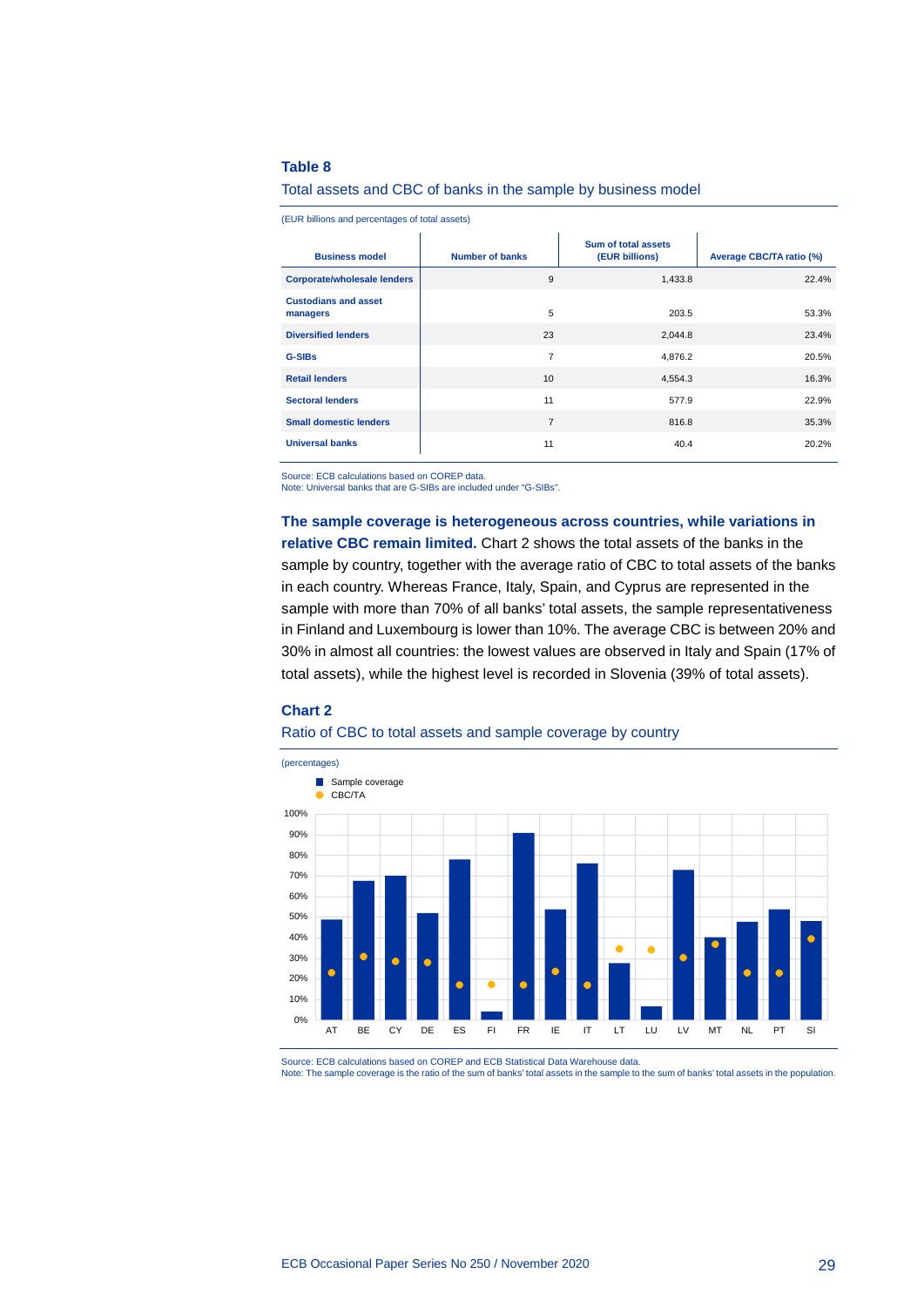# <span id="page-30-0"></span>3 Possible liquidity gaps in resolution of individual banks

**This section presents the main results for the combinations of scenarios and liquidity gaps tested on the banks in the sample.** For each bank in the sample, the three liquidity gaps (Gaps 1, 2 and 3) are derived for both a slow burn and a fast burn crisis with four combinations of severity levels (pre- and post-FOLTF), as explained in subsections 2.1 and 2.2. Thus the three liquidity gaps are derived for eight combinations of scenarios (see Table 9).

#### **Table 9**

Scenarios for both slow and fast burn cases

| <b>Scenario</b>                   | <b>Pre-FOLTF stress</b> | <b>Post-FOLTF stress</b> |  |
|-----------------------------------|-------------------------|--------------------------|--|
| Severe – severe (S-S)             | severe                  | severe                   |  |
| Severe – very severe (S-VS)       | severe                  | very severe              |  |
| Very severe – severe (VS-S)       | very severe             | severe                   |  |
| Very severe - very severe (VS-VS) | very severe             | very severe              |  |

## 3.1 Estimated liquidity gaps<sup>[60](#page-30-2)</sup>

<span id="page-30-1"></span>**Looking at all three gaps and all crisis scenarios, the average liquidity gaps range from €0.03 billion to €10.8 billion.**<sup>[61](#page-30-3)</sup> The highest average relative liquidity gap corresponds to 4.2% of total assets. These relatively low numbers are driven by the fact that many banks do not have any liquidity gaps, especially for Gap 1 and the less severe scenarios. Looking only at the gaps with liquidity buffers (Gaps 2 and 3) and the banks which face positive liquidity gaps in resolution (from 16% to 56% of the total number of banks in the sample), the average gaps increase to from €3.1 billion to €19.4 billion.

#### **The average numbers, however, disguise significant outlier banks and outcomes.**

To better understand the extreme cases, Charts 3 and 4 below show the distributions of liquidity gaps per bank and simulated scenario. Each point along the x-axis represents one of the sample of 86 banks and the black dots represent liquidity gaps in various simulated scenarios for that bank. The dashed red line represents the average liquidity gap per bank (across scenarios), while the vertical confidence intervals (min/max) indicate the volatility of the liquidity gaps per bank depending on the severity of the stress levels. The horizontal red line in Chart 3 indicates the target level that the Single Resolution Fund should reach by 31 December 2023 (equal to at least 1% of the amount of covered deposits of all credit institutions within the Banking Union): this amount is expected to be just over  $60$  billion.<sup>[62](#page-30-4)</sup>

<span id="page-30-2"></span> $60$  More detailed results are provided in the Annex.

<span id="page-30-3"></span><sup>&</sup>lt;sup>61</sup> The lowest average need is for Gap 1 in a fast burn S-S scenario, while the highest average need is for Gap 2 in a slow burn VS-VS scenario (see Section A.1 of the Annex for details).

<span id="page-30-4"></span><sup>&</sup>lt;sup>62</sup> See Single Resolution Board (2020).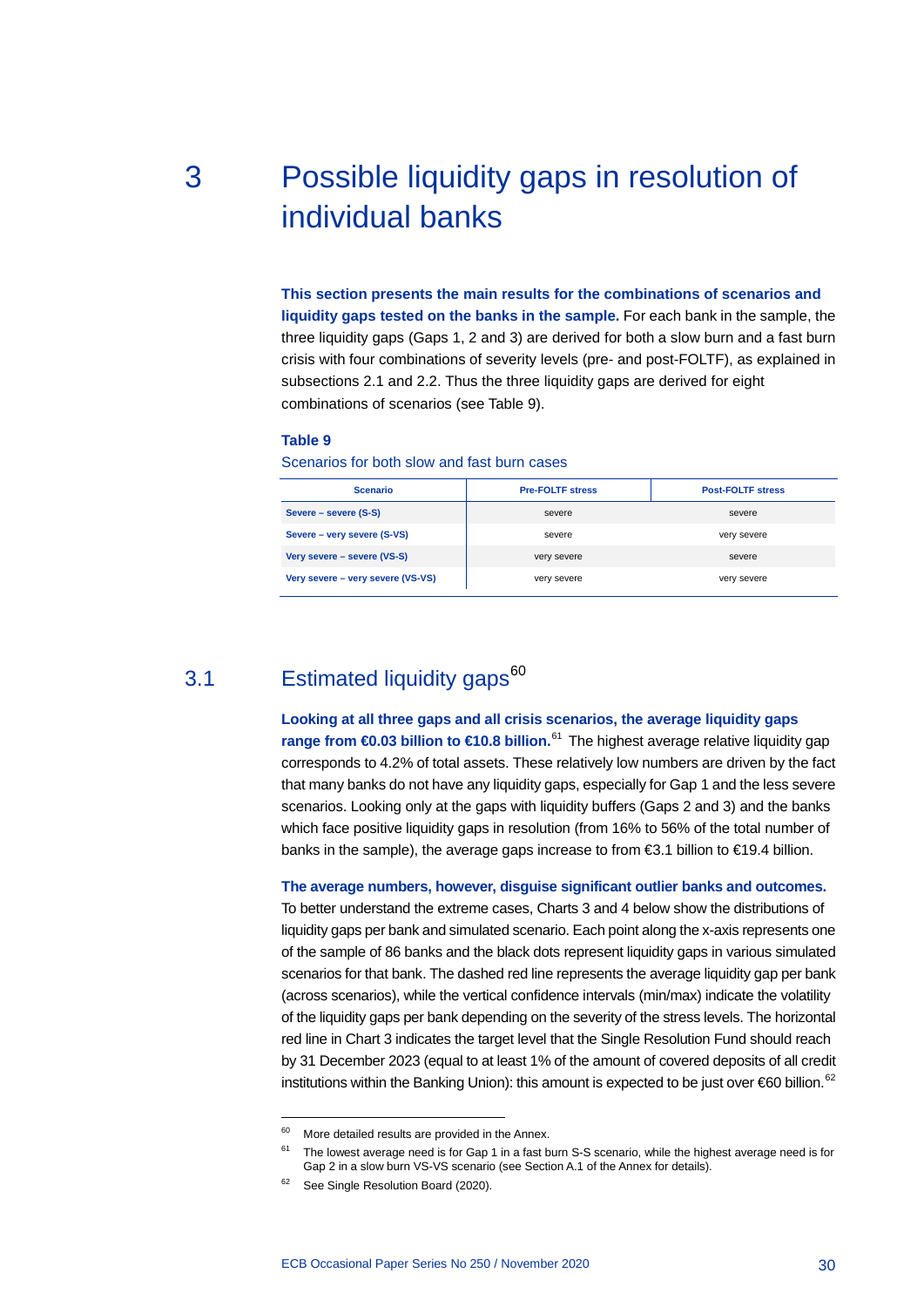#### **Chart 3**





Source: ECB calculations based on COREP and FINREP data.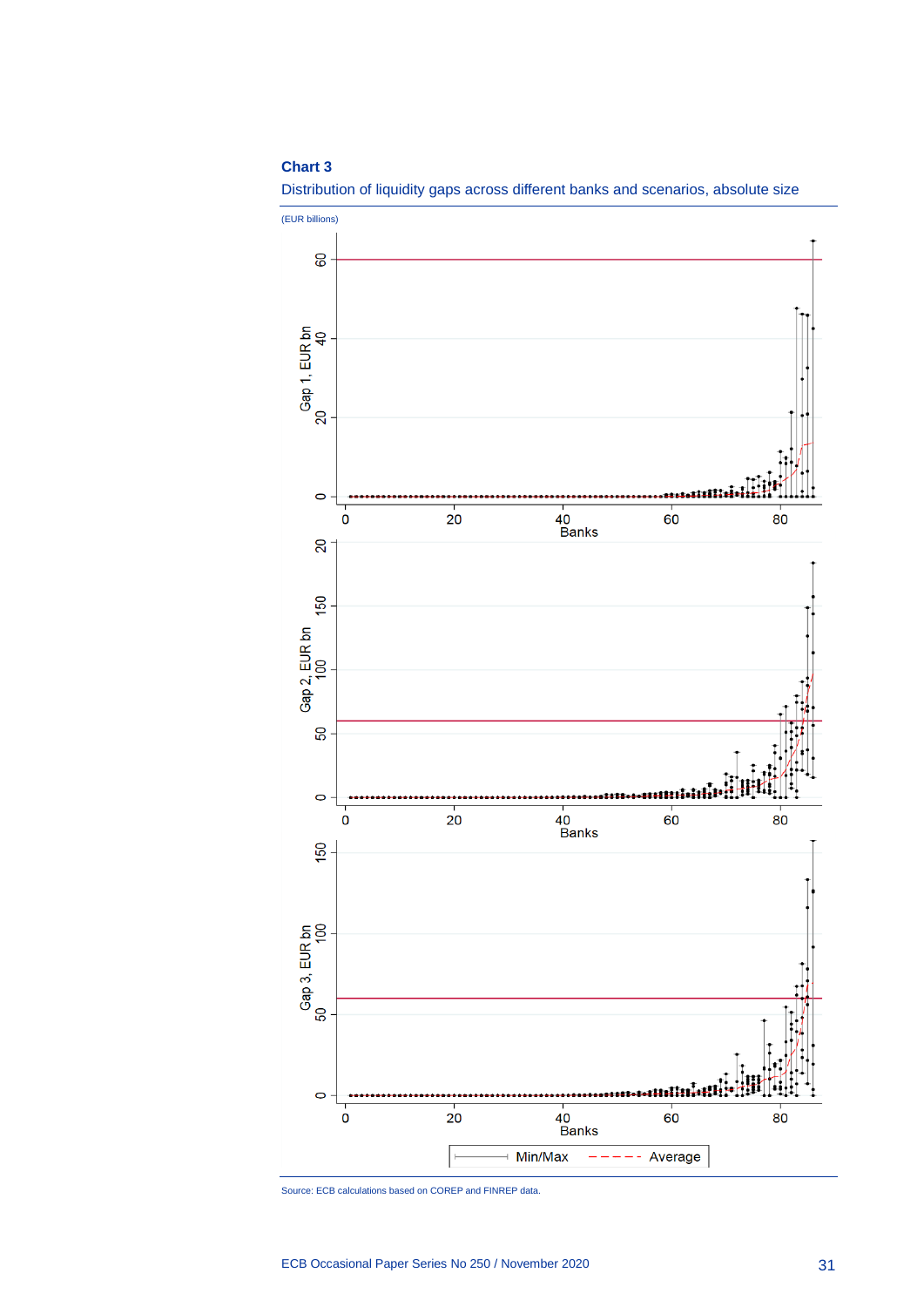#### **Chart 4**



Distribution of liquidity gaps across banks and scenarios, relative size

Source: ECB calculations based on COREP and FINREP data.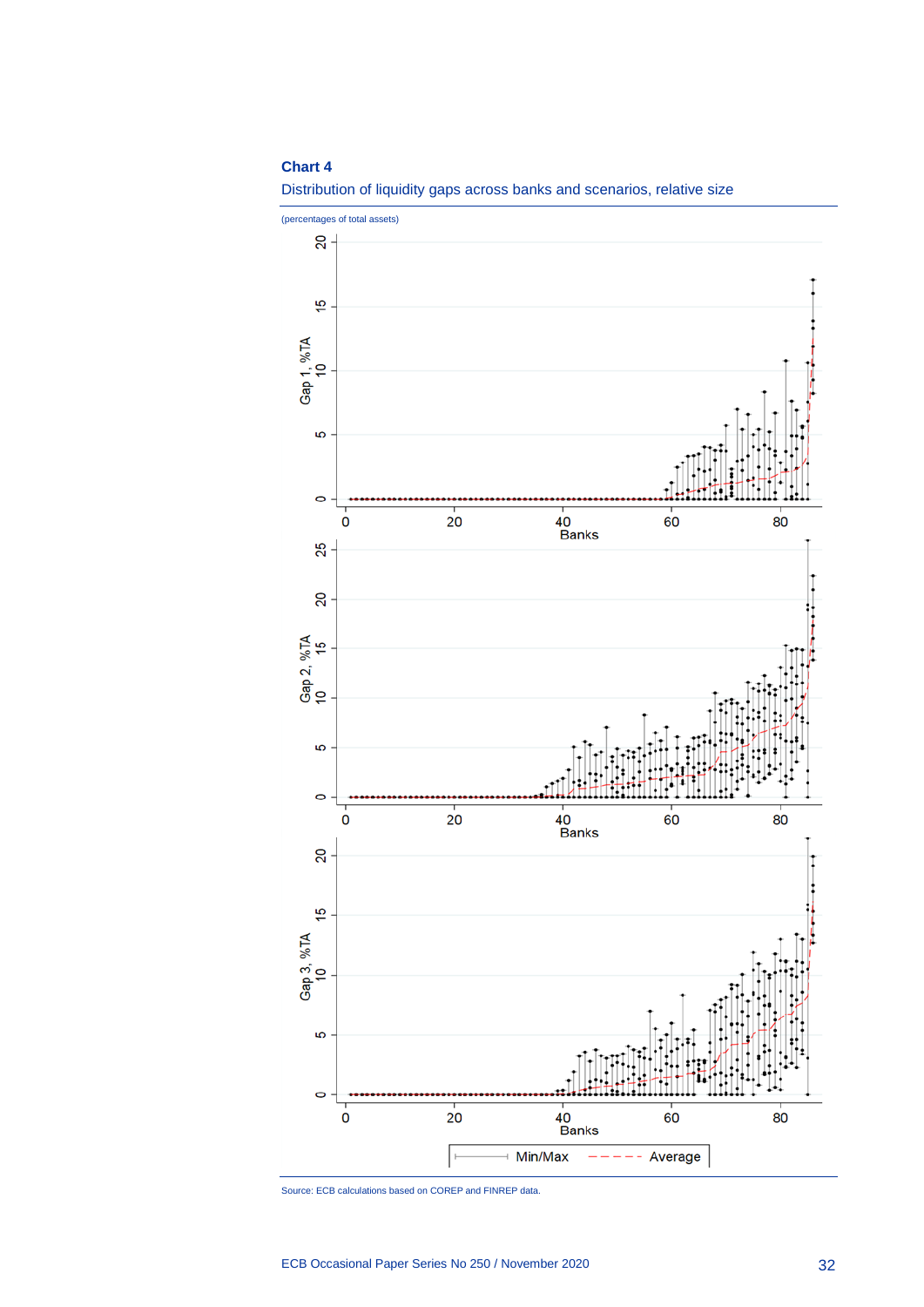**Under extreme circumstances some banks could generate liquidity gaps far above the size of the SRF and its backstop.** Charts 3 and 4 show that even Gap 1 (no liquidity buffer) could reach values close to €65 billion, or 17% of total assets, and that Gap 2 (with the highest liquidity buffer) could be close to €184 billion, or 26% of total assets.<sup>[63](#page-33-0)</sup> The latter is broadly on a par with the level of liquidity provisioning observed in the cases of Dexia (23.8% in 2013), Hypo Real Estate (24.8%) and Cyprus Popular Bank (27%).

**The range of results is driven by the heterogeneity of the banks in the sample, the different scenarios tested and the different gaps measured.** The main drivers of the estimated needs are the type of crisis (slow burn or fast burn), the severity of the stress level (severe or very severe), and the liquidity buffer applied (Gap 1, 2 or 3) are the main drivers of the estimated needs. In addition, the pre-crisis level of banks' CBC also strongly affects the results.

**Banks' business models seem to explain partly, but not fully, the different liquidity gaps of the banks in the sample.** The results in Table 10 show that universal banks and G-SIBs have higher liquidity gaps in absolute terms, mainly due to their size. Relative to total assets, retail lenders have the largest liquidity gaps (followed by universal banks and G-SIBs), although differences between business model categories are not particularly strong.

#### **Table 10**

-

Liquidity gaps per business model

| (EUR billions and percentages of total assets) |                        |                                                  |                                                     |                                               |                                    |  |  |  |  |
|------------------------------------------------|------------------------|--------------------------------------------------|-----------------------------------------------------|-----------------------------------------------|------------------------------------|--|--|--|--|
| <b>Business model</b>                          | <b>Number of banks</b> | <b>Average total</b><br>assets<br>(EUR billions) | <b>Average liquidity</b><br>needs<br>(EUR billions) | <b>Average liquidity</b><br>needs<br>% of TA) | 95% liquidity<br>needs<br>% of TA) |  |  |  |  |
| <b>Corporate/</b><br>wholesale lenders         | 9                      | 159.00                                           | 0.37                                                | 0.13                                          | 1.03                               |  |  |  |  |
| <b>Custodians and</b><br>asset managers        | 5                      | 40.70                                            | 0.03                                                | 0.25                                          | 1.48                               |  |  |  |  |
| <b>Diversified lenders</b>                     | 23                     | 90.90                                            | 0.97                                                | 1.20                                          | 7.60                               |  |  |  |  |
| <b>G-SIBs</b>                                  | 7                      | 1,350.00                                         | 22.90                                               | 1.78                                          | 8.15                               |  |  |  |  |
| <b>Retail lenders</b>                          | 10                     | 71.80                                            | 1.12                                                | 2.57                                          | 9.47                               |  |  |  |  |
| <b>Sectoral lenders</b>                        | 11                     | 74.30                                            | 0.23                                                | 0.60                                          | 3.34                               |  |  |  |  |
| <b>Small domestic</b><br><b>lenders</b>        | 7                      | 5.44                                             | 0.03                                                | 0.77                                          | 6.10                               |  |  |  |  |
| <b>Universal banks</b>                         | 11                     | 377.00                                           | 7.51                                                | 2.09                                          | 10.39                              |  |  |  |  |

Source: ECB calculations based on COREP and FINREP data. Note: Universal banks that are G-SIBs are included under "G-SIBs".

**One plausible explanation for the small difference between business models could be that the methodology in this paper mainly stresses deposits and not explicitly, for example, derivative collateral posting requirements.** Applying funding shocks that adequately impact some business models more than others, e.g. because of their roles in central counterparties, their complex group structures with more segregated liquidity pools, and large derivative portfolios, may reveal a

<span id="page-33-0"></span><sup>&</sup>lt;sup>63</sup> The highest absolute liquidity gap and the highest liquidity gap relative to total assets are not observed in the same bank.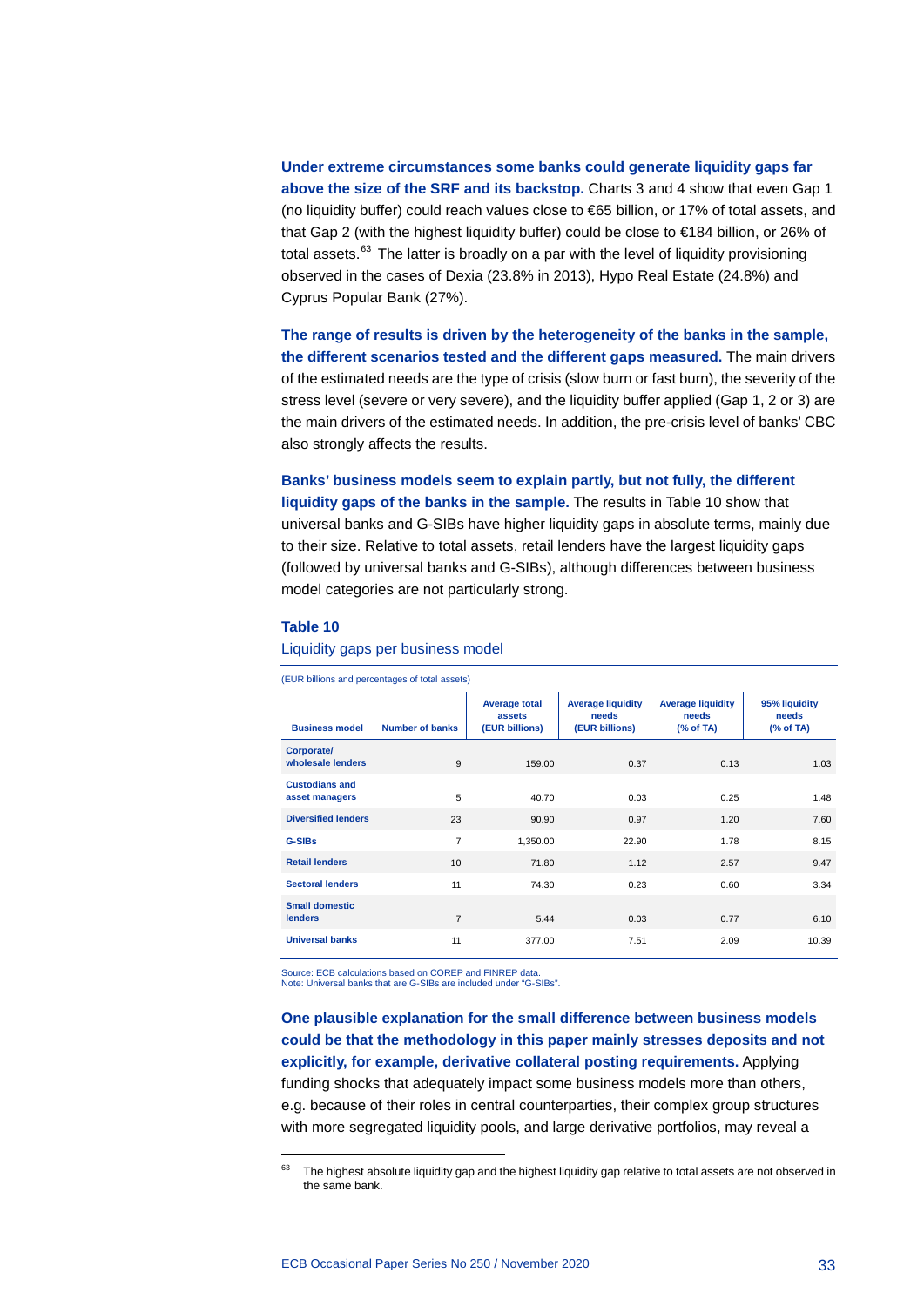different picture. Future research would therefore be welcome to shed some more light on the determining factors for various business models.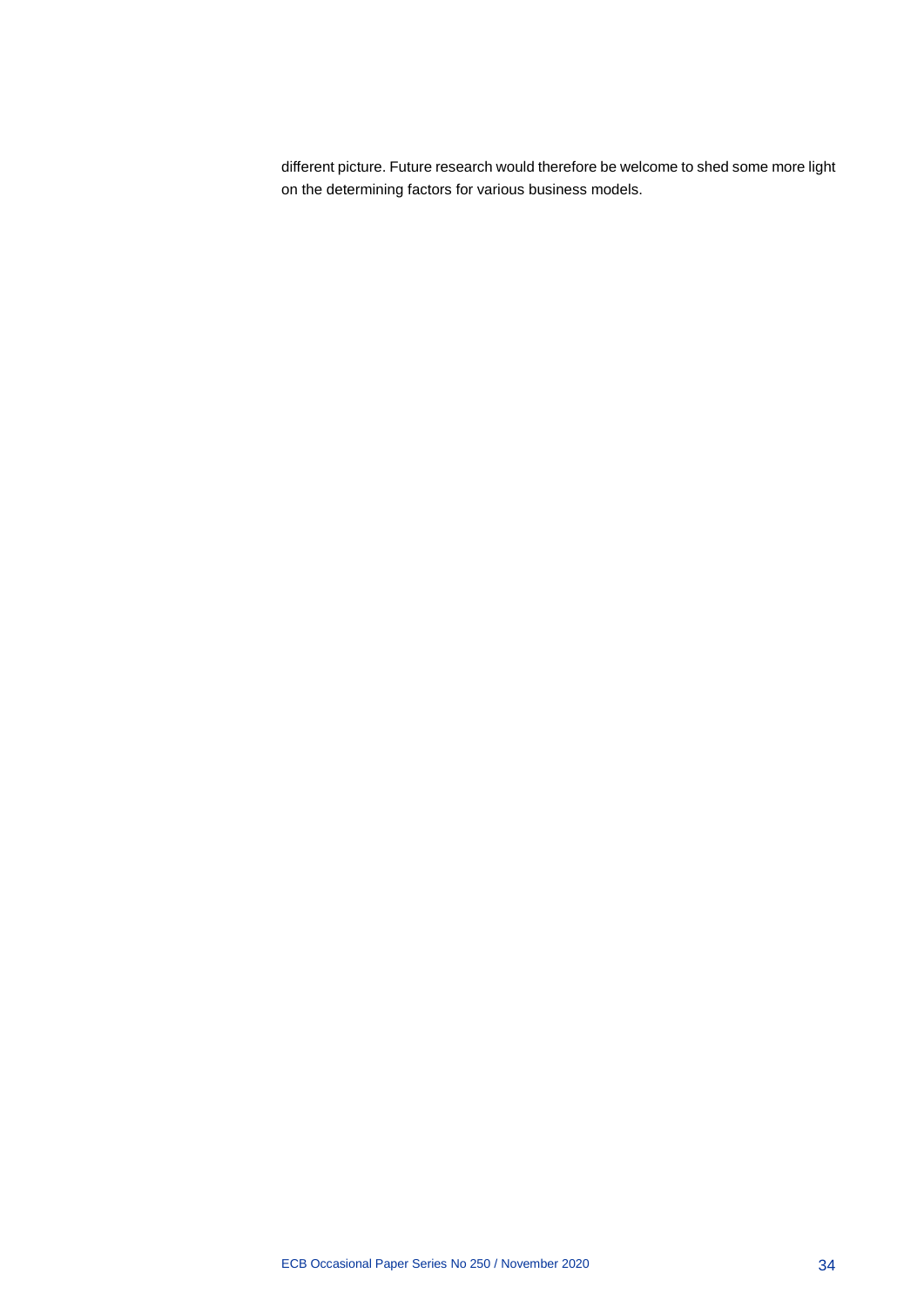# <span id="page-35-0"></span>4 Possible liquidity gaps in a systemic crisis

#### **This section presents the main results obtained in the case of a simulated**

**systemic crisis.** As highlighted in the previous section, banks' PDs are adjusted to account for market-based correlations across banks in a second application of the methodology. In a systemic crisis, this allows the contribution of contagion to be identified. For this purpose, subsection 4.1 will focus on the magnitude of the crisis obtained in each simulation run to put the corresponding liquidity gaps – described in subsection 4.2 – into perspective.

## 4.1 Magnitude of the simulated crisis

<span id="page-35-1"></span>**Some banking sectors are more likely to be involved in a systemic crisis due to both an idiosyncratic and a contagion-based component.** Chart 5 compares the share of banks in the original sample with the share of banks extracted as defaulting in the crisis with and without contagion. A decrease in the share of banks with respect to the sample representativeness indicates a relatively low PD in the scenario without contagion, and relatively low correlations with distressed banks in the scenario with contagion.

#### **Chart 5**

Share of banks in the sample and in distress (with and without contagion) by country



Source: ECB calculations based on COREP and FINREP data.

Notes: The chart shows the extent to which a country is represented in the original sample of 86 banks and in the samples of failing banks selected with and without contagion. The results are presented in percentages of the total number of banks.

**The inclusion of contagion particularly affects extreme systemic crises in terms of the number of failing banks and the likelihood of such an event.** As shown in Chart 6, on average 8.9 banks are identified as failing if contagion is not taken into account, while this number increases to 9.2 when contagion is included. Although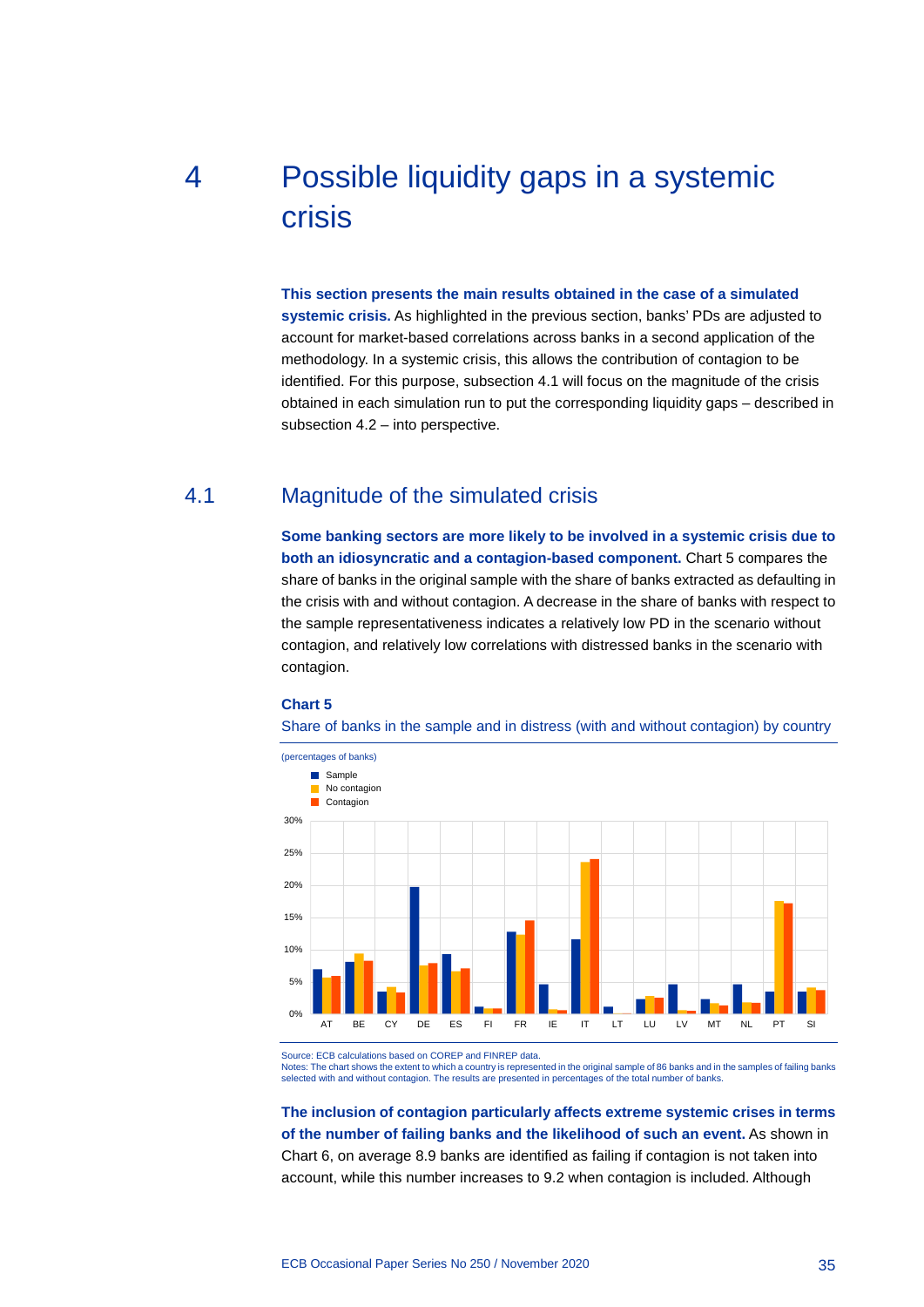these average values are comparable, they mask substantial differences in terms of the right tail. While in the case of no contagion, only 0.3% of the simulated crises imply more than 30 banks failing, when contagion is included this share rises to 1.5%. In Chart 6 a much longer right tail is observable when we account for the contagion mechanism.

#### **Chart 6**





Source: ECB calculations based on COREP and FINREP data. Note: The chart shows the frequency of sample sizes drawn in the 1,000 Monte Carlo simulations.

**In median terms, the systemic crisis corresponds to the distress of banks accounting for approximately €1.4 trillion in total assets, corresponding to 7.5% of the combined total assets of the banks in the sample.** Chart 7 shows the distribution of the total assets of the banks entering resolution in the two scenarios without and with contagion, and in absolute and relative terms. The left panel indicates that, while the inclusion of contagion does not really affect the size of the simulated crisis in median terms, the situation changes when looking at more extreme cases, as contagion could lead to almost €6,000 billion of banks' total assets in distress, while this does not even reach €5,000 billion when contagion is not included. The right panel confirms this trend, and shows that in the case of contagion more than 30% of the total assets in the sample could be considered as failing, although the median amount remains close to 7.5%.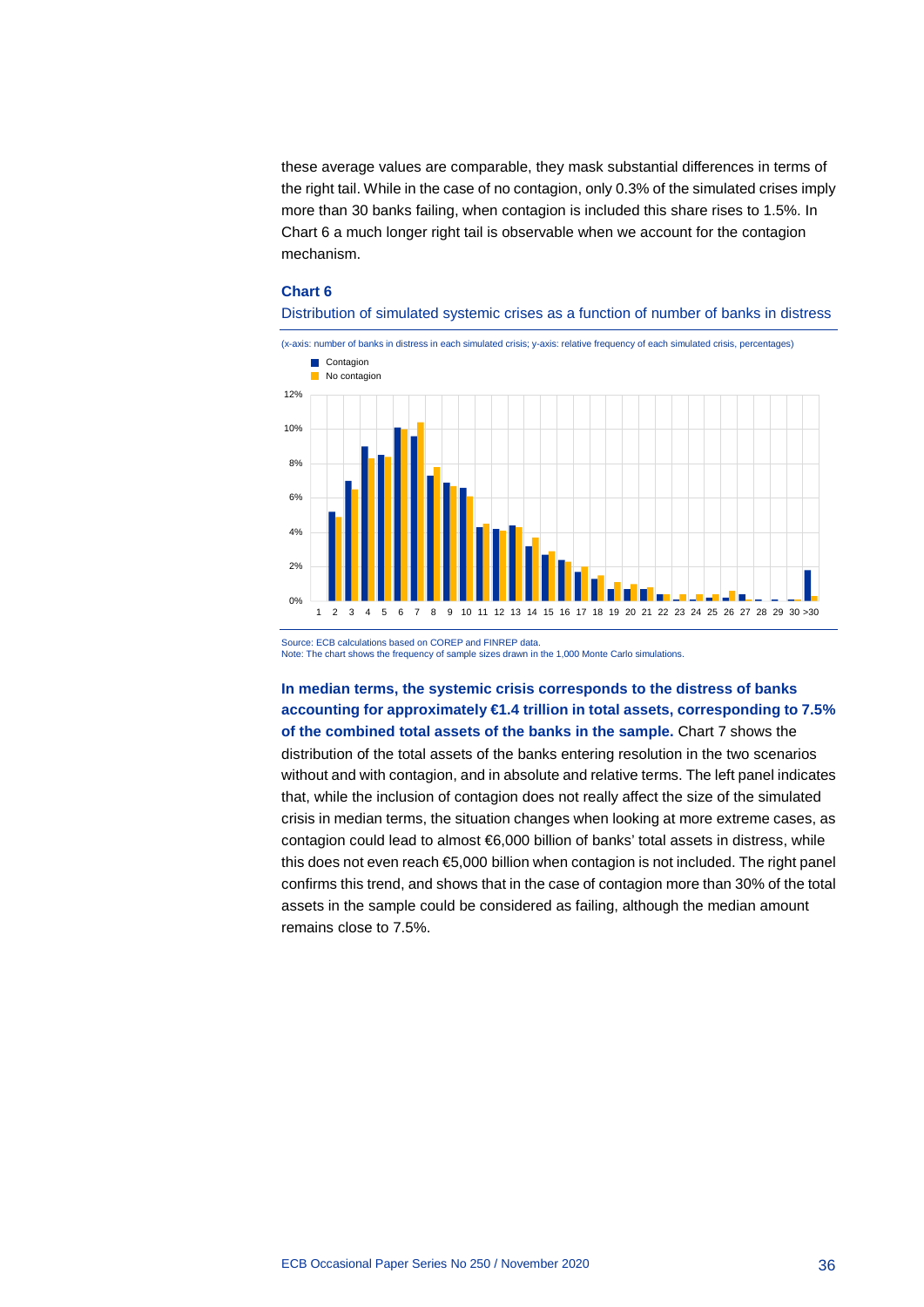#### **Chart 7**

Distribution of total assets of banks in distress in absolute (left panel) and relative (right panel) terms



(left panel: total assets of banks in distress, EUR billions; right panel: total assets of banks in distress relative to total assets of banks in the sample, percentages)

Source: ECB calculations based on COREP and FINREP data.

<span id="page-37-0"></span>Notes: In the boxplots, the rectangle represents values from the 25th to the 75th percentile, the horizontal line inside the rectangle is the median, and the vertical lines represent values below and above the 25th and 75th percentiles.

## 4.2 Liquidity gaps in a systemic crisis

**In the case of a systemic crisis, average liquidity gaps remain, on average, below €50 billion, but in extreme circumstances, liquidity gaps can reach values close to €200 billion.** Although even Gap 2 is, on average, €43 billion without contagion and only €3 billion more when accounting for banks' interconnectedness, the extreme right tails of the distributions of liquidity gaps reveal a much more severe situation. When contagion is included in the methodological steps, liquidity gaps can reach around €200 billion. As highlighted in the previous section, this is far beyond the size of the SRF and the SRF backstop. In addition, the results in Table 11 confirm that the inclusion of contagion particularly affects the extreme cases, while the effects on average outcomes remain more limited.

#### **Table 11**

#### Liquidity gaps without and with contagion

(EUR billions)

|                 |       | No contagion |        |       | <b>Contagion</b> |        |
|-----------------|-------|--------------|--------|-------|------------------|--------|
|                 | Gap 1 | Gap 2        | Gap 3  | Gap 1 | Gap 2            | Gap 3  |
| Average         | 7.89  | 43.00        | 33.57  | 8.01  | 45.83            | 35.66  |
| 95th percentile | 49.52 | 179.19       | 147.70 | 49.17 | 196.14           | 163.68 |

Source: ECB calculations based on COREP and FINREP data.

**The higher results obtained in the case of contagion are due solely to the higher number of failing banks in the simulated crises.** Table 12 shows the liquidity gaps in the different scenarios relative to the total assets of the banks in distress in each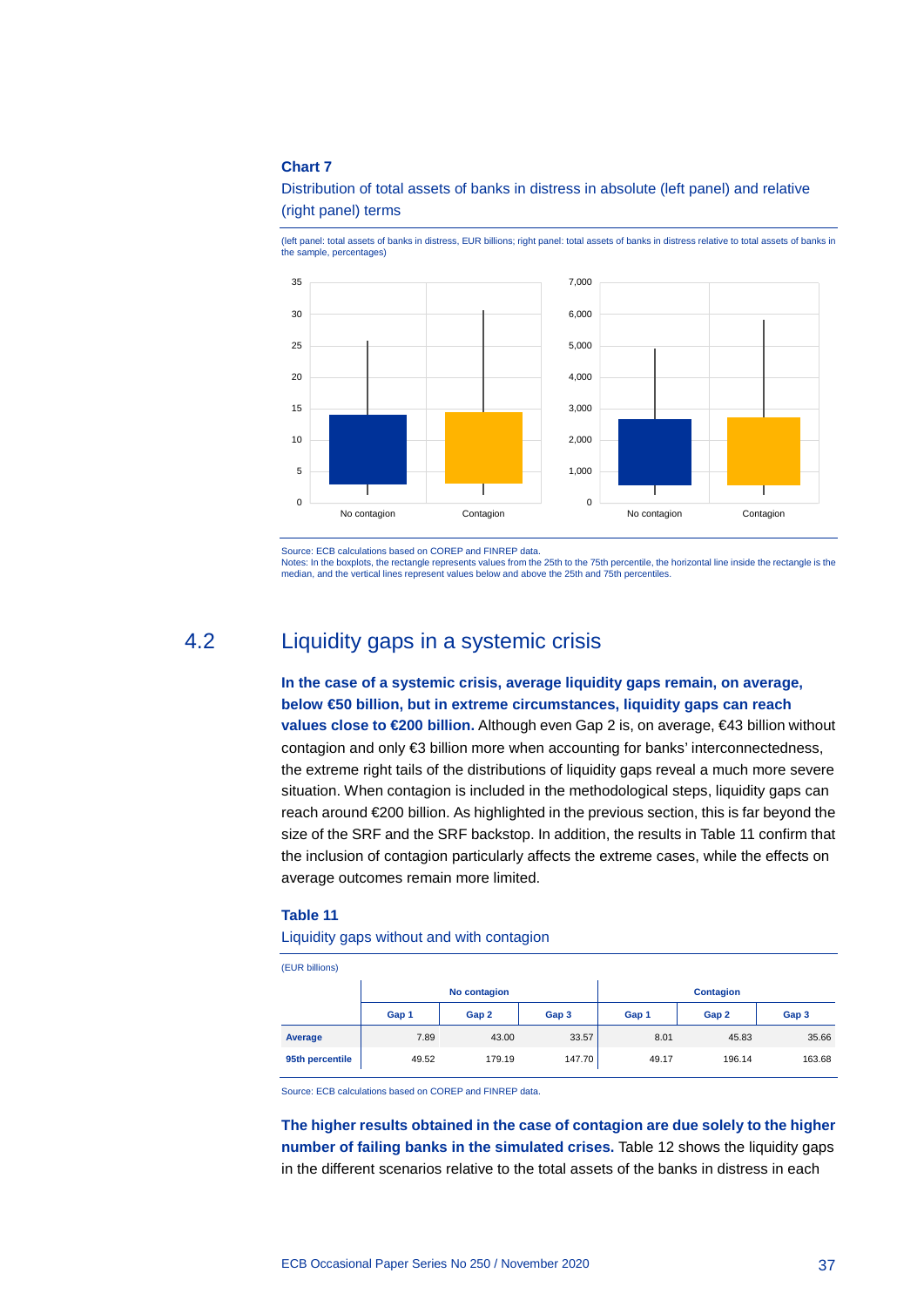simulation run: these ratios thus abstract from the higher number of failing banks if contagion is included. The outcomes reported in the table confirm that the relative magnitudes of the systemic crisis in the two cases (without and with contagion) are closely comparable. This means that the higher liquidity gaps due to the contagion mechanism are not the consequence of particular banks identified as failing, but merely of the higher number of banks considered in distress in each simulated crisis.

#### **Table 12**

#### Liquidity gaps without and with contagion

| (EUR billions)  |       |              |       |                  |       |       |  |
|-----------------|-------|--------------|-------|------------------|-------|-------|--|
|                 |       | No contagion |       | <b>Contagion</b> |       |       |  |
|                 | Gap 1 | Gap 2        | Gap 3 | Gap 1            | Gap 2 | Gap 3 |  |
| Average         | 0.46  | 2.09         | 1.62  | 0.44             | 2.03  | 1.57  |  |
| 95th percentile | 2.39  | 6.50         | 5.48  | 2.32             | 6.28  | 5.29  |  |

Source: ECB calculations based on COREP and FINREP data.

#### **More than 80% of the simulated crises lead to (strictly positive) liquidity gaps.**

The results reported in Table 13 summarise the liquidity gaps when considering only the simulated crises leading to positive liquidity gaps. The results thus show that, if a systemic crisis materialises, the average liquidity gap could be above €50 billion, and in extreme cases it could even exceed €200 billion.

#### **Table 13**

<span id="page-38-1"></span>-

#### Liquidity gaps without and with contagion (only if positive)

| (EUR billions)                     |       |              |        |                  |        |        |  |
|------------------------------------|-------|--------------|--------|------------------|--------|--------|--|
|                                    |       | No contagion |        | <b>Contagion</b> |        |        |  |
|                                    | Gap 1 | Gap 2        | Gap 3  | Gap 1            | Gap 2  | Gap 3  |  |
| Average                            | 13.72 | 50.68        | 40.72  | 14.05            | 54.33  | 43.56  |  |
| 95th percentile                    | 61.28 | 189.13       | 161.85 | 63.26            | 210.88 | 174.35 |  |
| <b>Simulation with</b><br>needs >0 | 57.50 | 84.84        | 82.45  | 57.03            | 84.35  | 81.86  |  |

<span id="page-38-0"></span>Source: ECB calculations based on COREP and FINREP data.

## 4.3 Estimated liquidity gaps when two G-SIBs are resolved

**The estimated liquidity gaps for all possible combinations of two out of the seven euro area G-SIBs failing are presented in this subsection.** On average, the simulation of two failing G-SIBs accounts for slightly more than €2.7 trillion total assets, which is higher than what is observed in the simulation with a systemic crisis.<sup>[64](#page-38-1)</sup>

**The liquidity gaps can range, on average, from approximately €10 billion (Gap 1) to €75 billion (Gap 2).** The latter figure corresponds to approximately 2.8% of the failing G-SIBs' total assets. The average numbers, however, disguise significant outliers. In the most adverse simulated crisis, the liquidity gaps in the case of the

Total assets of banks selected as failing are €1.8 billion and €2 billion for no contagion and contagion, respectively.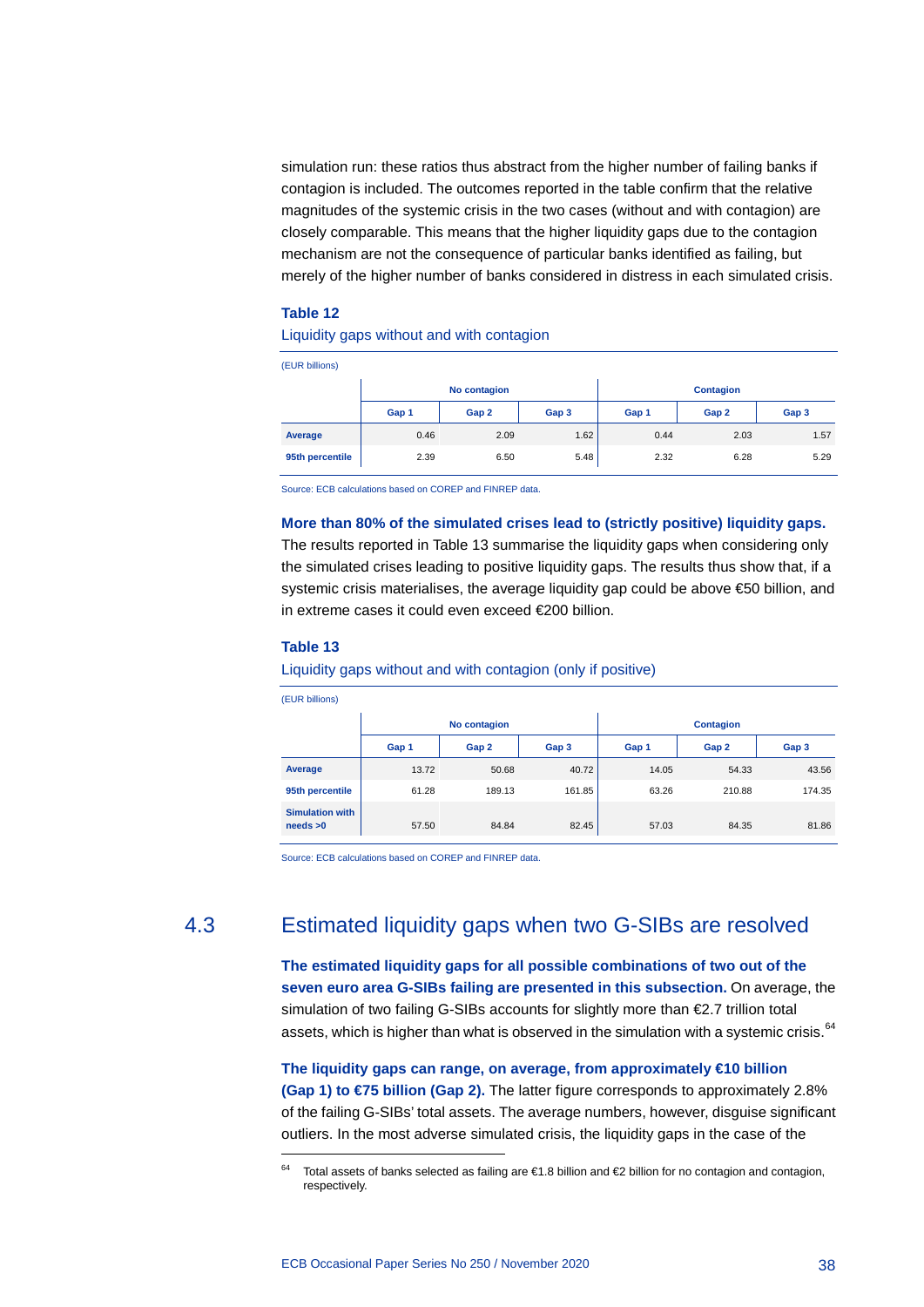resolution of two G-SIBs can reach extremely high values, exceeding €330 billion for Gap 2 and €290 billion for Gap 3.<sup>[65](#page-39-0)</sup> As shown in Table 14, these maximum needs correspond to 10.2% to 11.6% of total assets, which is somewhat above the liquidity needs in the Banco Popular case, but below the other cases studied (see Section 1 above).

#### **Table 14**

Cumulative liquidity gaps for resolution of two out of seven G-SIBs for all crises and scenarios

| (EUR billions and percentages of total assets) |        |        |        |  |  |  |  |  |  |
|------------------------------------------------|--------|--------|--------|--|--|--|--|--|--|
|                                                | Gap 1  | Gap 2  | Gap 3  |  |  |  |  |  |  |
| <b>Average, EUR billions</b>                   | 9.87   | 74.49  | 56.78  |  |  |  |  |  |  |
| <b>Maximum, EUR billions</b>                   | 115.67 | 335.75 | 294.63 |  |  |  |  |  |  |
| Average, % of TA                               | 0.40%  | 2.77%  | 2.12%  |  |  |  |  |  |  |
| Maximum, % of TA                               | 5.64%  | 11.58% | 10.2%  |  |  |  |  |  |  |

Source: ECB calculations based on COREP and FINREP data.

The high absolute amounts compared to the systemic crisis above are driven by the larger size of the resolved G-SIBs. Detailed results for all gaps and scenarios are provided in Section A.2 of the Annex.

<span id="page-39-0"></span><sup>&</sup>lt;sup>65</sup> These two maximum liquidity gaps occur in the slow burn VS-VS scenario for a specific combination of two G-SIBs.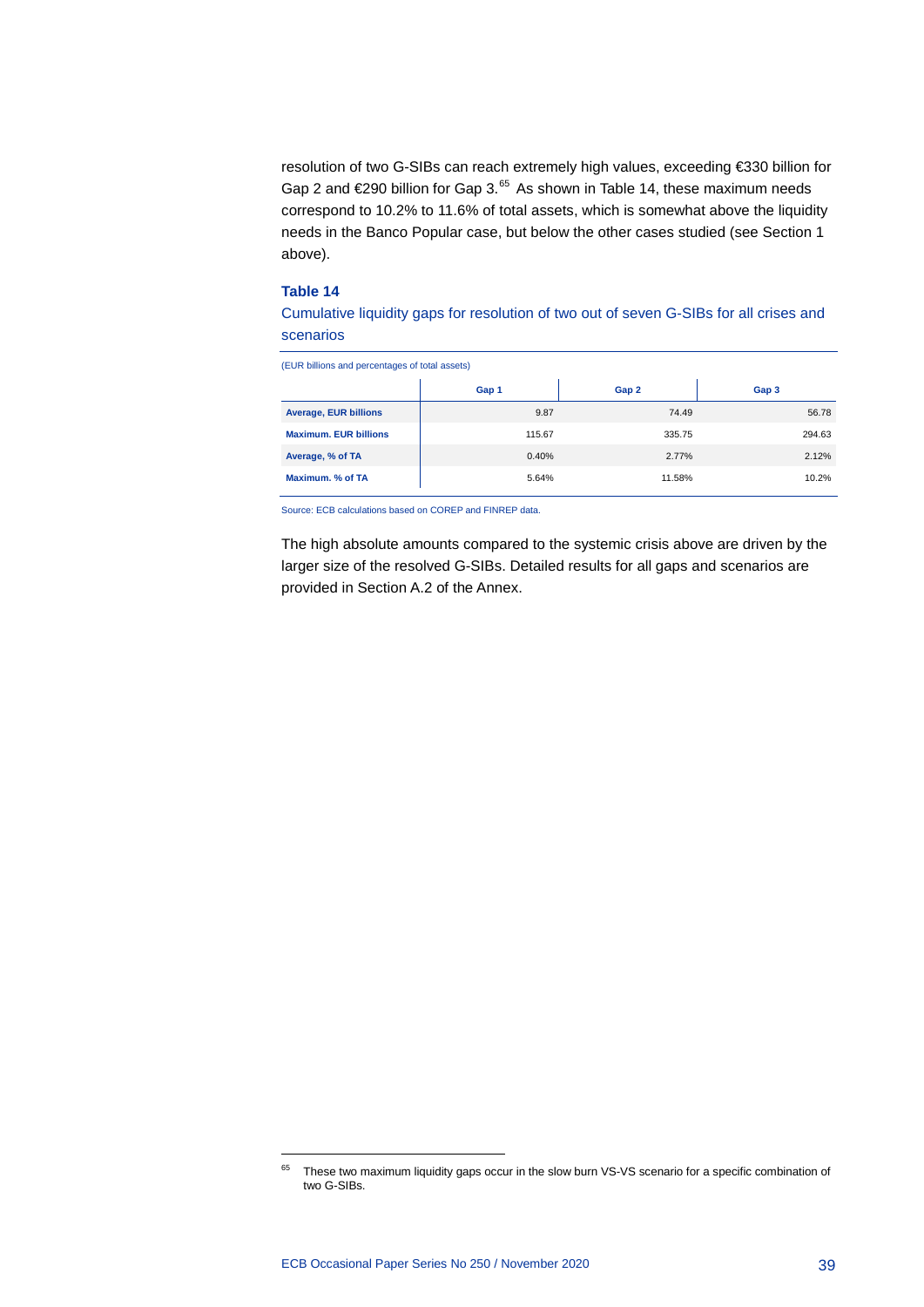## 5 Conclusion

<span id="page-40-0"></span>**For individual bank failure scenarios, the average liquidity gaps in resolution may be rather contained, but these hide significant outliers.** The highest average gap, which happens in the worst slow burn crisis scenario, is €10.8 billion or 4.2% of a bank's total assets. This corresponds to, in relative terms, about half of the liquidity that Santander provided to Banco Popular after acquiring it in 2017. However, the numbers are pushed down by many banks having no or only limited liquidity gaps for many scenarios, especially when no liquidity buffer is applied.

**For specific banks and scenarios some liquidity gaps in resolution can be much larger – up to €184 billion, or 26% of a bank's total assets.** This is more aligned in relative terms with the liquidity aid provided in the crisis management or resolution of Dexia, Hypo Real Estate and Cyprus Popular Bank.

**The wide range of results is driven by the heterogeneity of the banks included in the sample, the different crisis scenarios and the liquidity buffers applied in resolution.** Although the results show that universal banks, G-SIBs and, albeit only in relative terms, retail lenders are associated with higher liquidity gaps in resolution, it is not possible to statistically conclude that a bank's business model is the determining factor driving the results. This could be a result of the methodology under which mainly deposits are being stressed.

**In the systemic crisis scenarios, liquidity needs in resolution can reach values in excess of €313 billion when accounting for contagion effects and in the most severe crisis.** The results also show that the inclusion of contagion mechanisms has a limited effect on average liquidity needs, while it more severely affects tail events. In the latter case, contagion increases extreme liquidity needs in a systemic crisis by approximately 12%, owing to the larger number of banks affected as a result of the crisis spread.

**In a scenario in which two (out of seven) G-SIBs fail at the same time, liquidity gaps in resolution can be very large for some specific G-SIBs and scenarios.** On average, the liquidity gaps range from zero to approximately €150 billion, depending on the crisis type and the scenario. Nonetheless, the maximum liquidity gap can be close to €120 billion even without liquidity buffers and higher than €330 billion when the largest buffer is applied. The relatively high absolute amounts are driven by the relatively large balance sheet size of the typical G-SIB.

## **In adverse circumstances, the instruments currently available to provide liquidity support to financial institutions in the euro area would be insufficient.**

The results above show that whilst the current framework in the banking union could handle potential liquidity gaps for many individual resolution cases, there is a risk of insufficient capacity to provide adequate liquidity support if some banks enter resolution under adverse and severe scenarios. Furthermore, the results show that the capacity of the SRF would be insufficient to handle many systemic events, in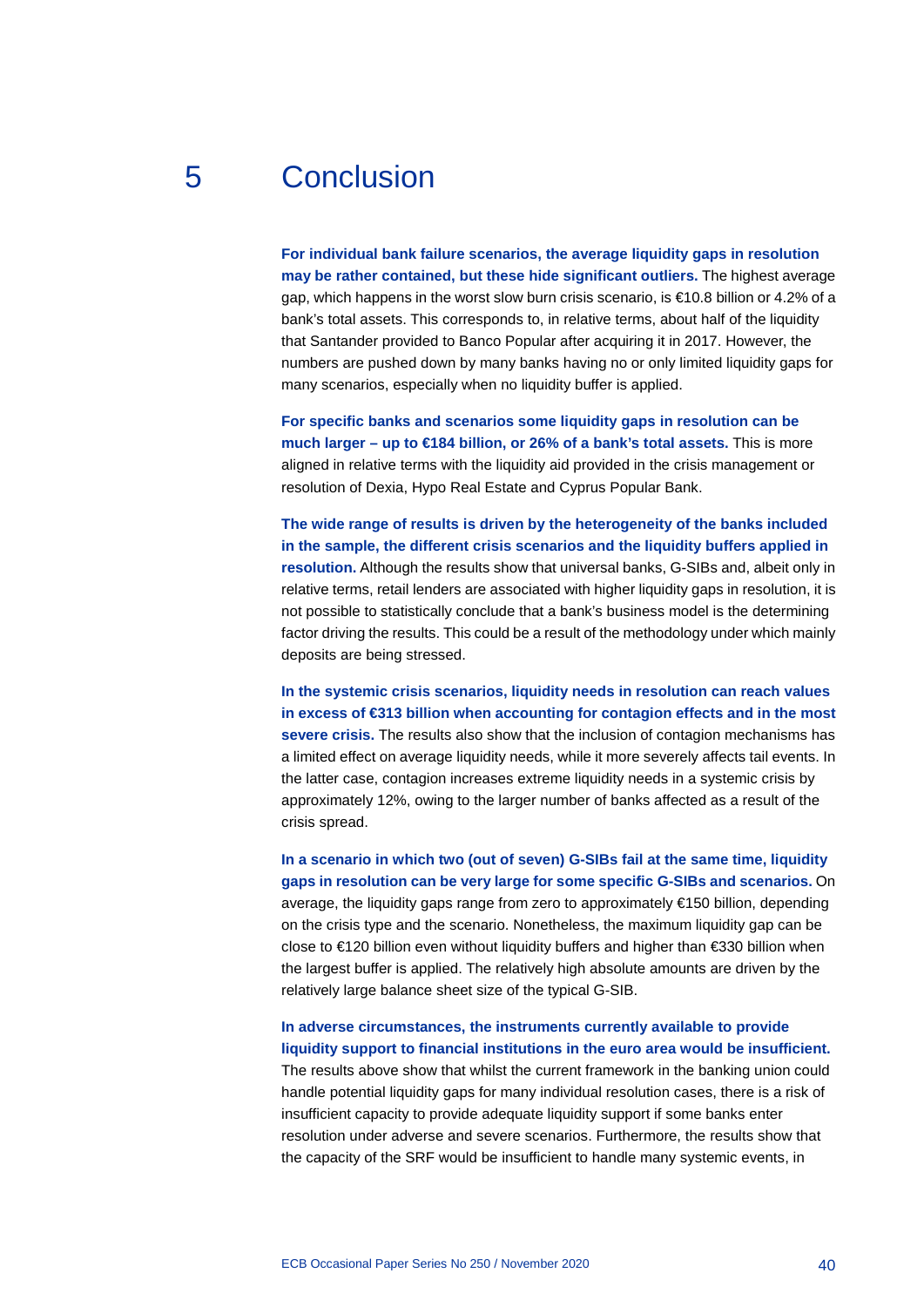particular in the light of a potentially high number of institutions affected if contagion effects spread losses across the banking sector.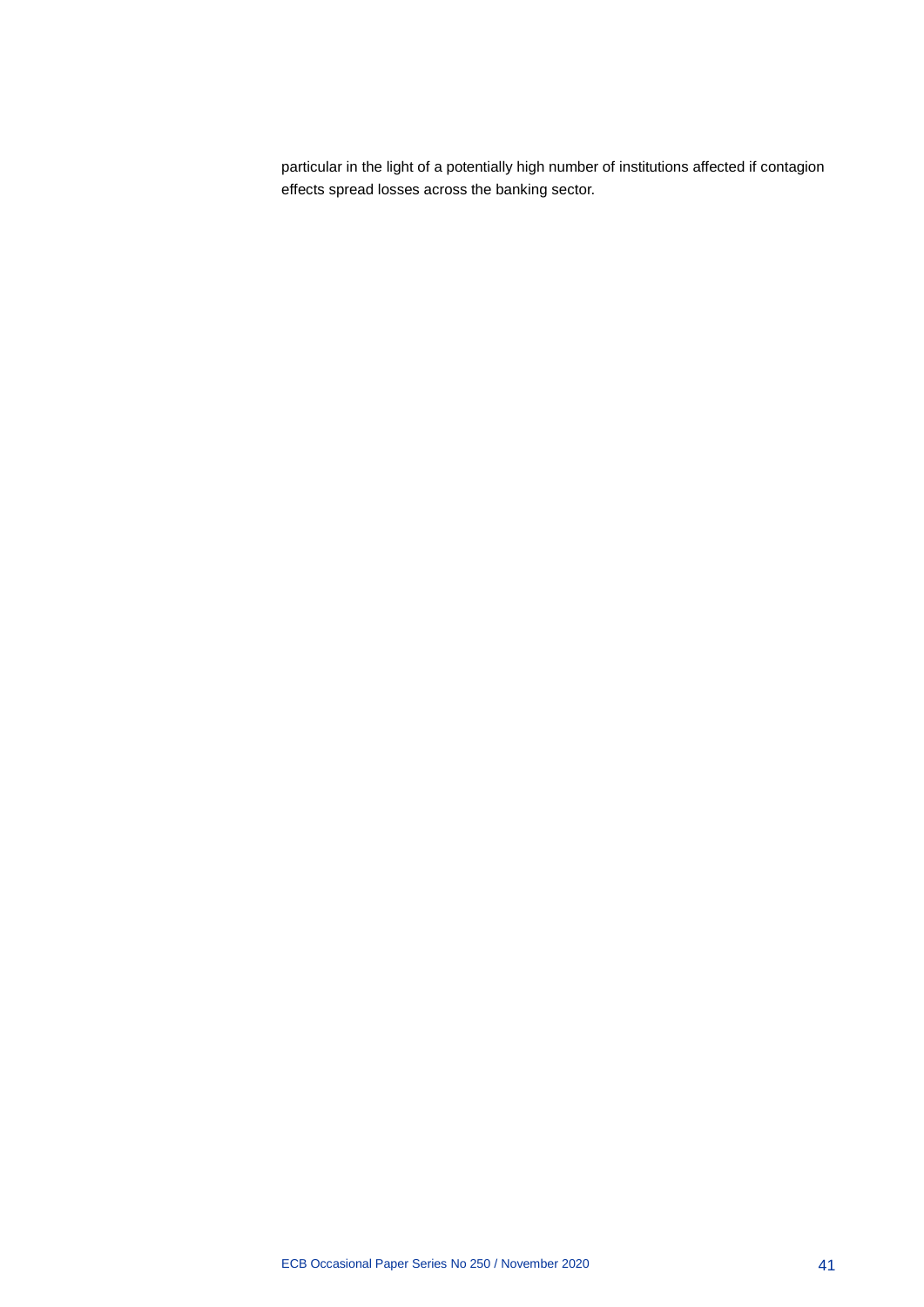## <span id="page-42-0"></span>Annex

## <span id="page-42-1"></span>A.1 Detailed results in idiosyncratic resolution

**In absolute terms, and considering all the banks, the average Gap 1 ranges from €0.03 billion to €3.4 billion, corresponding to 0.1% to 1.7% of a bank's total assets.** These numbers, however, mask significant outliers. In absolute terms, Gap 1 can even reach a value close to €65 billion, or 17% of total assets (see Table A.1).

**When considering only the banks reporting strictly positive liquidity gaps, the overall results substantially increase, and the average values range from €0.8 billion to €10.8 billion, or 2.7% to 5.3% of a bank's total assets.** These averages are calculated after excluding from the sample the banks for which we obtain zero liquidity gaps, as this allows a better understanding of the magnitude of liquidity gaps in such a crisis situation. It is worth noting that the percentage of banks that actually encounter liquidity gaps can range from 3.5% to 31.4% of the sample. Therefore, in the worst case scenario, approximately one third of the banks in our sample would require liquidity support in resolution.

The severity of the stress levels plays a crucial role in determining banks' liquidity gaps. For example, in the VS-S and VS-VS scenarios, the number of affected banks (with strictly positive liquidity gaps) is four to seven times higher than in the S-S and S-VS scenarios.

## **Table A.1**

#### Gap 1 results

(EUR billions and percentages of total assets)

|                    |                 |                              |                                     | Liquidity gaps (all banks) |                             |                              | Liquidity gaps (only considering the<br>banks facing needs) |                                      |
|--------------------|-----------------|------------------------------|-------------------------------------|----------------------------|-----------------------------|------------------------------|-------------------------------------------------------------|--------------------------------------|
| <b>Crisis type</b> | <b>Scenario</b> | Average<br>(EUR<br>billions) | <b>Maximum</b><br>(EUR<br>billions) | Average<br>(% of TA)       | <b>Maximum</b><br>(% of TA) | Average<br>(EUR<br>billions) | Average<br>% of TA)                                         | Percentage<br>of banks<br>with a gap |
|                    | $S-S$           | 0.13                         | 8.30                                | 0.19%                      | 9.30%                       | 2.83                         | 4.15%                                                       | 4.65%                                |
|                    | $S-VS$          | 0.16                         | 8.43                                | 0.24%                      | 11.90%                      | 2.30                         | 3.39%                                                       | 6.98%                                |
| <b>Slow burn</b>   | $VS-S$          | 1.66                         | 42.55                               | 0.81%                      | 13.87%                      | 5.95                         | 2.90%                                                       | 27.91%                               |
|                    | VS-VS           | 3.39                         | 64.75                               | 1.65%                      | 17.07%                      | 10.79                        | 5.26%                                                       | 31.40%                               |
|                    | Overall         | 1.33                         | 64.75                               | 0.72%                      | 17.07%                      | 7.53                         | 4.07%                                                       | 17.73%                               |
|                    | $S-S$           | 0.03                         | 1.86                                | 0.11%                      | 8.21%                       | 0.79                         | 3.25%                                                       | 3.49%                                |
|                    | $S-VS$          | 0.04                         | 2.37                                | 0.16%                      | 10.43%                      | 0.75                         | 3.34%                                                       | 4.65%                                |
| <b>Fast burn</b>   | $VS-S$          | 0.27                         | 6.45                                | 0.41%                      | 13.31%                      | 1.78                         | 2.70%                                                       | 15.12%                               |
|                    | VS-VS           | 1.15                         | 32.59                               | 0.97%                      | 16.03%                      | 4.48                         | 3.78%                                                       | 25.58%                               |
|                    | Overall         | 0.37                         | 32.59                               | 0.41%                      | 16.03%                      | 3.02                         | 3.37%                                                       | 12.21%                               |
| <b>Overall</b>     |                 | 0.85                         | 64.75                               | 0.57%                      | 17.07%                      | 5.69                         | 3.79%                                                       | 14.97%                               |

Source: ECB calculations based on COREP and FINREP data.

**In absolute terms and considering all the banks, the average Gap 2 ranges from €1.1 billion to €10.8 billion, corresponding to an average of 0.6% to 4.2% of a**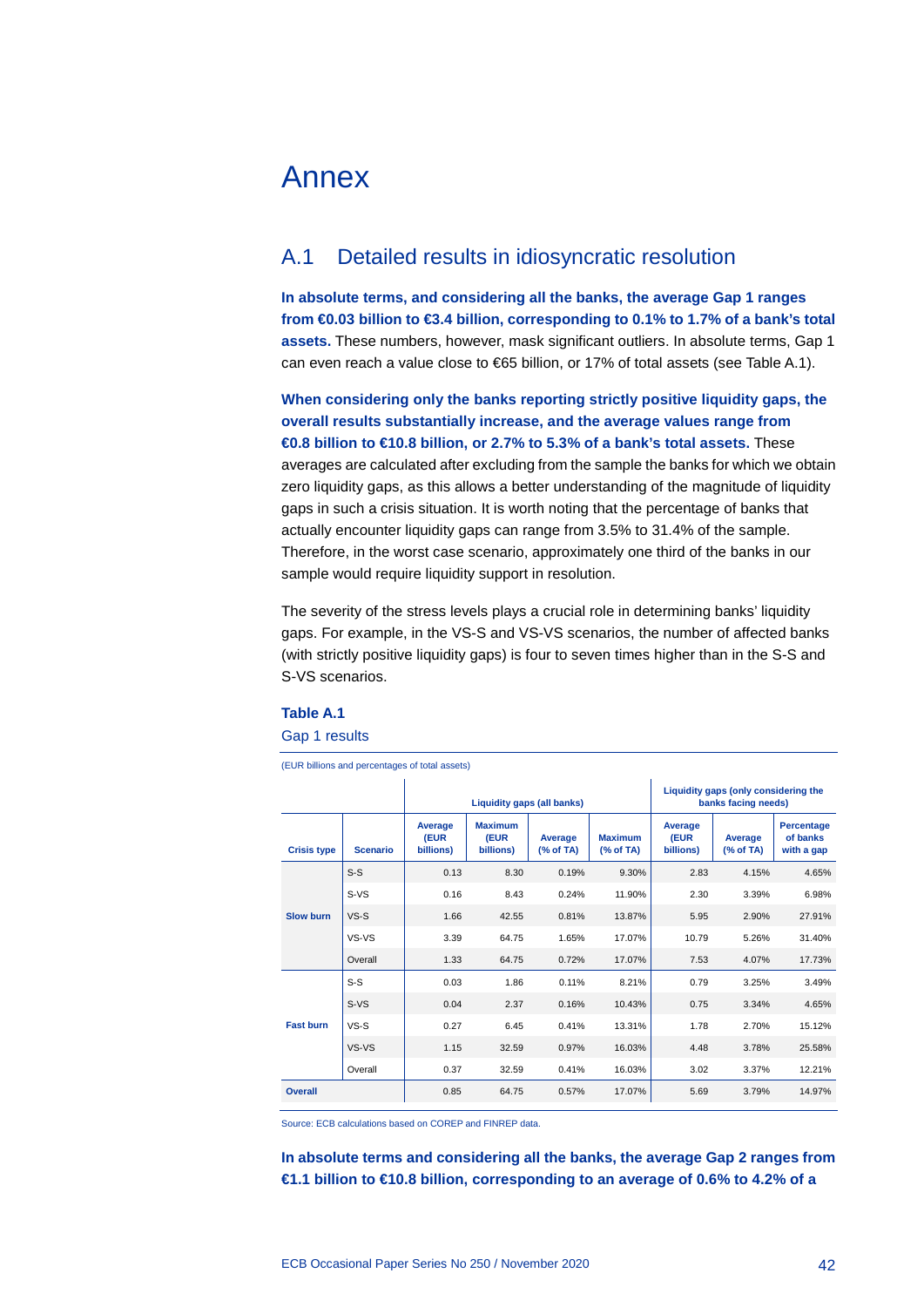**bank's total assets.** Gap 2 is higher than Gap 1 owing to the application of a liquidity buffer. Gap 2 adds a liquidity buffer to Gap 1 by adding a target level of liquidity equal to the amount of high-quality liquid assets needed to fulfil a 100% LCR on the Monday morning after FOLTF.

**However, significant outliers, implying much higher liquidity gaps in resolution, can be observed in both absolute and relative terms (see Table A.2).** The maximum value in absolute terms is approximately €184 billion, observed in the case of a slow burn simulated crisis and very severe stress levels both before and after FOLTF. In relative terms, the maximum liquidity gaps range from 13.8% to 26% of a bank's total assets.

**As observed in the case of Gap 1, the results strongly increase if we consider only the banks reporting positive liquidity gaps rather than the entire sample.** In this case, the results range from approximately €5 billion to almost €20 billion. In relative terms, this corresponds to liquidity gaps ranging from 2.5% to 7.5% of a bank's total assets. The percentage of banks with strictly positive liquidity gaps ranges from approximately 20% to 56%. In other words, if the stress levels before FOLTF are very severe, around half of the banks in the sample would require liquidity support.

#### **Table A.2**

Gap 2 results

|                    | (EUR billions and percentages of total assets) |                              |                                     |                      |                             |                                                             |                      |                                             |  |
|--------------------|------------------------------------------------|------------------------------|-------------------------------------|----------------------|-----------------------------|-------------------------------------------------------------|----------------------|---------------------------------------------|--|
|                    | <b>Liquidity gaps (all banks)</b>              |                              |                                     |                      |                             | Liquidity gaps (only considering the<br>banks facing needs) |                      |                                             |  |
| <b>Crisis type</b> | <b>Scenario</b>                                | Average<br>(EUR<br>billions) | <b>Maximum</b><br>(EUR<br>billions) | Average<br>(% of TA) | <b>Maximum</b><br>(% of TA) | Average<br>(EUR<br>billions)                                | Average<br>(% of TA) | <b>Percentage</b><br>of banks<br>with a gap |  |
|                    | $S-S$                                          | 2.20                         | 67.69                               | 0.79%                | 14.74%                      | 11.14                                                       | 3.98%                | 19.77%                                      |  |
|                    | $S-VS$                                         | 3.70                         | 87.79                               | 1.32%                | 17.33%                      | 14.46                                                       | 5.14%                | 25.58%                                      |  |
| <b>Slow burn</b>   | $VS-S$                                         | 7.51                         | 143.88                              | 2.77%                | 19.15%                      | 15.75                                                       | 5.80%                | 47.67%                                      |  |
|                    | VS-VS                                          | 10.80                        | 183.80                              | 4.21%                | 25.95%                      | 19.35                                                       | 7.54%                | 55.81%                                      |  |
|                    | Overall                                        | 6.05                         | 183.80                              | 2.27%                | 25.95%                      | 16.26                                                       | 6.10%                | 37.21%                                      |  |
|                    | $S-S$                                          | 1.09                         | 21.32                               | 0.55%                | 13.84%                      | 4.92                                                        | 2.49%                | 22.09%                                      |  |
|                    | $S-VS$                                         | 2.66                         | 56.47                               | 1.05%                | 16.07%                      | 10.39                                                       | 4.11%                | 25.58%                                      |  |
| <b>Fast burn</b>   | $VS-S$                                         | 6.00                         | 113.38                              | 2.25%                | 18.23%                      | 12.59                                                       | 4.72%                | 47.67%                                      |  |
|                    | VS-VS                                          | 9.50                         | 157.27                              | 3.62%                | 20.96%                      | 17.38                                                       | 6.62%                | 54.65%                                      |  |
|                    | Overall                                        | 4.81                         | 157.27                              | 1.87%                | 20.96%                      | 12.83                                                       | 4.98%                | 37.50%                                      |  |
| <b>Overall</b>     |                                                | 5.43                         | 183.80                              | 2.07%                | 25.95%                      | 14.54                                                       | 5.54%                | 37.32%                                      |  |

Source: ECB calculations based on COREP and FINREP data.

**In absolute terms, and considering all the banks, the average Gap 3 ranges from €0.5 billion to approximately €9 billion, corresponding to liquidity gaps ranging from 0.4% to 3.6% of a bank's total assets.** Maximum values can get close to €160 billion in absolute terms, or reach more than 21% of a bank's total assets in relative terms (see Table A.3).

**Like Gaps 1 and 2, the results strongly increase if only the banks reporting strictly positive liquidity gaps are considered rather than the entire sample.** In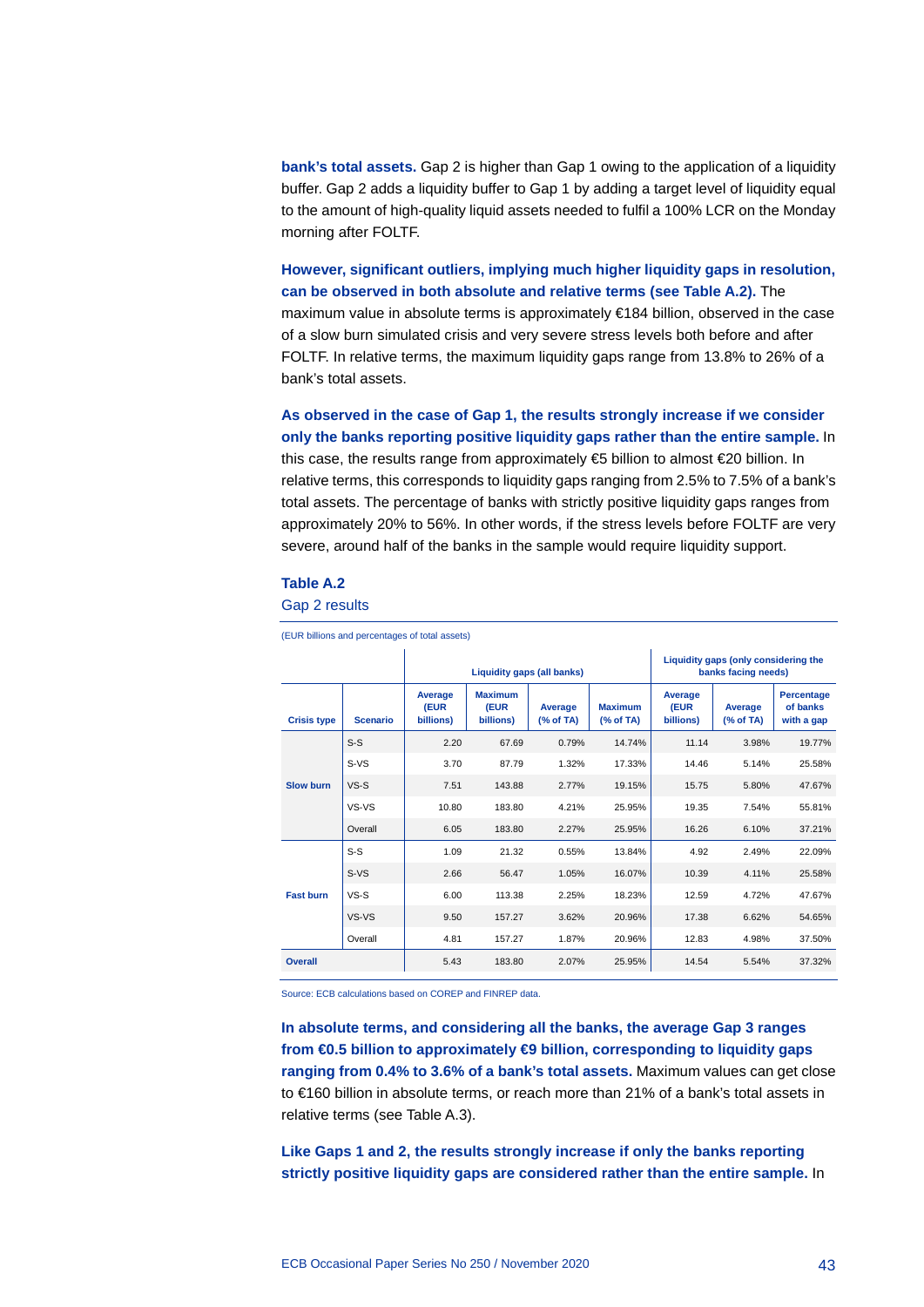this case, the results range from approximately €3 billion to €17 billion. In relative terms, this corresponds to liquidity gaps ranging from 2.5% to 6.7% of a bank's total assets. As with Gap 2, if the stress levels before FOLTF are very severe, around half of the banks in the sample would require liquidity support. This is because there is still a liquidity buffer, albeit lower than in Gap 2 (see subsection 2.1). On average, Gap 3 is approximately 20% lower than the average Gap 2, the difference being due to the lower liquidity target set. This difference between Gap 3 and Gap 2 is reduced to 15% when considering only the banks reporting strictly positive liquidity gaps in resolution.

#### **Table A.3**

Gap 3 results

| (EUR billions and percentages of total assets) |                 |                              |                                     |                            |                              |                                                             |                                      |        |  |  |
|------------------------------------------------|-----------------|------------------------------|-------------------------------------|----------------------------|------------------------------|-------------------------------------------------------------|--------------------------------------|--------|--|--|
|                                                |                 |                              |                                     | Liquidity gaps (all banks) |                              | Liquidity gaps (only considering the<br>banks facing needs) |                                      |        |  |  |
| <b>Crisis type</b>                             | <b>Scenario</b> | Average<br>(EUR<br>billions) | <b>Maximum</b><br>(EUR<br>billions) | Average<br>(% of TA)       | Average<br>(EUR<br>billions) | Average<br>% of TA)                                         | Percentage<br>of banks<br>with a gap |        |  |  |
|                                                | $S-S$           | 1.51                         | 56.18                               | 0.62%                      | 13.37%                       | 8.65                                                        | 3.57%                                | 17.44% |  |  |
|                                                | $S-VS$          | 2.48                         | 70.94                               | 0.98%                      | 15.32%                       | 10.68                                                       | 4.21%                                | 23.26% |  |  |
| <b>Slow burn</b>                               | $VS-S$          | 6.43                         | 125.97                              | 2.37%                      | 17.52%                       | 14.54                                                       | 5.36%                                | 44.19% |  |  |
|                                                | VS-VS           | 9.04                         | 157.79                              | 3.57%                      | 21.43%                       | 16.89                                                       | 6.67%                                | 53.49% |  |  |
|                                                | Overall         | 4.86                         | 157.79                              | 1.88%                      | 21.43%                       | 14.06                                                       | 5.44%                                | 34.59% |  |  |
|                                                | $S-S$           | 0.50                         | 13.78                               | 0.40%                      | 12.67%                       | 3.06                                                        | 2.47%                                | 16.28% |  |  |
|                                                | $S-VS$          | 1.46                         | 23.50                               | 0.73%                      | 14.33%                       | 6.61                                                        | 3.30%                                | 22.09% |  |  |
| <b>Fast burn</b>                               | $VS-S$          | 4.62                         | 91.85                               | 1.80%                      | 17.01%                       | 10.18                                                       | 3.97%                                | 45.35% |  |  |
|                                                | VS-VS           | 7.50                         | 126.67                              | 2.93%                      | 19.15%                       | 15.73                                                       | 6.15%                                | 47.67% |  |  |
|                                                | Overall         | 3.52                         | 126.67                              | 1.47%                      | 19.15%                       | 10.71                                                       | 4.46%                                | 32.85% |  |  |
| <b>Overall</b>                                 |                 | 4.19                         | 157.79                              | 1.67%                      | 21.43%                       | 12.43                                                       | 4.97%                                | 33.72% |  |  |

<span id="page-44-0"></span>Source: ECB calculations based on COREP and FINREP data.

## A.2 Detailed results in the systemic crisis

For the systemic crisis, the simulation is divided into two exercises, according to whether contagion effects have been included in the analysis or not. In this way, it is possible to evaluate the extent to which contagion mechanisms affect banks' liquidity needs in a stressed scenario.

#### Without contagion

### **The cumulative Gap 1 (see Table A.4) ranges, on average, from €0.1 billion to €30.4 billion, corresponding to 0.01% to 1.82% of a failing bank's total assets.**

However, if liquidity buffers are not considered (Gap 1), extreme liquidity needs can be almost €100 billion (or 4.33% of a bank's total assets). By considering only simulations with strictly positive liquidity gaps, average liquidity gaps increase, ranging from €0.91 billion to €30.43 billion. In relative terms, this corresponds to liquidity needs ranging from 0.06% to 1.82% of a bank's total assets.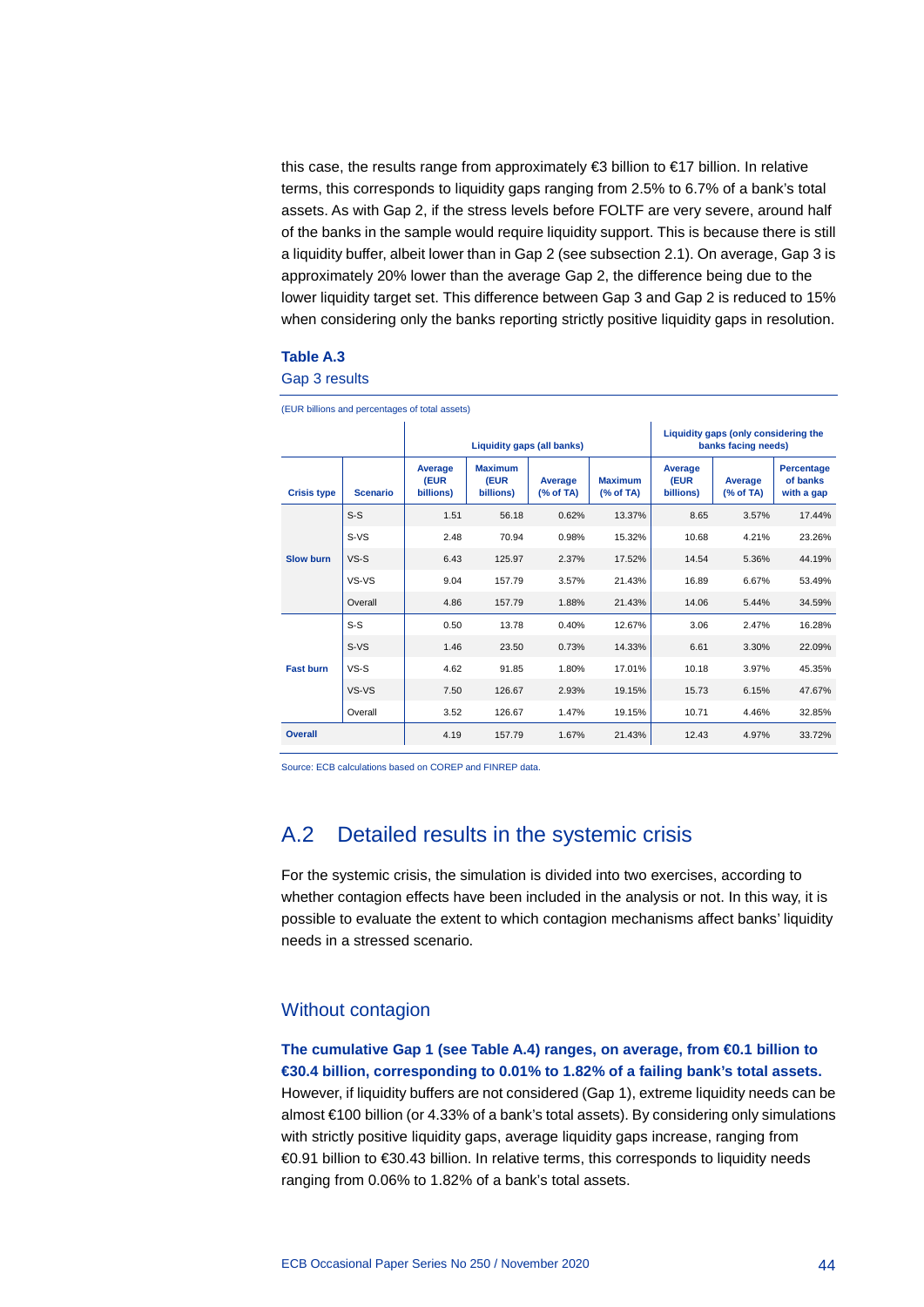#### **Table A.4**

Gap 1 results

|                    | Liquidity gaps (all banks) |                              |                                                     |                     |                              | Liquidity gaps (only considering simulations<br>in which banks are facing needs) |                                               |         |
|--------------------|----------------------------|------------------------------|-----------------------------------------------------|---------------------|------------------------------|----------------------------------------------------------------------------------|-----------------------------------------------|---------|
| <b>Crisis type</b> | <b>Scenario</b>            | Average<br>(EUR<br>billions) | 95 <sub>th</sub><br>percentile<br>(EUR<br>billions) | Average<br>% of TA) | Average<br>(EUR<br>billions) | Average<br>% of TA)                                                              | Percentage<br>of<br>simulations<br>with a gap |         |
|                    | $S-S$                      | 2.74                         | 8.31                                                | 0.19%               | 1.15%                        | 7.06                                                                             | 0.48%                                         | 38.80%  |
|                    | $S-VS$                     | 2.92                         | 8.94                                                | 0.20%               | 1.17%                        | 6.82                                                                             | 0.46%                                         | 42.80%  |
| <b>Slow burn</b>   | $VS-S$                     | 15.18                        | 54.36                                               | 0.84%               | 2.48%                        | 15.18                                                                            | 0.84%                                         | 100.00% |
|                    | VS-VS                      | 30.43                        | 99.86                                               | 1.82%               | 4.33%                        | 30.43                                                                            | 1.82%                                         | 100.00% |
|                    | Overall                    | 12.82                        | 63.47                                               | 0.76%               | 2.86%                        | 18.20                                                                            | 1.08%                                         | 70.40%  |
|                    | $S-S$                      | 0.10                         | 0.48                                                | 0.01%               | 0.04%                        | 0.91                                                                             | 0.06%                                         | 11.50%  |
|                    | $S-VS$                     | 0.13                         | 0.49                                                | 0.01%               | 0.04%                        | 0.99                                                                             | 0.07%                                         | 12.80%  |
| <b>Fast burn</b>   | $VS-S$                     | 2.08                         | 8.77                                                | 0.11%               | 0.51%                        | 3.85                                                                             | 0.20%                                         | 54.10%  |
|                    | VS-VS                      | 9.52                         | 38.62                                               | 0.51%               | 2.04%                        | 9.52                                                                             | 0.51%                                         | 100.00% |
|                    | Overall                    | 2.96                         | 16.89                                               | 0.16%               | 0.83%                        | 6.63                                                                             | 0.36%                                         | 44.60%  |
| <b>Overall</b>     |                            | 7.89                         | 49.52                                               | 0.46%               | 2.39%                        | 13.72                                                                            | 0.80%                                         | 57.50%  |

(EUR billions and percentages of total assets)

Source: ECB calculations based on COREP and FINREP data.

**The average Gap 2 ranges from €8.24 billion to €87.31 billion (from 0.39% to 4.51% of a bank's total assets), but this masks extreme outliers.** The 95th percentile can reach values of €278.8 billion, or almost 9% of a bank's total assets. Across all the simulation runs considered in this analysis, around 85% give rise to strictly positive liquidity needs.

#### **Table A.5**

Gap 2 results

(EUR billions and percentages of total assets)

|                    |                 |                              | Liquidity gaps (all banks)                          |                      |                                 | Liquidity gaps (only considering simulations<br>in which banks are facing needs) |                      |                                                      |
|--------------------|-----------------|------------------------------|-----------------------------------------------------|----------------------|---------------------------------|----------------------------------------------------------------------------------|----------------------|------------------------------------------------------|
| <b>Crisis type</b> | <b>Scenario</b> | Average<br>(EUR<br>billions) | 95 <sub>th</sub><br>percentile<br>(EUR<br>billions) | Average<br>(% of TA) | 95th<br>percentile<br>(% of TA) | Average<br>(EUR<br>billions)                                                     | Average<br>(% of TA) | <b>Percentage</b><br>of<br>simulations<br>with a gap |
|                    | $S-S$           | 18.20                        | 86.99                                               | 0.88%                | 3.74%                           | 27.12                                                                            | 1.31%                | 67.10%                                               |
|                    | $S-VS$          | 28.72                        | 108.99                                              | 1.29%                | 4.54%                           | 39.56                                                                            | 1.78%                | 72.60%                                               |
| <b>Slow burn</b>   | $VS-S$          | 59.28                        | 206.07                                              | 2.89%                | 6.98%                           | 59.28                                                                            | 2.89%                | 100.00%                                              |
|                    | VS-VS           | 87.31                        | 278.78                                              | 4.51%                | 8.97%                           | 87.31                                                                            | 4.51%                | 100.00%                                              |
|                    | Overall         | 48.38                        | 195.18                                              | 2.39%                | 7.13%                           | 56.96                                                                            | 2.82%                | 84.93%                                               |
|                    | $S-S$           | 8.24                         | 30.68                                               | 0.39%                | 1.28%                           | 12.11                                                                            | 0.57%                | 68.00%                                               |
|                    | $S-VS$          | 19.49                        | 72.55                                               | 0.84%                | 2.63%                           | 27.46                                                                            | 1.18%                | 71.00%                                               |
| <b>Fast burn</b>   | $VS-S$          | 46.93                        | 162.14                                              | 2.13%                | 5.08%                           | 46.93                                                                            | 2.13%                | 100.00%                                              |
|                    | VS-VS           | 75.82                        | 244.04                                              | 3.77%                | 7.26%                           | 75.82                                                                            | 3.77%                | 100.00%                                              |
|                    | Overall         | 37.62                        | 162.94                                              | 1.78%                | 5.63%                           | 44.39                                                                            | 2.10%                | 84.75%                                               |
| <b>Overall</b>     |                 | 43.00                        | 179.19                                              | 2.09%                | 6.50%                           | 50.68                                                                            | 2.46%                | 84.84%                                               |

Source: ECB calculations based on COREP and FINREP data.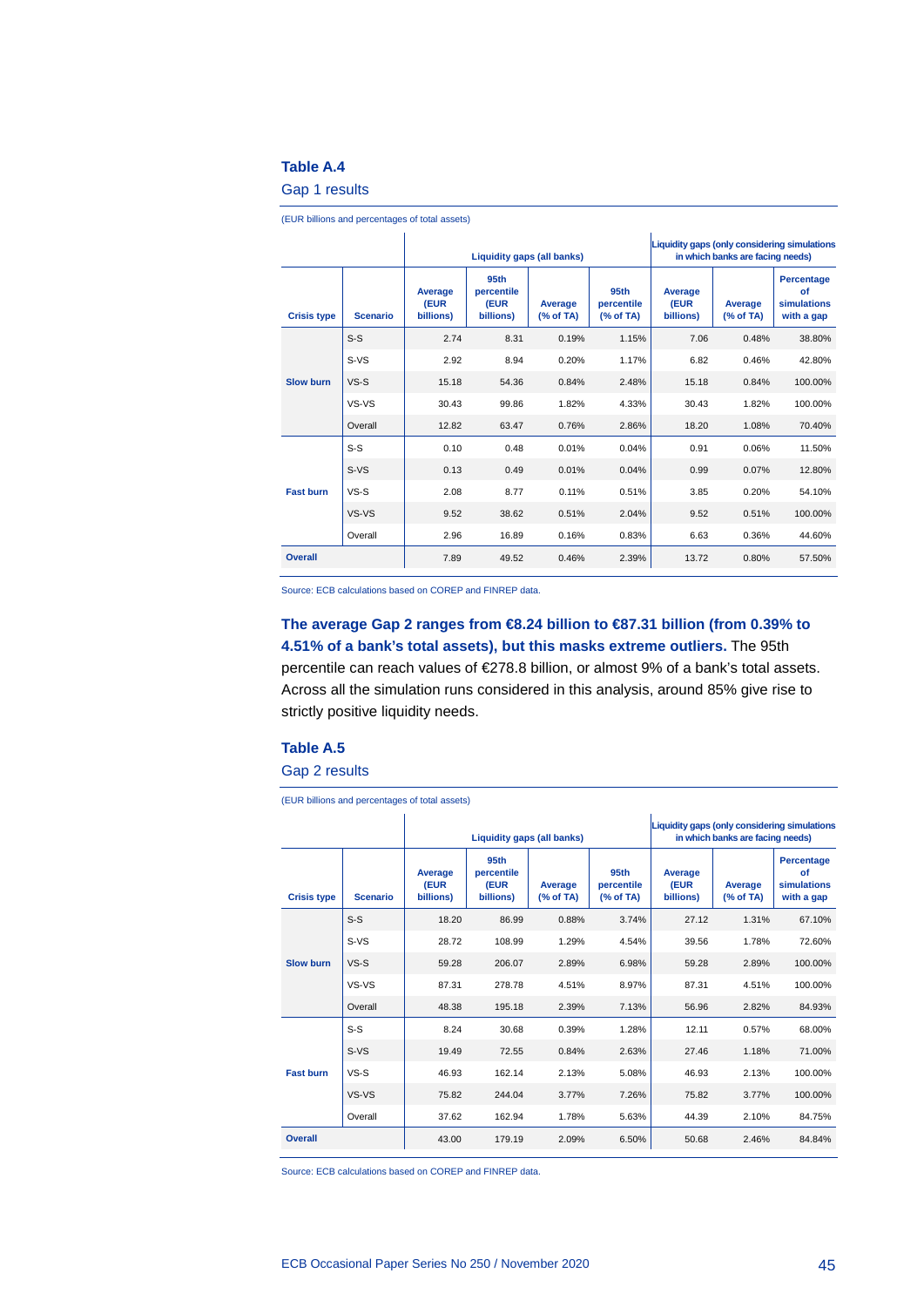## **The average Gap 3 ranges from approximately €4 billion to €73 billion (from 0.23% to 3.72% of a bank's total assets).** Looking at extreme cases, the 95th percentile can exceed €240 billion, corresponding to 7.80% of a bank's total assets. Similarly to what is observed for Gap 2, approximately 83% of the overall simulations result in strictly positive liquidity needs, meaning some form of liquidity support would be needed.

#### **Table A.6**

Gap 3 results

|                    |                 | (EUR billions and percentages of total assets) |                                                     |                            |                                                                                  |                              |                      |                                                      |
|--------------------|-----------------|------------------------------------------------|-----------------------------------------------------|----------------------------|----------------------------------------------------------------------------------|------------------------------|----------------------|------------------------------------------------------|
|                    |                 |                                                |                                                     | Liquidity gaps (all banks) | Liquidity gaps (only considering simulations<br>in which banks are facing needs) |                              |                      |                                                      |
| <b>Crisis type</b> | <b>Scenario</b> | <b>Average</b><br>(EUR<br>billions)            | 95 <sub>th</sub><br>percentile<br>(EUR<br>billions) | Average<br>% of TA)        | 95th<br>percentile<br>% of TA)                                                   | Average<br>(EUR<br>billions) | Average<br>(% of TA) | <b>Percentage</b><br>of<br>simulations<br>with a gap |
|                    | $S-S$           | 13.98                                          | 64.68                                               | 0.73%                      | 3.41%                                                                            | 22.62                        | 1.18%                | 61.80%                                               |
|                    | $S-VS$          | 20.34                                          | 90.22                                               | 0.98%                      | 3.90%                                                                            | 29.74                        | 1.43%                | 68.40%                                               |
| <b>Slow burn</b>   | $VS-S$          | 50.40                                          | 180.70                                              | 2.39%                      | 6.18%                                                                            | 50.40                        | 2.39%                | 100.00%                                              |
|                    | VS-VS           | 73.04                                          | 240.38                                              | 3.72%                      | 7.80%                                                                            | 73.04                        | 3.72%                | 100.00%                                              |
|                    | Overall         | 39.44                                          | 166.40                                              | 1.95%                      | 6.22%                                                                            | 47.78                        | 2.37%                | 82.55%                                               |
|                    | $S-S$           | 3.98                                           | 15.94                                               | 0.23%                      | 0.91%                                                                            | 6.48                         | 0.37%                | 61.40%                                               |
|                    | $S-VS$          | 11.19                                          | 41.03                                               | 0.52%                      | 1.66%                                                                            | 16.45                        | 0.77%                | 68.00%                                               |
| <b>Fast burn</b>   | $VS-S$          | 35.91                                          | 128.90                                              | 1.54%                      | 4.20%                                                                            | 35.91                        | 1.54%                | 100.00%                                              |
|                    | VS-VS           | 59.74                                          | 193.45                                              | 2.88%                      | 6.03%                                                                            | 59.74                        | 2.88%                | 100.00%                                              |
|                    | Overall         | 27.70                                          | 130.35                                              | 1.29%                      | 4.61%                                                                            | 33.64                        | 1.57%                | 82.35%                                               |
| <b>Overall</b>     |                 | 33.57                                          | 147.70                                              | 1.62%                      | 5.48%                                                                            | 40.72                        | 1.97%                | 82.45%                                               |

Source: ECB calculations based on COREP and FINREP data.

### With contagion

**If contagion effects are included, the average Gap 1 (see Table A.7) does not change relative to previous cases, but outliers significantly increase.** On average, liquidity needs if buffers are not considered range from €0.1 billion to €31.4 billion (from 0.01% to 1.77% of a failing bank's total assets). The 95th percentile, however, can even exceed €112 billion, or 4.20% of a bank's total assets. This is 12% higher than the extreme values obtained if contagion effects are not included. By only considering simulations with strictly positive liquidity gaps, averages only slightly increase in the milder scenarios.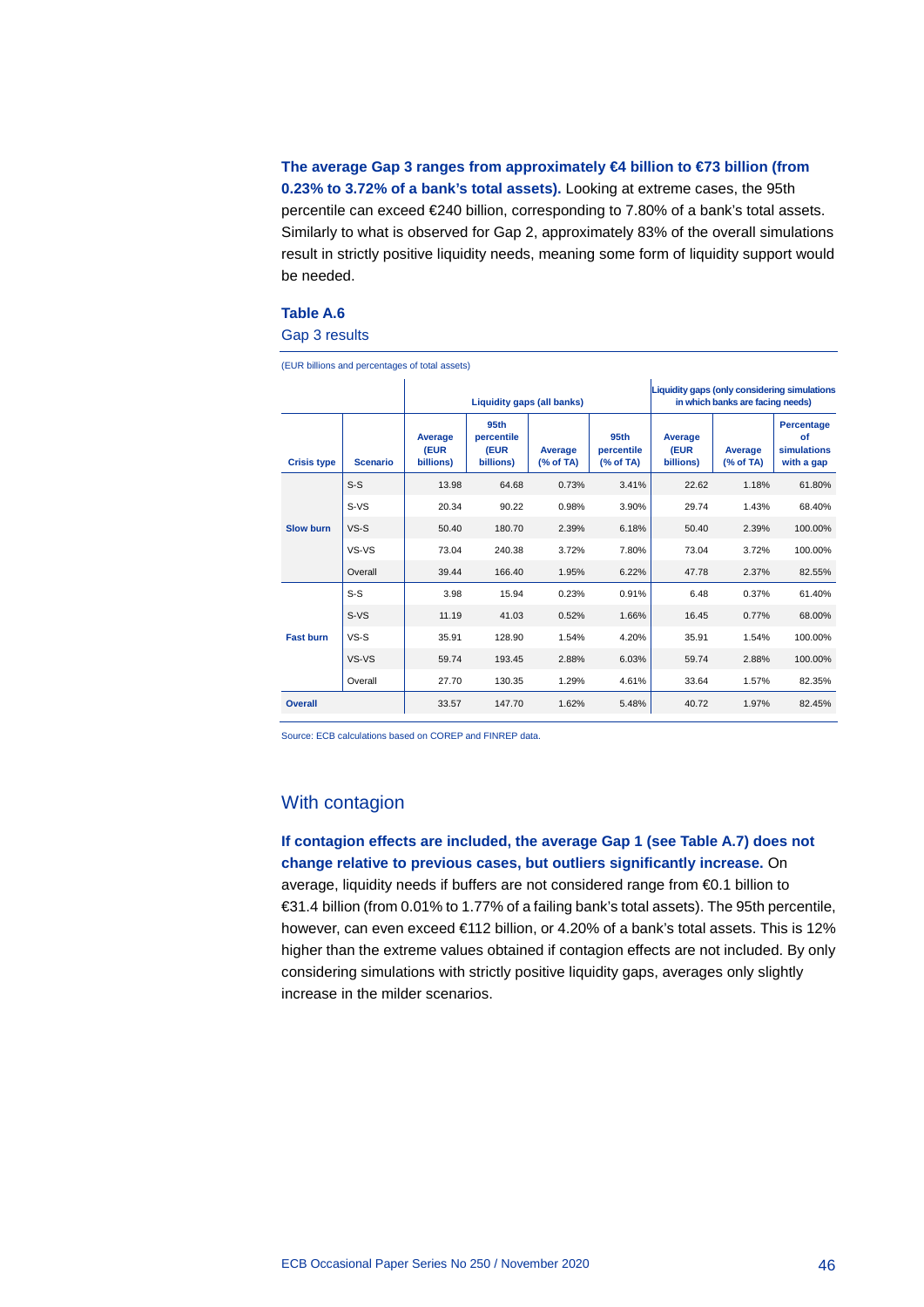#### **Table A.7**

Gap 1 results

|                    | Liquidity gaps (all banks) |                              |                                                     |                     |                              | Liquidity gaps (only considering simulations<br>in which banks are facing needs) |                                               |         |
|--------------------|----------------------------|------------------------------|-----------------------------------------------------|---------------------|------------------------------|----------------------------------------------------------------------------------|-----------------------------------------------|---------|
| <b>Crisis type</b> | <b>Scenario</b>            | Average<br>(EUR<br>billions) | 95 <sub>th</sub><br>percentile<br>(EUR<br>billions) | Average<br>% of TA) | Average<br>(EUR<br>billions) | Average<br>(% of TA)                                                             | Percentage<br>of<br>simulations<br>with a gap |         |
|                    | $S-S$                      | 2.49                         | 8.79                                                | 0.17%               | 1.06%                        | 6.81                                                                             | 0.46%                                         | 36.50%  |
|                    | $S-VS$                     | 2.65                         | 8.94                                                | 0.18%               | 1.08%                        | 6.48                                                                             | 0.44%                                         | 40.80%  |
| <b>Slow burn</b>   | $VS-S$                     | 15.57                        | 55.24                                               | 0.81%               | 2.49%                        | 15.57                                                                            | 0.81%                                         | 100.00% |
|                    | VS-VS                      | 31.42                        | 112.91                                              | 1.77%               | 4.20%                        | 31.42                                                                            | 1.77%                                         | 100.00% |
|                    | Overall                    | 13.03                        | 65.78                                               | 0.73%               | 2.80%                        | 18.80                                                                            | 1.05%                                         | 69.33%  |
|                    | $S-S$                      | 0.10                         | 0.48                                                | 0.01%               | 0.04%                        | 0.75                                                                             | 0.06%                                         | 13.20%  |
|                    | $S-VS$                     | 0.12                         | 0.49                                                | 0.01%               | 0.04%                        | 0.82                                                                             | 0.06%                                         | 14.30%  |
| <b>Fast burn</b>   | $VS-S$                     | 2.07                         | 8.54                                                | 0.10%               | 0.52%                        | 4.03                                                                             | 0.20%                                         | 51.40%  |
|                    | VS-VS                      | 9.67                         | 41.43                                               | 0.49%               | 2.10%                        | 9.67                                                                             | 0.49%                                         | 100.00% |
|                    | Overall                    | 2.99                         | 16.08                                               | 0.15%               | 0.74%                        | 6.68                                                                             | 0.34%                                         | 44.73%  |
| <b>Overall</b>     |                            | 8.01                         | 49.17                                               | 0.44%               | 2.32%                        | 14.05                                                                            | 0.77%                                         | 57.03%  |

(EUR billions and percentages of total assets)

Source: ECB calculations based on COREP and FINREP data.

## **The addition of contagion effects increases average values by 3 to 6%, while extreme liquidity needs may increase by up to 13%.** When accounting for contagion, the average Gap 2 varies from €8.53 billion to €93.1 billion, ranging from

0.4% to 4.4% of a bank's total assets. The 95th percentile can exceed €313 billion, or almost 9% of a bank's total assets. As in the previous case, approximately 85% of the simulation runs generate liquidity needs higher than zero.

#### **Table A.8**

Gap 2 results

(EUR billions and percentages of total assets)

|                    |                 |                              | Liquidity gaps (all banks)              |                      |                                |                              | Liquidity gaps (only considering simulations<br>in which banks are facing needs) |                                                      |  |
|--------------------|-----------------|------------------------------|-----------------------------------------|----------------------|--------------------------------|------------------------------|----------------------------------------------------------------------------------|------------------------------------------------------|--|
| <b>Crisis type</b> | <b>Scenario</b> | Average<br>(EUR<br>billions) | 95th<br>percentile<br>(EUR<br>billions) | Average<br>(% of TA) | 95th<br>percentile<br>% of TA) | Average<br>(EUR<br>billions) | Average<br>(% of TA)                                                             | <b>Percentage</b><br>of<br>simulations<br>with a gap |  |
|                    | $S-S$           | 18.88                        | 86.99                                   | 0.83%                | 3.81%                          | 28.22                        | 1.24%                                                                            | 66.90%                                               |  |
|                    | $S-VS$          | 29.99                        | 119.27                                  | 1.23%                | 4.37%                          | 42.19                        | 1.73%                                                                            | 71.10%                                               |  |
| <b>Slow burn</b>   | $VS-S$          | 63.14                        | 225.00                                  | 2.82%                | 6.87%                          | 63.14                        | 2.82%                                                                            | 100.00%                                              |  |
|                    | VS-VS           | 93.07                        | 313.25                                  | 4.40%                | 8.95%                          | 93.07                        | 4.40%                                                                            | 100.00%                                              |  |
|                    | Overall         | 51.27                        | 210.26                                  | 2.32%                | 6.99%                          | 60.68                        | 2.74%                                                                            | 84.50%                                               |  |
|                    | $S-S$           | 8.53                         | 32.48                                   | 0.36%                | 1.22%                          | 12.75                        | 0.54%                                                                            | 66.90%                                               |  |
|                    | $S-VS$          | 20.45                        | 83.40                                   | 0.79%                | 2.63%                          | 29.26                        | 1.14%                                                                            | 69.90%                                               |  |
| <b>Fast burn</b>   | $VS-S$          | 50.56                        | 177.55                                  | 2.08%                | 5.04%                          | 50.56                        | 2.08%                                                                            | 100.00%                                              |  |
|                    | VS-VS           | 82.01                        | 268.66                                  | 3.72%                | 7.19%                          | 82.01                        | 3.72%                                                                            | 100.00%                                              |  |
|                    | Overall         | 40.39                        | 174.15                                  | 1.74%                | 5.51%                          | 47.97                        | 2.06%                                                                            | 84.20%                                               |  |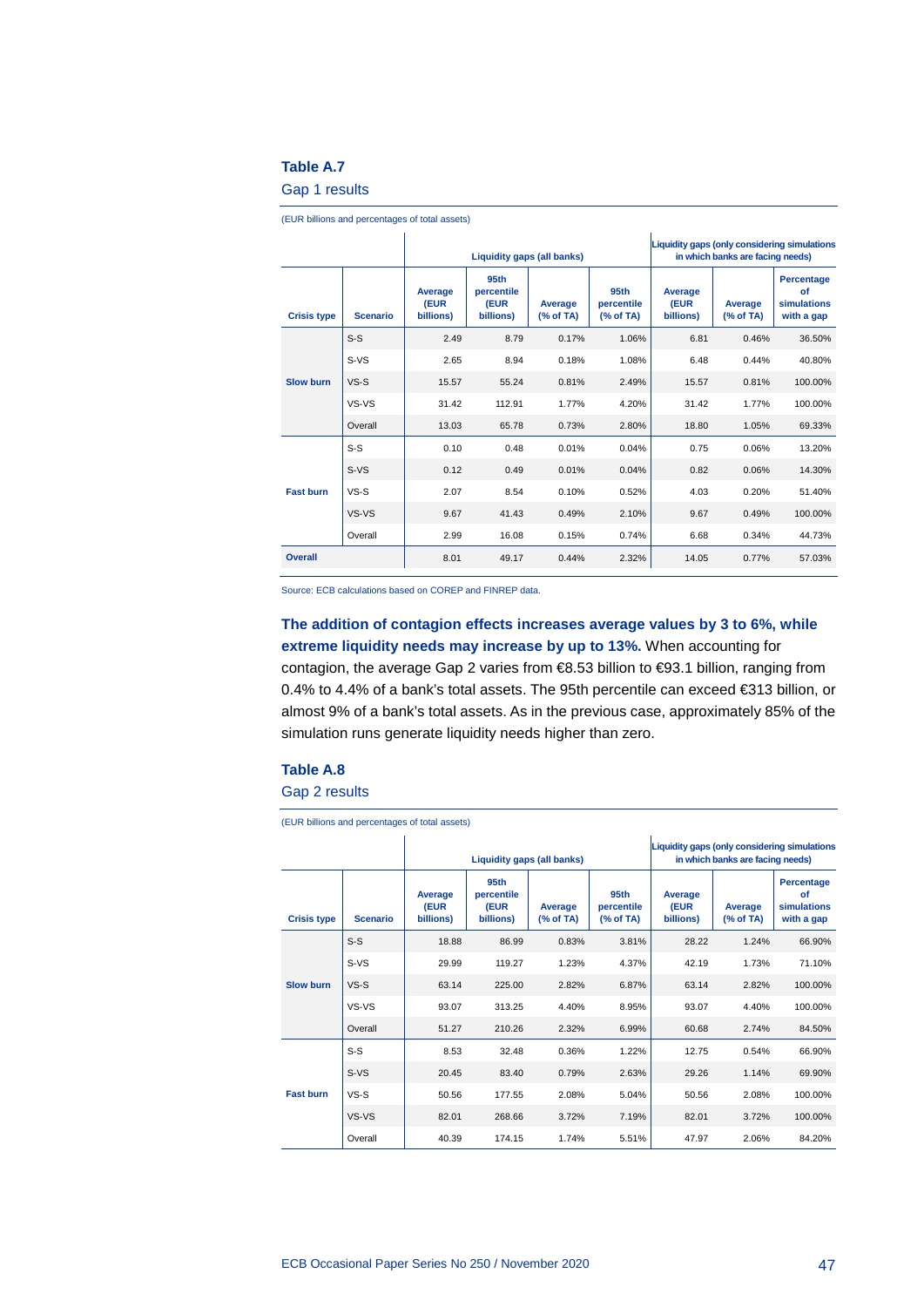|                    |                 |                              |                                                     | Liquidity gaps (all banks) |                                 |                                     | Liquidity gaps (only considering simulations<br>in which banks are facing needs) |                                               |  |
|--------------------|-----------------|------------------------------|-----------------------------------------------------|----------------------------|---------------------------------|-------------------------------------|----------------------------------------------------------------------------------|-----------------------------------------------|--|
| <b>Crisis type</b> | <b>Scenario</b> | Average<br>(EUR<br>billions) | 95 <sub>th</sub><br>percentile<br>(EUR<br>billions) | Average<br>(% of TA)       | 95th<br>percentile<br>(% of TA) | Average<br><b>(EUR</b><br>billions) | Average<br>(% of TA)                                                             | Percentage<br>οf<br>simulations<br>with a gap |  |
| Overall            |                 | 45.83                        | 196.14                                              | 2.03%                      | 6.28%                           | 54.33                               | 2.41%                                                                            | 84.35%                                        |  |

Source: ECB calculations based on COREP and FINREP data.

#### **The contribution to liquidity needs due to contagion effects is in line with that**

**observed for Gap 2.** The average cumulative Gap 3 (see Table A.9) ranges from €4 billion to €77.8 billion, or 0.2% to 3.6% of a bank's total assets. The 95th percentile can exceed €268 billion, or 7.76% of a bank's total assets.

#### **Table A.9**

Gap 3 results

(EUR billions and percentages of total assets)

|                    | Liquidity gaps (all banks) |                              |                                                     | Liquidity gaps (only considering simulations<br>in which banks are facing needs) |                                |                              |                      |                                               |
|--------------------|----------------------------|------------------------------|-----------------------------------------------------|----------------------------------------------------------------------------------|--------------------------------|------------------------------|----------------------|-----------------------------------------------|
| <b>Crisis type</b> | <b>Scenario</b>            | Average<br>(EUR<br>billions) | 95 <sub>th</sub><br>percentile<br>(EUR<br>billions) | Average<br>% of TA)                                                              | 95th<br>percentile<br>% of TA) | Average<br>(EUR<br>billions) | Average<br>(% of TA) | Percentage<br>of<br>simulations<br>with a gap |
|                    | $S-S$                      | 14.30                        | 68.91                                               | 0.69%                                                                            | 3.36%                          | 23.41                        | 1.12%                | 61.10%                                        |
|                    | S-VS                       | 21.10                        | 90.22                                               | 0.93%                                                                            | 3.96%                          | 31.22                        | 1.37%                | 67.60%                                        |
| <b>Slow burn</b>   | $VS-S$                     | 53.53                        | 197.49                                              | 2.31%                                                                            | 6.13%                          | 53.53                        | 2.31%                | 100.00%                                       |
|                    | VS-VS                      | 77.75                        | 268.30                                              | 3.62%                                                                            | 7.76%                          | 77.75                        | 3.62%                | 100.00%                                       |
|                    | Overall                    | 41.67                        | 176.77                                              | 1.89%                                                                            | 6.10%                          | 50.71                        | 2.30%                | 82.18%                                        |
|                    | $S-S$                      | 3.97                         | 15.17                                               | 0.21%                                                                            | 0.83%                          | 6.69                         | 0.35%                | 59.30%                                        |
|                    | $S-VS$                     | 11.58                        | 44.99                                               | 0.49%                                                                            | 1.59%                          | 17.30                        | 0.73%                | 66.90%                                        |
| <b>Fast burn</b>   | $VS-S$                     | 38.54                        | 144.18                                              | 1.49%                                                                            | 4.21%                          | 38.54                        | 1.49%                | 100.00%                                       |
|                    | VS-VS                      | 64.48                        | 214.33                                              | 2.84%                                                                            | 5.98%                          | 64.48                        | 2.84%                | 100.00%                                       |
|                    | Overall                    | 29.64                        | 137.96                                              | 1.26%                                                                            | 4.48%                          | 36.35                        | 1.54%                | 81.55%                                        |
| Overall            |                            | 35.66                        | 163.68                                              | 1.57%                                                                            | 5.29%                          | 43.56                        | 1.92%                | 81.86%                                        |

Source: ECB calculations based on COREP and FINREP data.

## G-SIB crisis

**The results obtained in the case of the simultaneous failure of two G-SIBs are in line with the liquidity needs in a systemic crisis, although evidence on the overall resilience of G-SIBs can be inferred by looking at detailed outcomes.** Tables A.10, A.11 and A.12 report the average and maximum liquidity needs if liquidity buffers are considered or not considered in the calculation, and for different severities and durations of the simulated crisis. Overall, average liquidity shortfalls relative to banks' total assets remain quite limited, and never exceed 5.5%. In absolute terms, the simultaneous resolution of two G-SIBs could generate average liquidity needs in excess of €100 billion, albeit in very severe scenarios.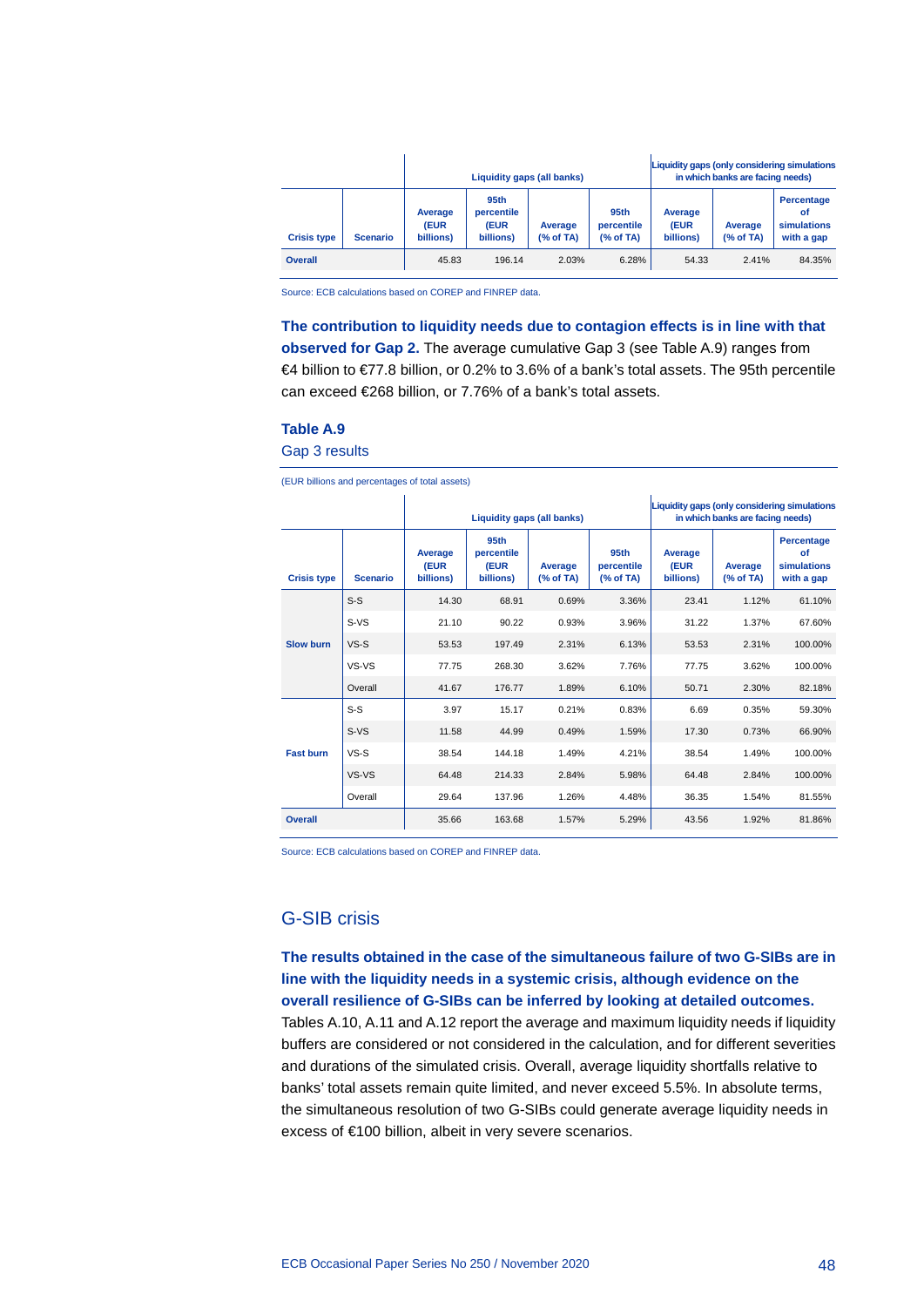**In the case of a simulated crisis of severe intensity and if no liquidity buffers are considered, the simultaneous resolution of any two G-SIBs would give rise to liquidity needs.** Unlike in the other cases studied above, this means that, overall, G-SIBs are relatively resilient to potential losses, under the assumption that they could entirely release their liquidity buffer and excluding the costs associated with restoring it. When the intensity of the simulated crisis increases, the liquidity needs (expressed in absolute terms) increase accordingly.

**Average results could potentially mask extreme outlier cases, mainly owing to the larger size of the banks under resolution.** Maximum liquidity needs could reach values in excess of €335 billion, corresponding to approximately 11.6% of the total assets of the two G-SIBs under resolution. Although higher in absolute terms, the relative liquidity needs are in line with the outcomes obtained in a generic systemic crisis. Thus, the extreme outliers are mainly driven by the relatively large size of the banks assumed to be simultaneously resolved.

### **Table A.10**

Gap 1 results

(EUR billions and percentages of total assets)

|                    |                 | Liquidity gaps (all banks) |                                   |                     |                             |  |  |  |
|--------------------|-----------------|----------------------------|-----------------------------------|---------------------|-----------------------------|--|--|--|
| <b>Crisis type</b> | <b>Scenario</b> | Average<br>(EUR billions)  | 95th percentile<br>(EUR billions) | Average<br>% of TA) | 95th percentile<br>% of TA) |  |  |  |
|                    | $S-S$           | 14.30                      | 68.91                             | 0.69%               | 3.36%                       |  |  |  |
|                    | $S-VS$          | 21.10                      | 90.22                             | 0.93%               | 3.96%                       |  |  |  |
| <b>Slow burn</b>   | $VS-S$          | 53.53                      | 197.49                            | 2.31%               | 6.13%                       |  |  |  |
|                    | VS-VS           | 77.75                      | 268.30                            | 3.62%               | 7.76%                       |  |  |  |
|                    | Overall         | 41.67                      | 176.77                            | 1.89%               | 6.10%                       |  |  |  |
|                    | $S-S$           | 3.97                       | 15.17                             | 0.21%               | 0.83%                       |  |  |  |
|                    | $S-VS$          | 11.58                      | 44.99                             | 0.49%               | 1.59%                       |  |  |  |
| <b>Fast burn</b>   | $VS-S$          | 38.54                      | 144.18                            | 1.49%               | 4.21%                       |  |  |  |
|                    | VS-VS           | 64.48                      | 214.33                            | 2.84%               | 5.98%                       |  |  |  |
|                    | Overall         | 29.64                      | 137.96                            | 1.26%               | 4.48%                       |  |  |  |
| <b>Overall</b>     |                 | 35.66                      | 163.68                            | 1.57%               | 5.29%                       |  |  |  |

Source: ECB calculations based on COREP and FINREP data.

 $\blacksquare$ 

#### **Table A.11**

Gap 2 results

(EUR billions and percentages of total assets)

|                    |                 | Liquidity gaps (all banks) |                                   |                      |                             |  |  |  |
|--------------------|-----------------|----------------------------|-----------------------------------|----------------------|-----------------------------|--|--|--|
| <b>Crisis type</b> | <b>Scenario</b> | Average<br>(EUR billions)  | 95th percentile<br>(EUR billions) | Average<br>(% of TA) | 95th percentile<br>% of TA) |  |  |  |
|                    | $S-S$           | 28.34                      | 103.14                            | 1.07%                | 3.48%                       |  |  |  |
|                    | S-VS            | 50.87                      | 162.94                            | 1.91%                | 5.63%                       |  |  |  |
| <b>Slow burn</b>   | $VS-S$          | 103.40                     | 273.63                            | 3.85%                | 9.20%                       |  |  |  |
|                    | VS-VS           | 148.18                     | 335.75                            | 5.52%                | 11.58%                      |  |  |  |
|                    | Overall         | 82.70                      | 335.75                            | 3.09%                | 11.58%                      |  |  |  |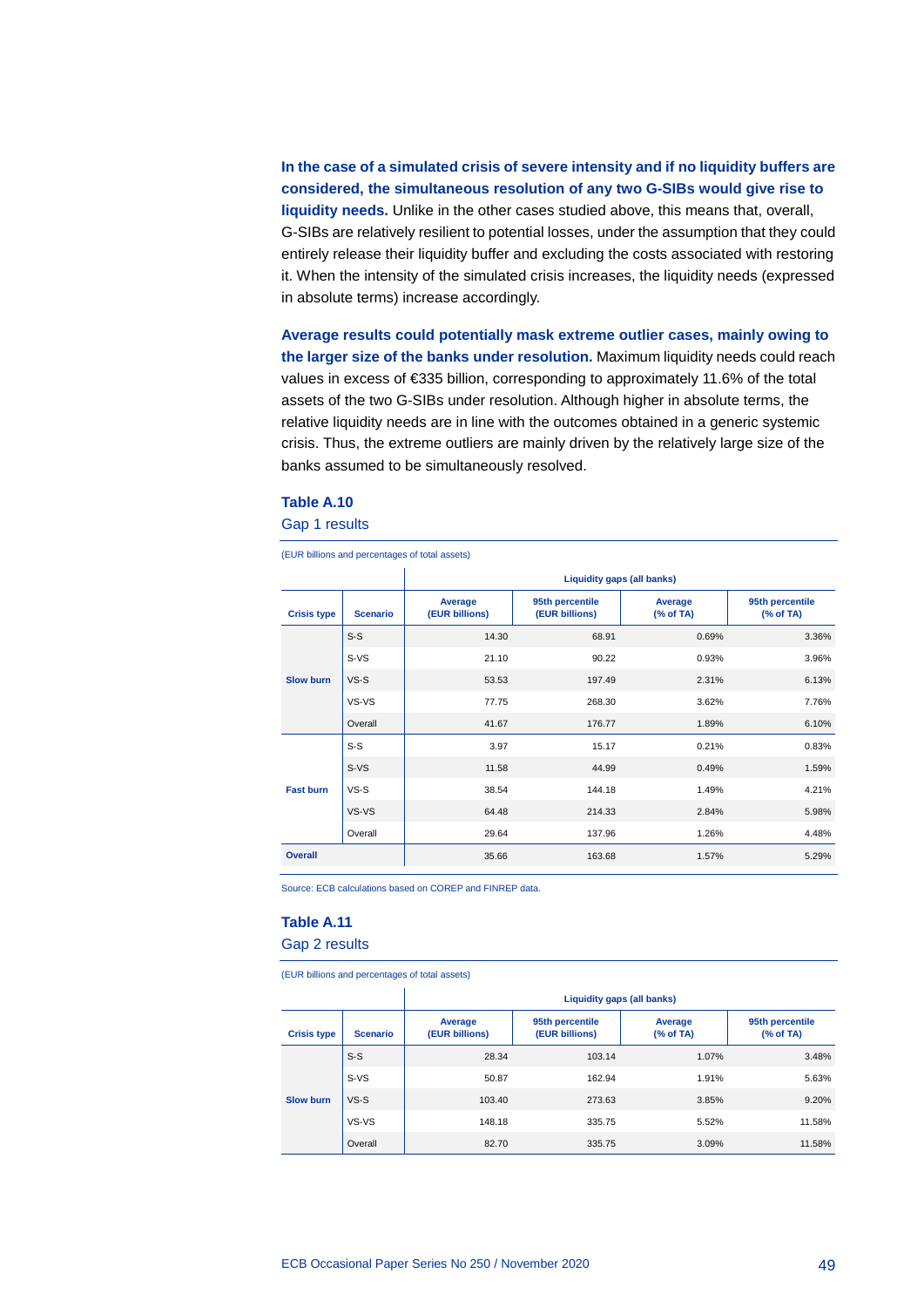|                    |                 | Liquidity gaps (all banks) |                                   |                     |                                   |  |  |  |  |
|--------------------|-----------------|----------------------------|-----------------------------------|---------------------|-----------------------------------|--|--|--|--|
| <b>Crisis type</b> | <b>Scenario</b> | Average<br>(EUR billions)  | 95th percentile<br>(EUR billions) | Average<br>% of TA) | 95th percentile<br>$(%$ (% of TA) |  |  |  |  |
|                    | $S-S$           | 12.77                      | 40.66                             | 0.48%               | 1.34%                             |  |  |  |  |
|                    | S-VS            | 35.42                      | 100.85                            | 1.32%               | 3.45%                             |  |  |  |  |
| <b>Fast burn</b>   | $VS-S$          | 85.66                      | 197.26                            | 3.16%               | 6.42%                             |  |  |  |  |
|                    | VS-VS           | 131.24                     | 263.24                            | 4.86%               | 8.78%                             |  |  |  |  |
|                    | Overall         | 66.27                      | 263.24                            | 2.45%               | 8.78%                             |  |  |  |  |
| Overall            |                 | 74.49                      | 335.75                            | 2.77%               | 11.58%                            |  |  |  |  |

Source: ECB calculations based on COREP and FINREP data.

#### **Table A.12**

Gap 3 results

(EUR billions and percentages of total assets)

|                    |                 |                           | Liquidity gaps (all banks)        |                     |                             |  |  |  |  |  |
|--------------------|-----------------|---------------------------|-----------------------------------|---------------------|-----------------------------|--|--|--|--|--|
| <b>Crisis type</b> | <b>Scenario</b> | Average<br>(EUR billions) | 95th percentile<br>(EUR billions) | Average<br>% of TA) | 95th percentile<br>% of TA) |  |  |  |  |  |
|                    | $S-S$           | 17.76                     | 64.64                             | 0.71%               | 2.89%                       |  |  |  |  |  |
|                    | $S-VS$          | 31.49                     | 106.54                            | 1.21%               | 4.05%                       |  |  |  |  |  |
| <b>Slow burn</b>   | $VS-S$          | 89.16                     | 245.37                            | 3.32%               | 8.25%                       |  |  |  |  |  |
|                    | VS-VS           | 124.32                    | 294.63                            | 4.63%               | 10.20%                      |  |  |  |  |  |
|                    | Overall         | 65.68                     | 294.63                            | 2.47%               | 10.20%                      |  |  |  |  |  |
|                    | $S-S$           | 2.71                      | 9.84                              | 0.11%               | 0.50%                       |  |  |  |  |  |
|                    | $S-VS$          | 17.72                     | 48.17                             | 0.68%               | 2.05%                       |  |  |  |  |  |
| <b>Fast burn</b>   | $VS-S$          | 66.73                     | 165.14                            | 2.47%               | 5.38%                       |  |  |  |  |  |
|                    | VS-VS           | 104.35                    | 217.28                            | 3.87%               | 7.39%                       |  |  |  |  |  |
|                    | Overall         | 47.88                     | 217.28                            | 1.78%               | 7.39%                       |  |  |  |  |  |
| <b>Overall</b>     |                 | 56.78                     | 294.63                            | 2.12%               | 10.2%                       |  |  |  |  |  |

<span id="page-50-0"></span>Source: ECB calculations based on COREP and FINREP data.

## A.3 Robustness checks – random sampling

**The random sampling methodology is used to check the effects directly due to the inclusion of an estimated probability of default in the analysis.** According to the algorithm described in subsection 2.3, the number of failing banks in each simulation run relies on the distribution of banks' PDs. To abstract from this dependence, the robustness check proposed here is based on a random selection of the resolved banks in each simulation run, but with the same distribution of number of defaulting banks as obtained before. More precisely, we will consider the distribution of number of banks failing in each simulation run presented in subsection 4.1. In each simulation run, we will now sample the same number of banks in distress, but based on a random algorithm. This allows the liquidity needs to be compared on a level playing field, as they refer to the same number of failing banks, the difference between the two deriving only from the effect of the estimated PDs.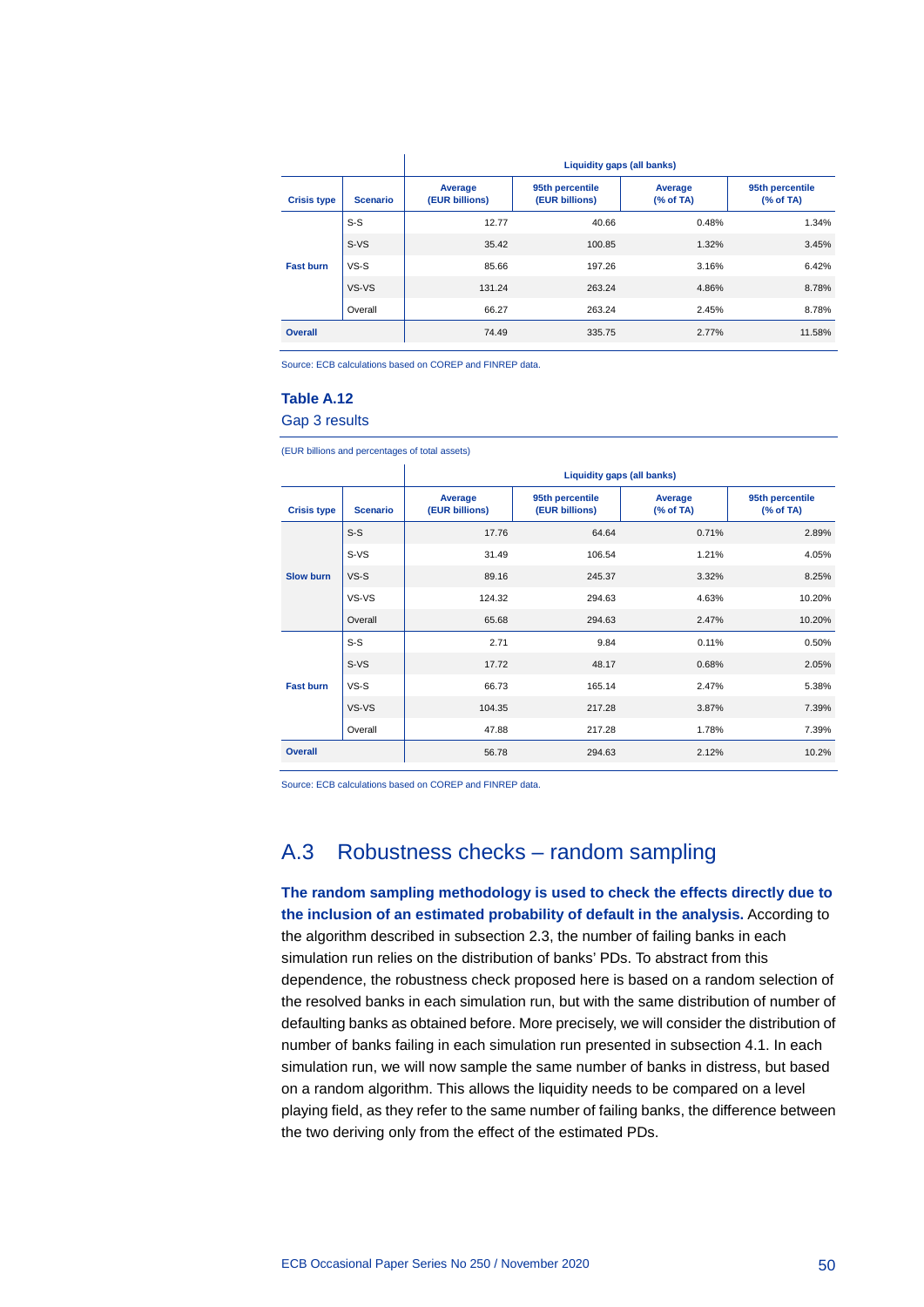## **The results based on the random sampling of the banks in distress are in line with the previous ones, thus confirming the robustness of the analysis.** In

absolute terms, the outcomes obtained according to the robustness check described above are slightly higher than the liquidity needs in subsection 4.2. This means that, on average, the banks selected through random sampling are slightly bigger than the banks selected as failing on the basis of their estimated PD.

#### **Table A.13**

Liquidity gaps without and with contagion, and with random sampling

| (EUR billions)  |              |        |        |                  |        |        |                                          |        |        |                                       |        |        |
|-----------------|--------------|--------|--------|------------------|--------|--------|------------------------------------------|--------|--------|---------------------------------------|--------|--------|
|                 | No contagion |        |        | <b>Contagion</b> |        |        | <b>Random sampling</b><br>(no contagion) |        |        | <b>Random sampling</b><br>(contagion) |        |        |
|                 | Gap 1        | Gap 2  | Gap 3  | Gap 1            | Gap 2  | Gap 3  | Gap 1                                    | Gap 2  | Gap 3  | Gap 1                                 | Gap 2  | Gap 3  |
| Average         | 7.89         | 43.00  | 33.57  | 8.01             | 45.83  | 35.66  | 8.04                                     | 50.89  | 39.52  | 8.29                                  | 52.47  | 40.75  |
| 95th percentile | 49.52        | 179.19 | 147.70 | 49.17            | 196.14 | 163.68 | 49.64                                    | 212.87 | 176.30 | 50.47                                 | 215.73 | 179.39 |

<span id="page-51-0"></span>Source: ECB calculations based on COREP and FINREP data.

## A.4 Sensitivity analysis

### Run-off rates on inflows and outflows

**The sensitivity analysis presented here is aimed at assessing how much liquidity needs can change in response to a variation in run-off rates.** To do this, all the run-off rates, applied to both outflows and inflows, are reduced by 10% and 20%. This exercise is repeated for the idiosyncratic and systemic crises, and the results are reported in Tables A.14 and A.15, respectively.

**The results show that liquidity needs are highly dependent on the chosen level of run-off rates.** In the case of an idiosyncratic crisis (see Table A.14), average liquidity needs fall by 30 to 50% if run-off rates (stress levels) are reduced by 10%, and by 50 to 80% in the case of a 20% reduction in run-off rates. The decrease in terms of maximum liquidity needs is less pronounced, with an average reduction of 22% or 43% if stress levels decrease by, respectively, 10% or 20%. Similar conclusions can be drawn when looking at the number of banks reporting liquidity needs higher than zero.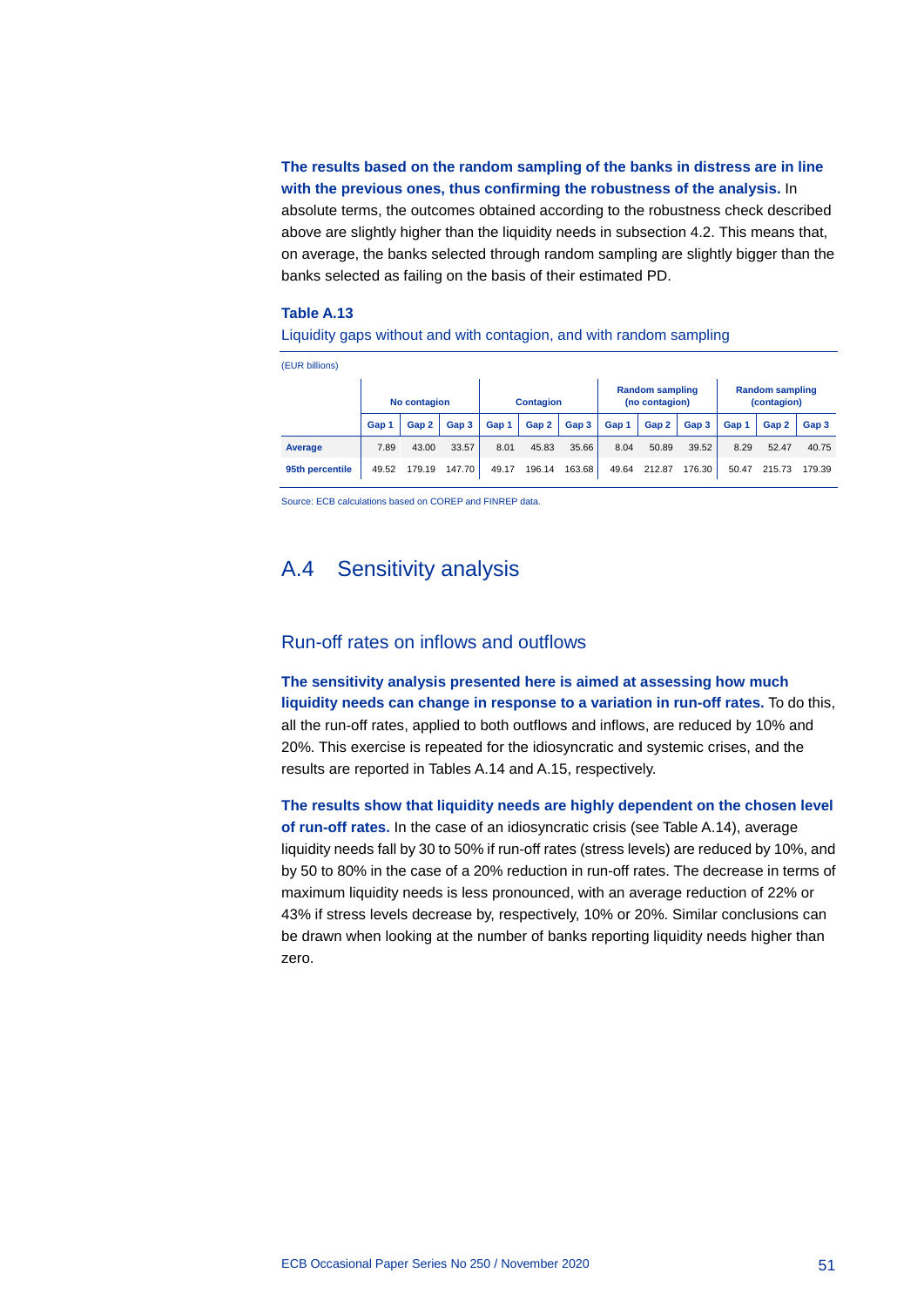#### **Table A.14**

#### Cumulative liquidity gaps in an idiosyncratic crisis for different run-off rates

(EUR billions and percentages)

|       | 100% stress levels |        |             |         | 90% stress levels |             | 80% stress levels |        |             |
|-------|--------------------|--------|-------------|---------|-------------------|-------------|-------------------|--------|-------------|
| Gaps  | Average            | Max.   | Banks gap>0 | Average | Max.              | Banks gap>0 | Average           | Max.   | Banks gap>0 |
| Gap 1 | 0.85               | 64.75  | 14.97%      | 0.43    | 45.50             | 10.76%      | 0.18              | 25.12  | 6.83%       |
| Gap 2 | 5.43               | 183.80 | 37.32%      | 4.06    | 157.13            | 32.27%      | 2.86              | 127.45 | 25.15%      |
| Gap 3 | 4.19               | 157.79 | 33.72%      | 2.91    | 124.23            | 26.74%      | 1.94              | 99.22  | 19.91%      |

Source: ECB calculations based on COREP and FINREP data.

## **In a systemic crisis, liquidity needs remain substantial even in the case of reduced run-off rates, although they show high sensitivity to the choice of**

**stress level.** Table A.15 confirms the results described above and shows that liquidity needs can be reduced by up to 50% in the case of a 10% decrease in run-off rates, or by up to 80% if run-off rates are decreased by 20%. The overall relationship between run-off rates and liquidity needs is displayed in Chart A.1, which summarises the results in a systemic crisis, distinguishing between different gaps and samples of banks.

#### **Table A.15**

#### Cumulative liquidity gaps in an idiosyncratic crisis for different run-off rates

(EUR billions and percentages)

|       | 100% stress levels |        |             |         | 90% stress levels |             | 80% stress levels |        |             |
|-------|--------------------|--------|-------------|---------|-------------------|-------------|-------------------|--------|-------------|
| Gaps  | Average            | Max.   | Banks gap>0 | Average | Max.              | Banks gap>0 | Average           | Max.   | Banks gap>0 |
| Gap 1 | 8.01               | 49.17  | 57.03%      | 4.35    | 25.19             | 43.18%      | 2.17              | 9.54   | 32.63%      |
| Gap 2 | 45.83              | 196.14 | 84.35%      | 34.75   | 157.70            | 82.13%      | 24.75             | 121.38 | 73.06%      |
| Gap 3 | 35.66              | 163.68 | 81.86%      | 25.13   | 124.13            | 74.15%      | 17.20             | 89.66  | 63.60%      |

Source: ECB calculations based on COREP and FINREP data.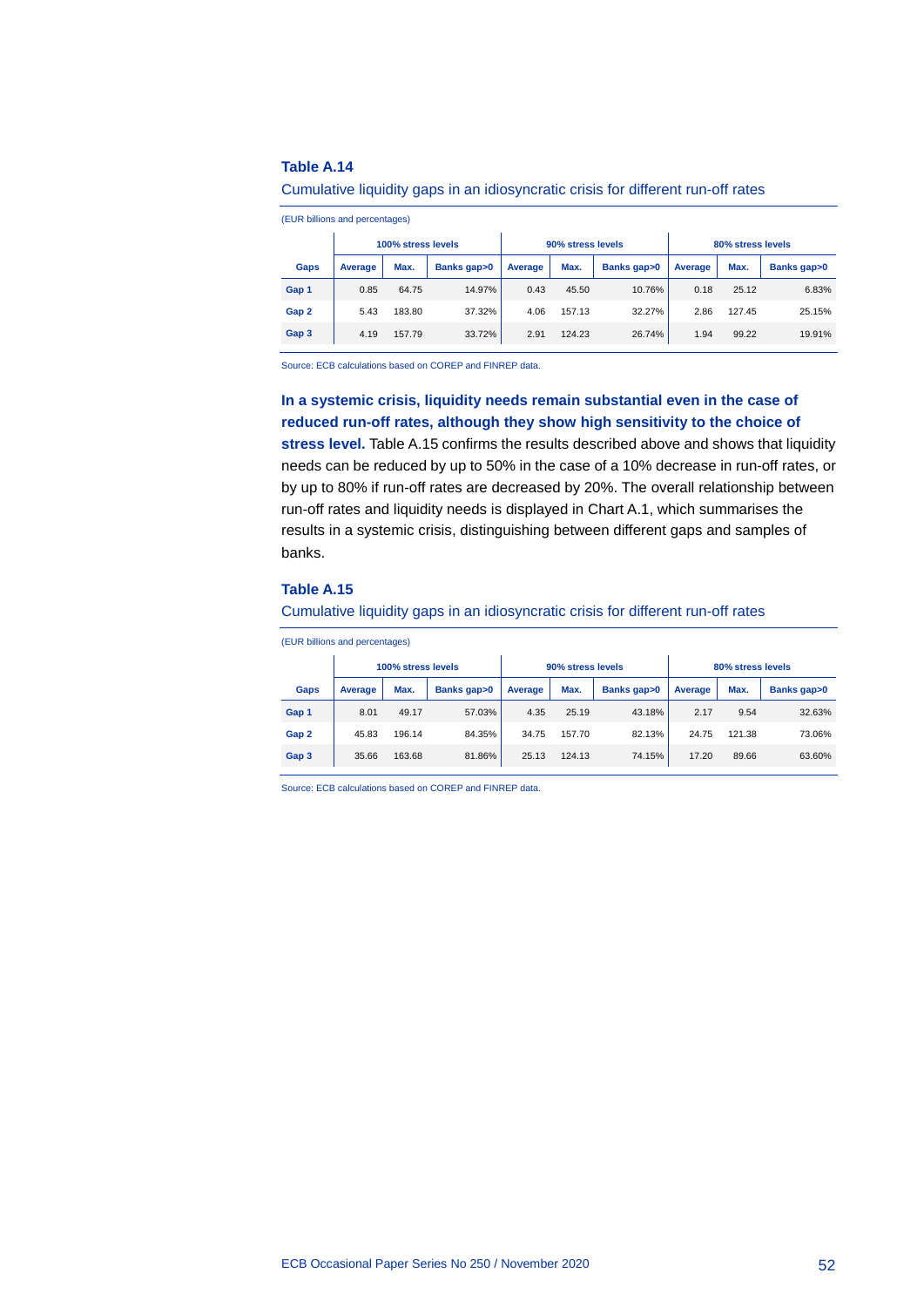#### **Chart A.1**



(y-axis: liquidity needs, EUR billions; x-axis: run-off rate tested, percentages of original run-off rate)



Source: ECB calculations based on COREP and FINREP data. Notes: Right panels: all simulations considered; left panels: only simulations with positive liquidity needs considered.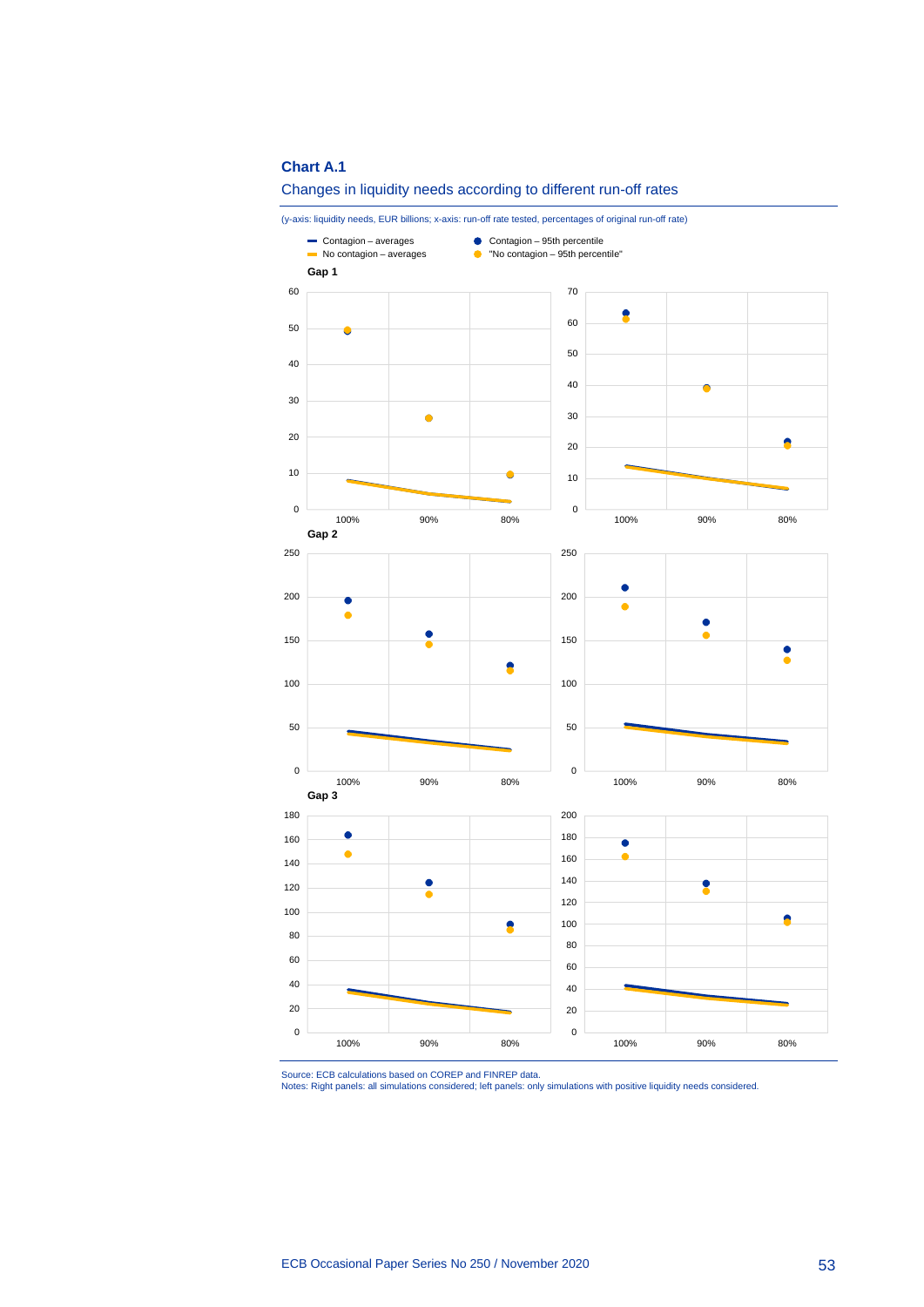## CBC haircuts

**This second robustness check is aimed at testing the impact of CBC haircuts on liquidity needs in an idiosyncratic crisis.** In particular, it tests how liquidity needs may vary if CBC haircuts increase as the size of the banks in distress increases. For this purpose, the baseline rule "the larger the bank, the larger the haircut" has been reversed (see Table A.16).

#### **Table A.16**

#### Cumulative liquidity gaps in an idiosyncratic crisis for different run-off rates

(EUR billions and percentages)

|                    |                    | <b>Original</b> |               | <b>Sensitivity analysis</b> |                     |               |  |
|--------------------|--------------------|-----------------|---------------|-----------------------------|---------------------|---------------|--|
| <b>Severity</b>    | <b>Small banks</b> | Average size    | <b>G-SIBs</b> | <b>Small banks</b>          | <b>Average size</b> | <b>G-SIBs</b> |  |
| <b>Severe</b>      | 1%                 | 1.5%            | 3%            | 3%                          | 1.5%                | 1%            |  |
| <b>Very severe</b> | 3%                 | 4.5%            | 9%            | 9%                          | 4.5%                | 3%            |  |

Source: ECB calculations based on COREP and FINREP data.

**The results obtained by changing the CBC haircuts are closely in line with previous ones, demonstrating the robustness of the assumptions.** This conclusion holds when looking at scenarios of different severity and duration, and in both absolute and relative terms, as seen in Table A.17. Thus these outcomes also show that the level of CBC haircuts is not one of the main drivers determining liquidity needs.

#### **Table A.17**

#### Average liquidity needs for different haircuts

(EUR billions and percentages of total assets)

|                                   |         | Gap 1           |                                | Gap 2           |                                | Gap 3           |                                |  |  |  |
|-----------------------------------|---------|-----------------|--------------------------------|-----------------|--------------------------------|-----------------|--------------------------------|--|--|--|
|                                   |         | <b>Original</b> | <b>Sensitivity</b><br>analysis | <b>Original</b> | <b>Sensitivity</b><br>analysis | <b>Original</b> | <b>Sensitivity</b><br>analysis |  |  |  |
| <b>Absolute</b><br>(EUR billions) | Average | 0.85            | 0.88                           | 5.43            | 5.68                           | 4.19            | 4.42                           |  |  |  |
|                                   | Max.    | 64.75           | 64.75                          | 183.80          | 186.51                         | 157.79          | 160.51                         |  |  |  |
| <b>Relative (% of</b><br>TA)      | Average | 0.57%           | 0.59%                          | 2.07%           | 2.16%                          | 1.67%           | 1.75%                          |  |  |  |
|                                   | Max.    | 17.07%          | 17.09%                         | 25.95%          | 25.95%                         | 21.43%          | 21.43%                         |  |  |  |

<span id="page-54-0"></span>Source: ECB calculations based on COREP and FINREP data.

## A.5 Summary of past bank failures studied

Four past bank failures were studied, mainly from a liquidity perspective, and the following observations were made:

**Dexia:** In 2008 Dexia was a European financial services group which relied on wholesale markets to fund its growing public finance activities. Following the collapse of Lehman Brothers in September 2008, liquidity in the interbank and capital markets dried up, which left Dexia with a material short-term liquidity need.<sup>[66](#page-54-1)</sup> In addition, the

<span id="page-54-1"></span><sup>&</sup>lt;sup>66</sup> See Boudghene et al. (2010).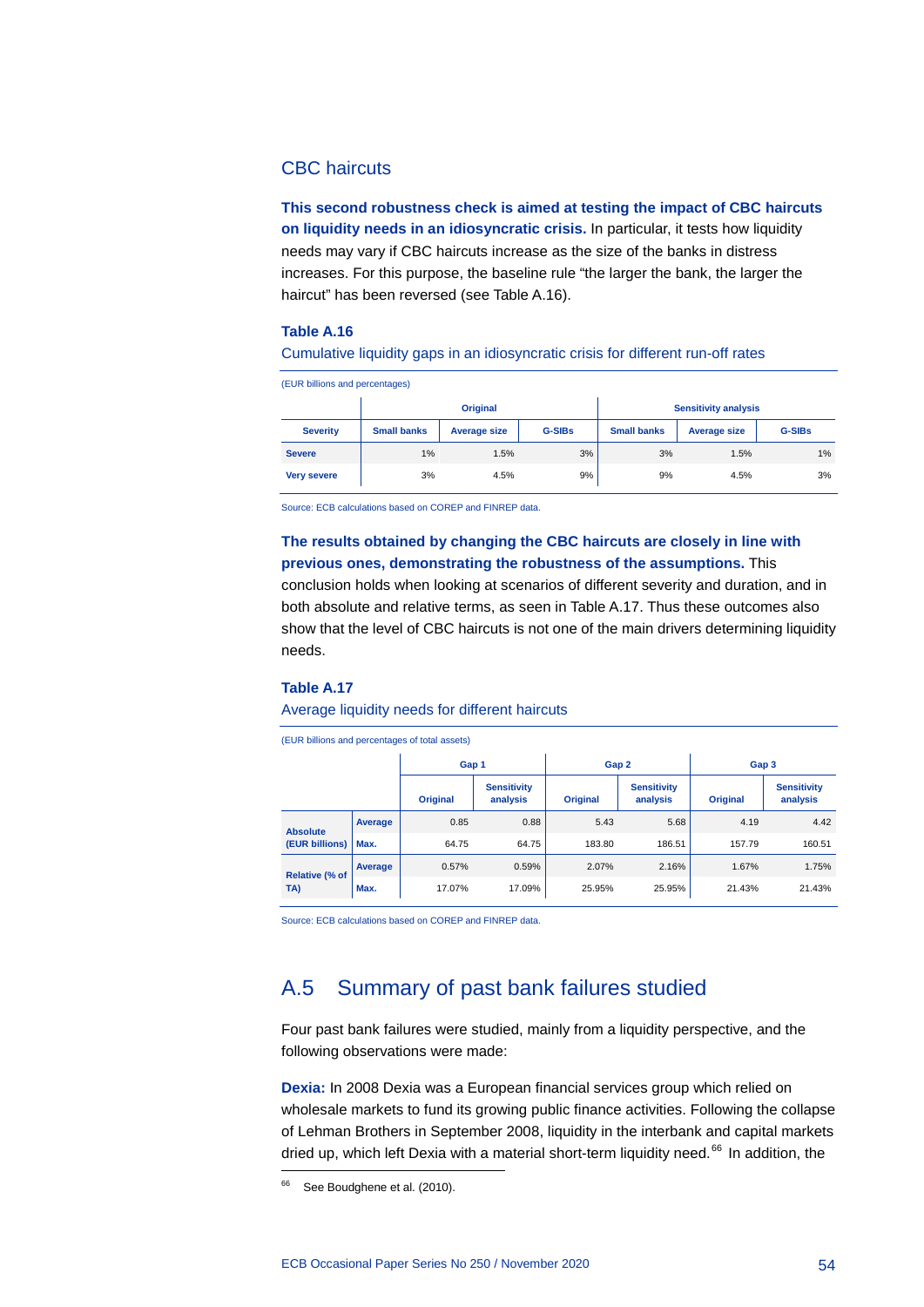bank faced impairments on a large portfolio of structured credit assets, and pressures caused by the fall in the equity market. $67$  On 30 September 2008, Belgium, France and Luxembourg publicly announced a capital increase of €6.4 billion for Dexia, about half of which was subscribed by the bank's key shareholders (most of them closely linked to the public sector). $68$  However, this did not stop the deterioration of Dexia's liquidity position. On 9 October the same governments issued a state guarantee of new debt capped at €150 billion (later reduced €100 billion).<sup>[69](#page-55-2)</sup> The guaranteed amounts used reached a peak of  $\epsilon$ 95.8 billion in May 2009.<sup>[70](#page-55-3)</sup> In total, the European Commission assessed the amount of liquidity aid received by Dexia at €135 billion for the State guarantees on Dexia's liabilities and the emergency liquidity assistance provided.<sup>[71](#page-55-4)</sup> Following the next phase of the (sovereign debt) crisis (October 2011), and the negative outlook assigned by rating agencies, Dexia faced renewed problems.<sup>[72](#page-55-5)</sup> The trust of retail customers in Belgium and Luxembourg was eroded, leading to a €7 billion outflow of deposits between the end of September and the end of October 2011.<sup>[73](#page-55-6)</sup> An orderly restructuring plan for the Dexia group was presented on 10 October 2011, which involved divestment and placing assets in a bad bank.<sup>[74](#page-55-7)</sup> A revised resolution plan, with a horizon set at 2021, was decided by the three governments in March 2012 and, with slight revisions, was approved by the European Commission on 28 December 2012.<sup>[75](#page-55-8)</sup> It authorised new State aid for the Dexia group in the form a refinancing guarantee of €85 billion and a recapitalisation of €5.5 billion.<sup>[76](#page-55-9)</sup>

**Hypo Real Estate**[77](#page-55-10)**:** Hypo Real Estate Holding (HRE) had a business model that relied on short-term interbank funding to finance long-term wholesale investments and, like Dexia, it fell into difficulties following the collapse of Lehman Brothers in September 2008. At the end of September 2008 the German banking association tried to set up a rescue package by providing about €35 billion of liquidity to HRE, which was based on a guarantee from Germany. Eventually, HRE was nationalised and in the autumn of 2010, a public winding-up institution (FMS-WM) was established which over time took over about €210 billion of assets from HRE (approximately half of HRE's 2008 balance sheet). On 14 June 2011 Germany submitted the final version of the restructuring plan for HRE, which reorganised its business activities. On 18 July 2011 the European Commission approved German State aid for HRE consisting of capital injections of approximately €9.95 billion, guarantees of €145 billion (of which €105 billion was used)<sup>[78](#page-55-11)</sup> and an asset transfer to FMS-WM with an aid element of about €20 billion.

- <span id="page-55-5"></span><span id="page-55-4"></span><sup>72</sup> See European Commission (2021).
- <span id="page-55-6"></span> $73$  See Dexia (2012).
- <span id="page-55-7"></span><sup>74</sup> See Dexia (2011).
- <sup>75</sup> See European Commission (2012).
- <span id="page-55-9"></span><span id="page-55-8"></span><sup>76</sup> Ibid.
- <span id="page-55-10"></span> $77$  See Buder et al. (2011).
- <span id="page-55-11"></span><sup>78</sup> See European Commission (2010).

<sup>-</sup><sup>67</sup> Ibid.

<span id="page-55-1"></span><span id="page-55-0"></span> $68$  Ibid.

<span id="page-55-3"></span><span id="page-55-2"></span><sup>69</sup> Ibid.

<sup>70</sup> See Dexia (2009).

 $71$  See Boudghene et al. (2010).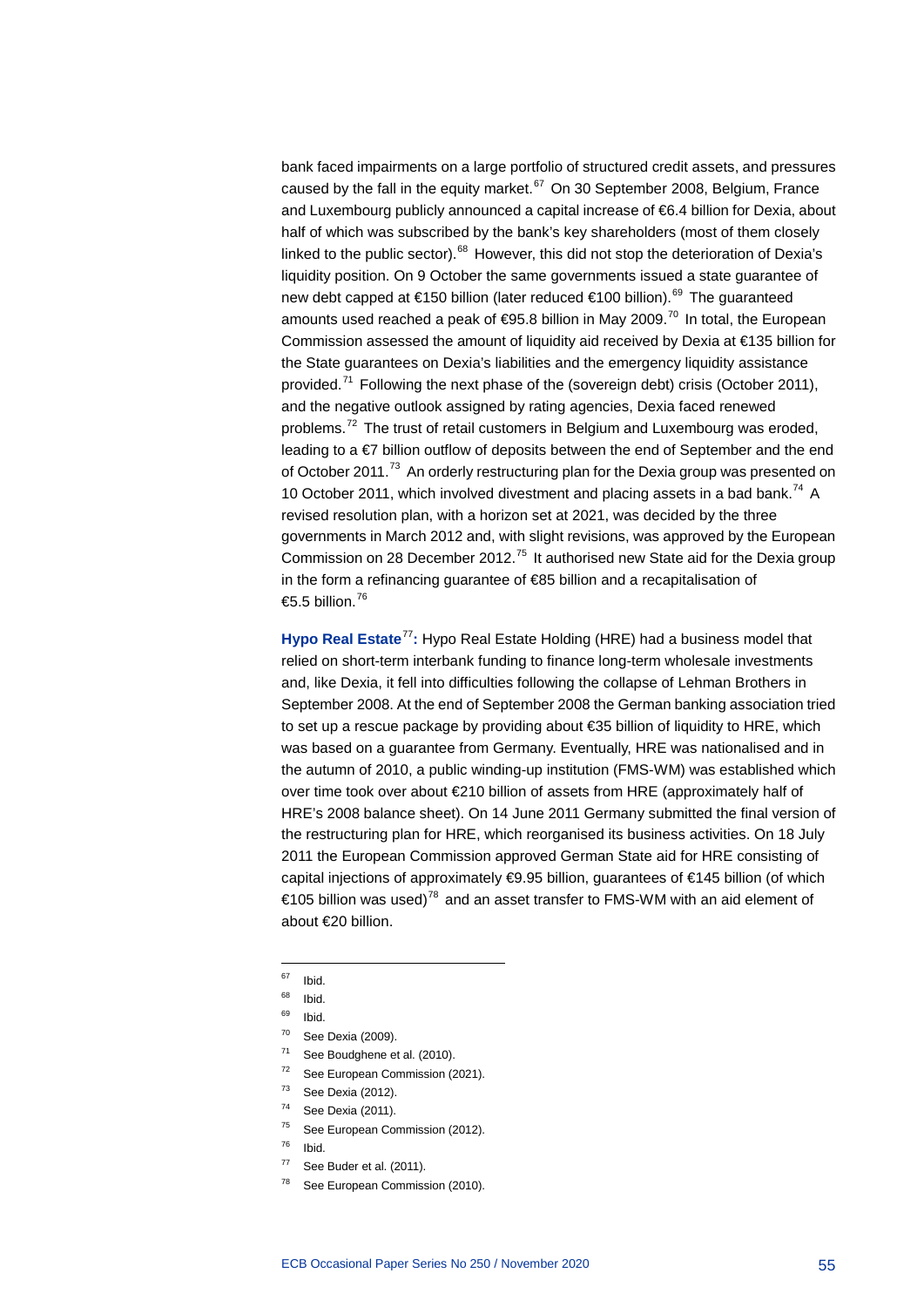**Banco Popular:** Banco Popular Español (BPE) was a Spanish banking group with 1,600 branches which focused in particular on small and medium-sized enterprises.<sup>[79](#page-56-0)</sup> Since 2012 the bank had carried out three capital increases totalling €5.5 billion, but it did not manage to materially wind down its €37 billion real estate exposure.<sup>[80](#page-56-1)</sup> The deterioration of this portfolio further eroded the bank's capital.<sup>[81](#page-56-2)</sup> Rating downgrades and significant concerns among the bank's customers followed the bank's announcement of additional provisions and year-end losses in February 2017, as well as the announcement in April 2017 that a capital increase or corporate transaction might be needed to handle any potential additional impairment of the non-performing assets portfolio.<sup>[82](#page-56-3)</sup> This led to significant cash outflows and a severe deterioration of the bank's deposit base.<sup>[83](#page-56-4)</sup> About €18 billion of deposits flowed out of the bank, corresponding to around 24% of the total, in the two months between the closing of its first quarter accounts in March and the intervention on 6 June 2017, when the ECB announced that Banco Popular was FOLTF.<sup>[84](#page-56-5)</sup> In just the three days before the authorities acted, customers withdrew  $66$  billion.<sup>[85](#page-56-6)</sup> Following the FOLTF decision by the ECB, the Single Resolution Board (SRB) decided that the "sale of business" tool would meet the resolution objectives and ensure financial stability.<sup>[86](#page-56-7)</sup> Consequently, the SRB transferred all shares and capital instruments of BPE to Banco Santander for a purchase price of  $\epsilon 1$ .<sup>[87](#page-56-8)</sup> Shortly after, Banco Santander announced that it would inject €13 billion of liquidity into BPE.<sup>[88](#page-56-9)</sup>

**Bank of Cyprus and Cyprus Popular Bank:** In Cyprus, the Bank of Cyprus (BoC) and Cyprus Popular Bank (CPB) dominated the banking market with a combined market share of around 80% in terms of deposits and loans in 2012.<sup>[89](#page-56-10)</sup> Both banks had also expanded their activities abroad, particularly in Greece, and were therefore particularly exposed when the Greek crisis erupted in 2009. In December 2011, the direct loan exposure of Cypriot banks to Greece amounted to €21.8 billion, or 126% of Cypriot GDP, and the ratio of non-performing loans in their Greek loan portfolio rose to 42%.<sup>[90](#page-56-11)</sup> In addition, the banks suffered massive losses on their holdings of Greek government bonds. Consequently, Cypriot banks suffered substantial liquidity outflows from their operations in Greece. Borrowings from the Eurosystem (regular monetary policy operations and emergency liquidity assistance) increased to a peak of €13.6 billion in September 2012, before slightly decreasing to €9.5 billion in January  $2013.<sup>91</sup>$  $2013.<sup>91</sup>$  $2013.<sup>91</sup>$  In relative terms, the latter figure represented almost 8.5% of Cypriot banks' total liabilities.<sup>[92](#page-56-13)</sup> Rating agencies began downgrading Cyprus, which fell below

- <span id="page-56-0"></span><sup>79</sup> See Mesnard et al. (2017).
- <span id="page-56-1"></span> $80$  See ECB (2018).<br> $81$  Ibid
- Ibid.

- <span id="page-56-3"></span><span id="page-56-2"></span> $82$  Ibid.
- <sup>83</sup> Ibid.
- 84 See Allendesalazar (2017).
- <span id="page-56-7"></span><span id="page-56-6"></span><span id="page-56-5"></span><span id="page-56-4"></span> $85$  Ibid.
- 86 See Single Resolution Board (2017).
- <span id="page-56-9"></span><span id="page-56-8"></span> $87$  Ibid.
- 88 See Allendesalazar (2017).
- 89 See European Commission (2013).
- <span id="page-56-11"></span><span id="page-56-10"></span>90 See Hardouvelis and Gkionis (2016).
- <sup>91</sup> See European Commission (2013).
- <span id="page-56-13"></span><span id="page-56-12"></span> $92$  Ibid.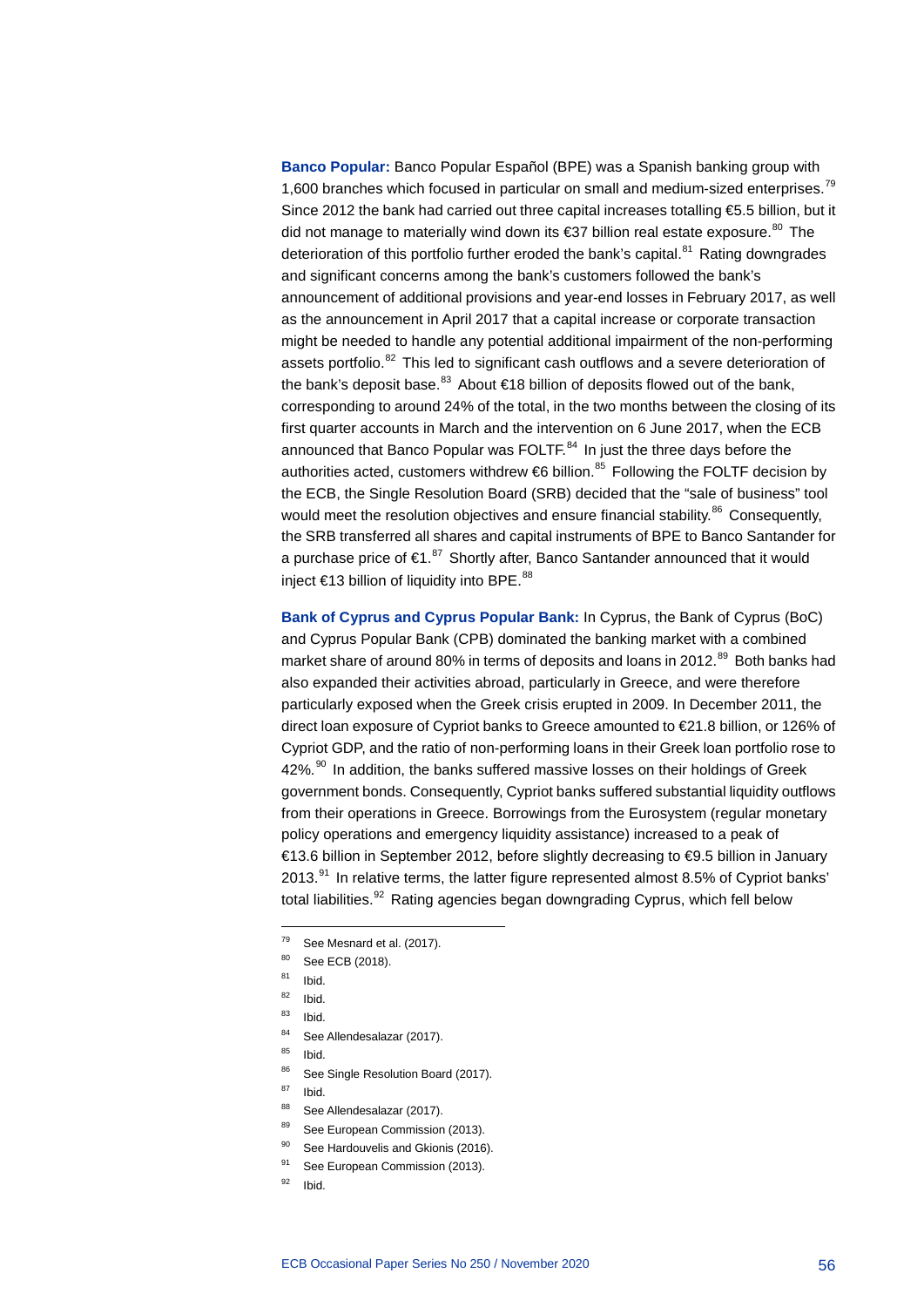investment grade on 25 June 2012. $^{33}$  On the same day, the Cypriot authorities requested financial assistance from euro area Member States and the International Monetary Fund (IMF).<sup>[94](#page-57-1)</sup> By now, deposit flight had soared, especially from the branches of Cypriot banks in Greece. Depending on the measurement techniques, there was a deposit outflow of about €10 to 17 billion by the time an agreement was reached with the Troika (the IMF, the ECB and the European Commission) in March 2013.<sup>[95](#page-57-2)</sup> In March 2013, Cyprus agreed to a bail-in solution to recapitalise the largest systemic bank (BoC), while the second-largest bank (CPB) was subject to the "sale of business" tool, merging it with BoC.[96](#page-57-3) Approximately €9 billion of Eurosystem funding accompanied the acquisition, $97$  making central bank funding of CPB approximately 27% of total assets.

<sup>93</sup> See Hardouvelis and Gkionis (2016).

<span id="page-57-2"></span><span id="page-57-1"></span><span id="page-57-0"></span><sup>94</sup> See European Commission (2013).

<sup>95</sup> See Michaelides (2016).

<sup>96</sup> Ibid.

<span id="page-57-4"></span><span id="page-57-3"></span><sup>97</sup> See Bank of Cyprus Group (2013).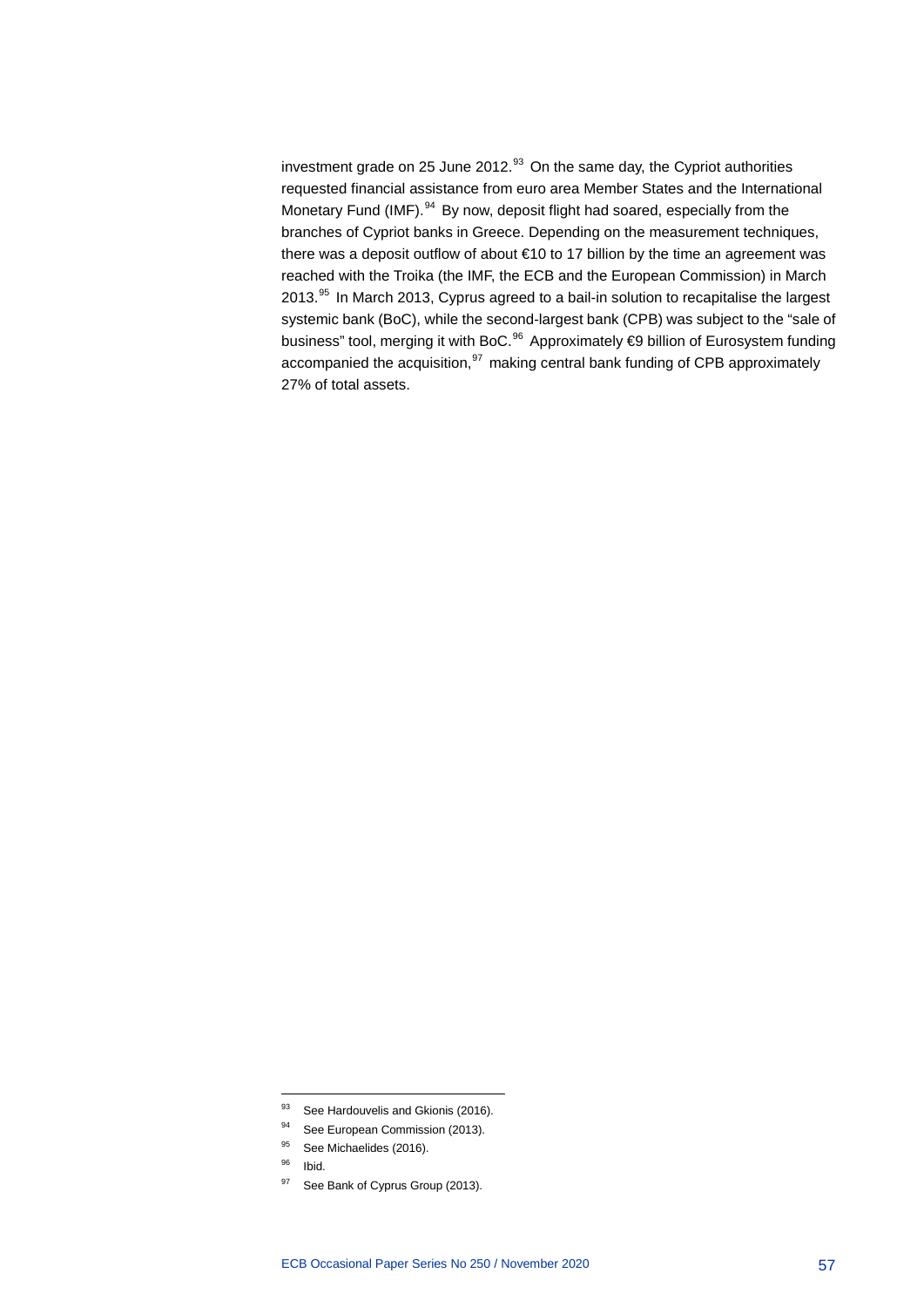## <span id="page-58-0"></span>References

Allendesalazar, P. (2017), ["El Santander inyectó 13.000](https://www.elperiodico.com/es/economia/20170627/banco-santander-inyecto-13000-millones-liquidez-popular-6130064) millones de liquidez al [Popular para evitar su cierre"](https://www.elperiodico.com/es/economia/20170627/banco-santander-inyecto-13000-millones-liquidez-popular-6130064), *el Periódico*, 28 June.

Bank of Cyprus Group (2013)[, Annual Financial Report 2012.](https://www.bankofcyprus.com/Documents/Investor%20Relations/Financial%20information/English/AnnualFinancialReport2012ENG.pdf)

Bank of England (2017), ["The Bank of England's approach to resolution"](https://www.bankofengland.co.uk/-/media/boe/files/news/2017/october/the-bank-of-england-approach-to-resolution.pdf), October.

Basel Committee on Banking Supervision (2013a), Basel [III: The Liquidity Coverage](https://www.bis.org/publ/bcbs238.pdf)  [Ratio and liquidity risk monitoring tools,](https://www.bis.org/publ/bcbs238.pdf) BIS, January 2013.

Basel Committee on Banking Supervision (2013b), ["Liquidity stress testing: a survey](https://www.bis.org/publ/bcbs_wp24.pdf)  [of theory, empirics and current industry and supervisory practices"](https://www.bis.org/publ/bcbs_wp24.pdf), *Working Paper*, No 24, BIS, October 2013.

Basel Committee on Banking Supervision (2019), ["LCR Liquidity Coverage Ratio](https://www.bis.org/basel_framework/chapter/LCR/99.htm?inforce=20191215) -[LCR99 Application guidance"](https://www.bis.org/basel_framework/chapter/LCR/99.htm?inforce=20191215), BIS, Version effective as of 15 Dec 2019.

Boudghene, Y., Le Mouël, L., Löffler, M., Scheller, S. and Schwall, G. (2010), ["The](https://ec.europa.eu/competition/publications/cpn/2010_2_11.pdf)  [Dexia restructuring decision"](https://ec.europa.eu/competition/publications/cpn/2010_2_11.pdf), *Competition Policy Newsletter*, No 2, European Commission.

Buder, M., Lienemeyer, M., Magnus, M., Smits, B. and Soukup, K. (2011), ["The rescue](https://ec.europa.eu/competition/publications/cpn/2011_3_9_en.pdf)  [and restructuring of Hypo Real Estate"](https://ec.europa.eu/competition/publications/cpn/2011_3_9_en.pdf), *Competition Policy Newsletter*, No 3, European Commission.

Carmassi, J., Dobkowitz, S., Evrard, J., Parisi, L. and Silva, A. (forthcoming), "Completing the Banking Union with a European Deposit Insurance Scheme: who is afraid of cross-subsidisation?", *Economic Policy*.

Deslandes, J. and Magnus, M. (2019), ["Banking Union: Towards new arrangements](https://www.europarl.europa.eu/RegData/etudes/BRIE/2018/624402/IPOL_BRI(2018)624402_EN.pdf)  [for the provision of liquidity in resolution?"](https://www.europarl.europa.eu/RegData/etudes/BRIE/2018/624402/IPOL_BRI(2018)624402_EN.pdf), briefing, European Parliament, July.

Dexia (2009), ["Risk Report 2009](https://www.dexia.com/sites/default/files/2019-12/DSA%20Risk%20Report%202009%20EN.pdf) – Pillar 3 of Basel II".

Dexia (2011), "The Belgian, French and Luxembourg states provide strong support to Dexia in the implementation of the restructuring plan announced on 4 October", press release, Regulated information, 10 October, Brussels.

Dexia (2012), "Deterioration of the environment in the second half of 2011 leads the Group to announce radical restructuring measures", press release, 23 February.

ECB (2018), [Annual Report on supervisory activities 2017,](https://www.bankingsupervision.europa.eu/press/publications/annual-report/html/ssm.ar2017.en.html#toc1) March.

ECB (2019a), ["Sensitivity Analysis of Liquidity Risk](https://www.bankingsupervision.europa.eu/press/pr/date/2019/html/ssm.pr190206_presentation.en.pdf) – Stress Test 2019", presentation, 6 February.

ECB (2019b), ["ECB Sensitivity analysis of Liquidity Risk](https://www.bankingsupervision.europa.eu/ecb/pub/pdf/ssm.ECB_sensitivity_analysis_of_liquidity_risk-stress_test_2019-methodological_note_20190206%7E6771e88926.en.pdf) – Stress Test 2019: [Methodological note"](https://www.bankingsupervision.europa.eu/ecb/pub/pdf/ssm.ECB_sensitivity_analysis_of_liquidity_risk-stress_test_2019-methodological_note_20190206%7E6771e88926.en.pdf), February.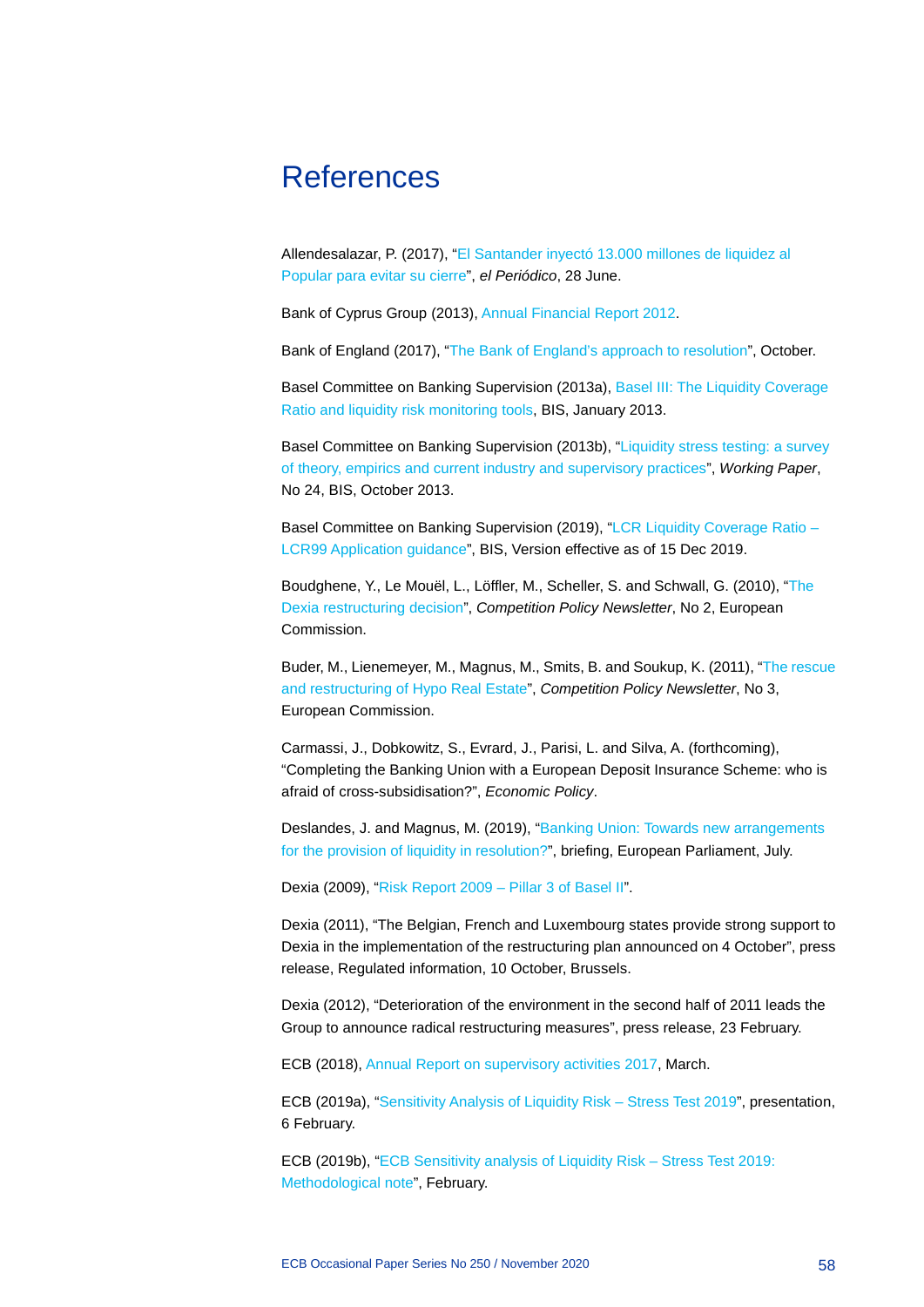European Commission (2010), ["State aid: Commission temporarily authorises](https://ec.europa.eu/commission/presscorner/detail/en/IP_10_1172)  [additional state support for Hypo Real Estate and extends scope of ongoing](https://ec.europa.eu/commission/presscorner/detail/en/IP_10_1172)  [investigation"](https://ec.europa.eu/commission/presscorner/detail/en/IP_10_1172), press release, 24 September.

European Commission (2012), ["State aid: Commission approves resolution plan for](https://ec.europa.eu/commission/presscorner/detail/en/IP_12_1447)  [the Dexia group and restructuring plan for Belfius subject to fulfilling certain](https://ec.europa.eu/commission/presscorner/detail/en/IP_12_1447)  [commitments"](https://ec.europa.eu/commission/presscorner/detail/en/IP_12_1447), press release, 28 December.

European Commission (2013), ["The Economic Adjustment Programme for Cyprus"](https://ec.europa.eu/economy_finance/publications/occasional_paper/2013/pdf/ocp149_en.pdf), European Economy Occasional Papers, No 149, May.

European Commission (2019), ["State Aid Scoreboard 2018: Results, trends and](https://ec.europa.eu/competition/state_aid/scoreboard/state_aid_scoreboard_2018.pdf)  [observations regarding EU28 State Aid expenditure reports for 2017"](https://ec.europa.eu/competition/state_aid/scoreboard/state_aid_scoreboard_2018.pdf), 7 January.

Financial Services Compensation Scheme (2017), ["FSCS protection has more than](https://www.fscs.org.uk/globalassets/press-releases/20170908-fscs-northern-rock-release_final3.pdf)  [doubled since the financial crisis"](https://www.fscs.org.uk/globalassets/press-releases/20170908-fscs-northern-rock-release_final3.pdf), media information, 14 September.

Financial Stability Board (2014), ["Towards full implementation of the FSB Key](https://www.fsb.org/wp-content/uploads/Resolution-Progress-Report-to-G20.pdf)  [Attributes of Effective Resolution Regimes for Financial Institutions: Report to the G20](https://www.fsb.org/wp-content/uploads/Resolution-Progress-Report-to-G20.pdf)  [on progress in reform of resolution regimes and resolution planning for global](https://www.fsb.org/wp-content/uploads/Resolution-Progress-Report-to-G20.pdf)  [systemically important financial institutions \(G-SIFIs\)"](https://www.fsb.org/wp-content/uploads/Resolution-Progress-Report-to-G20.pdf), 12 November.

Financial Stability Board (2015), ["Removing Remaining Obstacles to Resolvability:](https://www.fsb.org/wp-content/uploads/Report-to-the-G20-on-Progress-in-Resolution-for-publication-final.pdf)  [Report to the G20 on progress in resolution"](https://www.fsb.org/wp-content/uploads/Report-to-the-G20-on-Progress-in-Resolution-for-publication-final.pdf), 9 November.

Financial Stability Board (2016), ["Guiding principles on the temporary funding needed](https://www.fsb.org/2016/08/guiding-principles-on-the-temporary-funding-needed-to-support-the-orderly-resolution-of-a-global-systemically-important-bank-g-sib/)  [to support the orderly resolution of a global systemically important bank \("G-SIB"\)"](https://www.fsb.org/2016/08/guiding-principles-on-the-temporary-funding-needed-to-support-the-orderly-resolution-of-a-global-systemically-important-bank-g-sib/), 18 August.

Financial Stability Board (2018), ["Funding Strategy Elements of an Implementable](https://www.fsb.org/2018/06/funding-strategy-elements-of-an-implementable-resolution-plan-2/)  [Resolution Plan"](https://www.fsb.org/2018/06/funding-strategy-elements-of-an-implementable-resolution-plan-2/), 21 June.

Halaj, G. and Laliotis, D. (2017), "Chapter 14 A top-down liquidity stress test framework", in Dees, S., Henry, J. and Martin, R. (eds.), STAMP€: Stress-Test [Analytics for Macroprudential Purposes in the euro area,](https://www.ecb.europa.eu/pub/conferences/shared/pdf/20170511_2nd_mp_policy/DeesHenryMartin-Stampe-Stress-Test_Analytics_for_Macroprudential_Purposes_in_the_euro_area.en.pdf) ECB, February.

Hardouvelis, G.A. and Gkionis, I. (2016), "A Decade Long Economic Crisis: Cyprus versus Greece", *Cyprus Economic Policy Review*, Vol. 10, No 2, pp. 3-40.

ING (2009), ["Fourth Quarter 2008 Results: Navigating through the crisis"](https://www.ing.com/web/file?uuid=7e8dfb4b-e2ef-433b-99cf-e94a5311018d&owner=b03bc017-e0db-4b5d-abbf-003b12934429&contentid=7844&elementid=1312939), press presentation, 18 February.

Mesnard, B., Margerit, A. and Magnus, M. (2017), ["The resolution of Banco Popular"](http://www.europarl.europa.eu/RegData/etudes/BRIE/2017/602093/IPOL_BRI(2017)602093_EN.pdf), briefing, European Parliament, 28 August.

Michaelides, A. (2016), "Cyprus, Bank of Cyprus (BoC) and Laiki: Resolution via Public Support and Bail-in, Including of Uninsured Depositors (2013)", in World Bank Group, [Bank resolution and bail-in in the EU: selected case studies pre and post](http://pubdocs.worldbank.org/en/120651482806846750/FinSAC-BRRD-and-Bail-In-CaseStudies.pdf)  [BRRD,](http://pubdocs.worldbank.org/en/120651482806846750/FinSAC-BRRD-and-Bail-In-CaseStudies.pdf) pp. 18-23.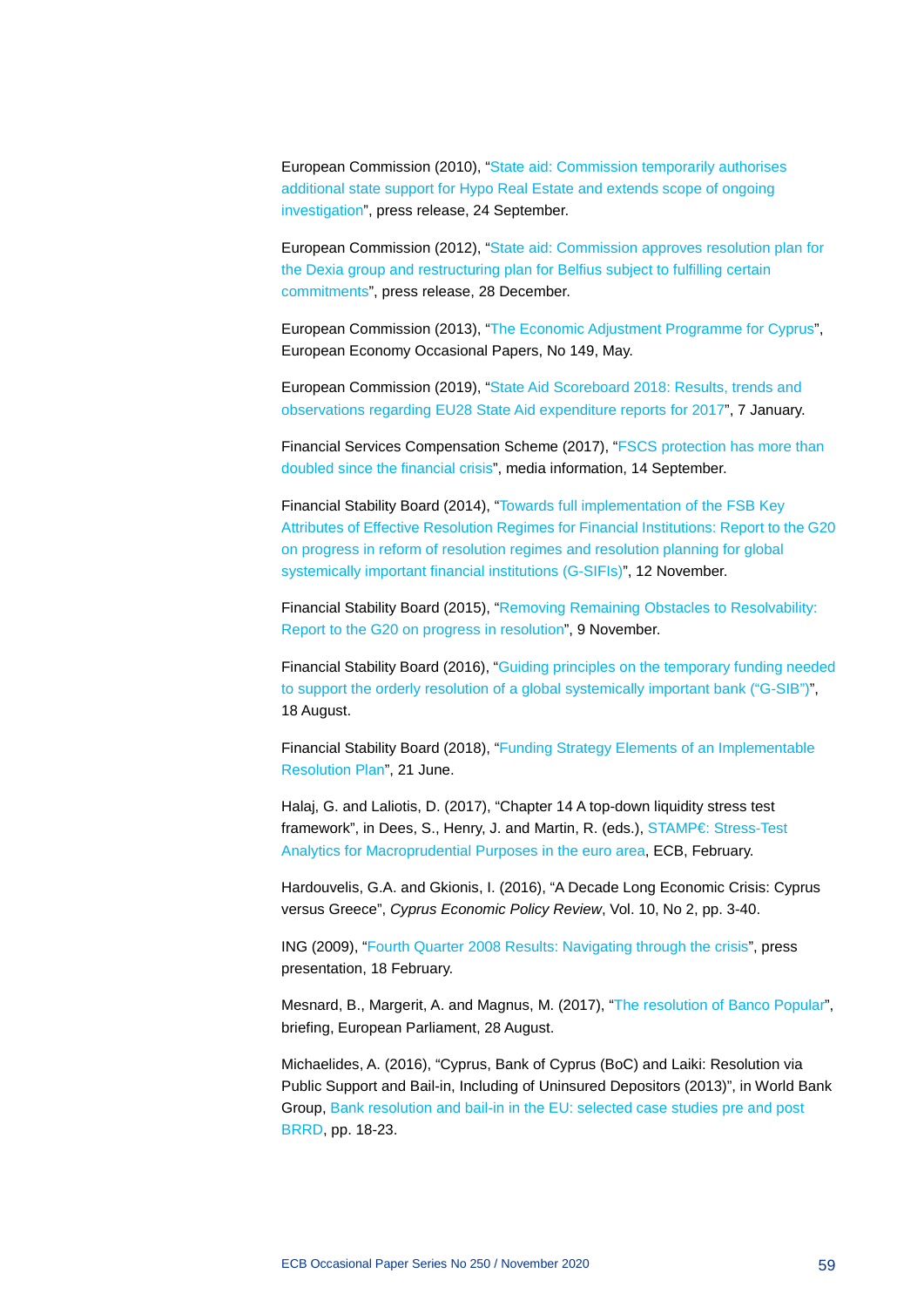National Audit Office (2009), ["HM Treasury: The nationalisation of Northern](https://www.nao.org.uk/wp-content/uploads/2009/03/0809298.pdf) Rock", Report by the Comptroller and Auditor General, HC 298 Session 2008-2009, 20 March.

Rose, J.D. (2015), ["Old-Fashioned Deposit Runs"](https://www.federalreserve.gov/econresdata/feds/2015/files/2015111pap.pdf), *Finance and Economics Discussion Series*, No 2015-111, Board of Governors of the Federal Reserve System.

Single Resolution Board (2017), ["The Single Resolution Board adopts resolution](https://srb.europa.eu/en/node/315)  [decision for Banco Popular"](https://srb.europa.eu/en/node/315), press release, 7 June.

Single Resolution Board (2020), ["2020 Fact Sheet Single Resolution Fund"](https://srb.europa.eu/sites/srbsite/files/2020_fact_sheet.pdf), press release, 27 May.

Special Investigation Commission (2010), ["The Depositors' and Investors' Guarantee](https://www.rna.is/media/skjol/RNAvefKafli17Enska.pdf)  [Fund and Deposit Guarantees in general"](https://www.rna.is/media/skjol/RNAvefKafli17Enska.pdf), in *Report of the Special Investigation Commission (SIC)*, Chapter 17.

World Bank Group (2016), [Bank resolution and bail-in in the EU: selected case studies](http://pubdocs.worldbank.org/en/120651482806846750/FinSAC-BRRD-and-Bail-In-CaseStudies.pdf)  [pre and post BRRD.](http://pubdocs.worldbank.org/en/120651482806846750/FinSAC-BRRD-and-Bail-In-CaseStudies.pdf)